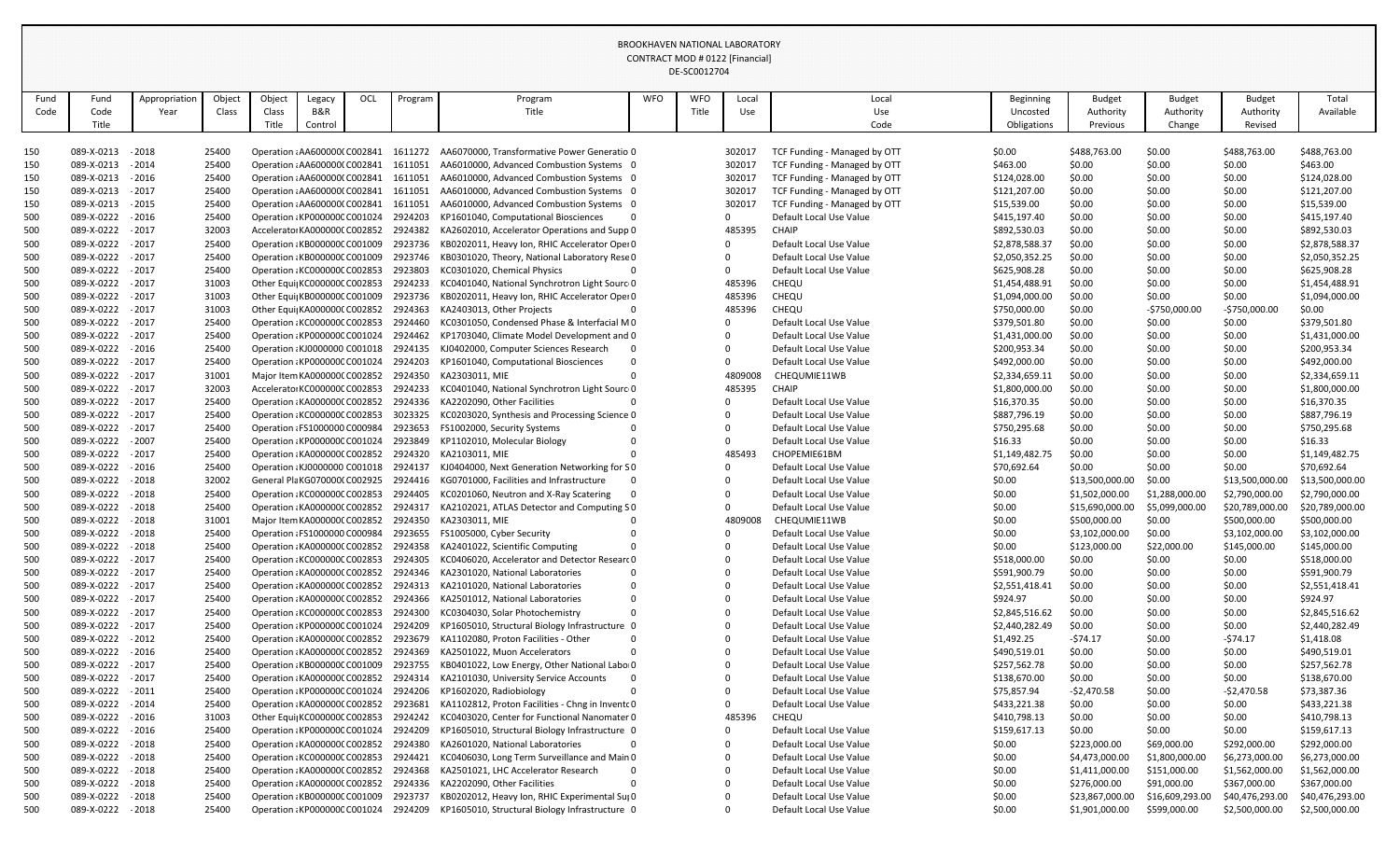|            |                                 |                    |                |        |                                                                       |     |                    |                                                                                              |            | DE-SCOUTZ/04 |        |                                                    |                              |                        |                        |                              |                              |
|------------|---------------------------------|--------------------|----------------|--------|-----------------------------------------------------------------------|-----|--------------------|----------------------------------------------------------------------------------------------|------------|--------------|--------|----------------------------------------------------|------------------------------|------------------------|------------------------|------------------------------|------------------------------|
| Fund       | Fund                            | Appropriation      | Object         | Object | Legacy                                                                | OCL | Program            | Program                                                                                      | <b>WFO</b> | <b>WFO</b>   | Local  | Local                                              | <b>Beginning</b>             | <b>Budget</b>          | <b>Budget</b>          | <b>Budget</b>                | Total                        |
| Code       | Code                            | Year               | Class          | Class  | <b>B&amp;R</b>                                                        |     |                    | Title                                                                                        |            | Title        | Use    | Use                                                | Uncosted                     | Authority              | Authority              | Authority                    | Available                    |
|            | Title                           |                    |                | Title  | Control                                                               |     |                    |                                                                                              |            |              |        | Code                                               | Obligations                  | Previous               | Change                 | Revised                      |                              |
| 500        | 089-X-0222                      | $-2018$            | 25400          |        | Operation: KA000000(C002852                                           |     | 2924313            | KA2101020, National Laboratories<br>$\Omega$                                                 |            |              |        | Default Local Use Value                            | \$0.00                       | \$3,575,000.00         | \$1,191,000.00         | \$4,766,000.00               | \$4,766,000.00               |
| 500        | 089-X-0222                      | $-2016$            | 25400          |        | Operation: KC000000C C002853                                          |     | 2924447            | KC0213010, Computational Materials Science: 0                                                |            |              |        | Default Local Use Value                            | \$2,141,187.26               | \$0.00                 | \$0.00                 | \$0.00                       | \$2,141,187.26               |
| 500        | 089-X-0222                      | $-2016$            | 25400          |        | Operation: KP000000C C001024                                          |     | 2924205            | KP1602010, Radiochemistry and Imaging Instr 0                                                |            |              |        | Default Local Use Value                            | \$521,900.65                 | $-$521,900.65$         | \$0.00                 | $-5521,900.65$               | \$0.00                       |
| 500        | 089-X-0222                      | $-2017$            | 25400          |        | Operation : FS1000000 C000984                                         |     | 2923652            | FS1001000, Protective Forces                                                                 |            |              |        | Default Local Use Value                            | \$633,591.08                 | \$0.00                 | \$0.00                 | \$0.00                       | \$633,591.08                 |
| 500        | 089-X-0222                      | $-2017$            | 25400          |        | Operation : KC000000C C002853                                         |     | 2924299            | KC0304020, Physical Biosciences                                                              |            |              |        | Default Local Use Value                            | \$1,286,114.39               | \$0.00                 | \$0.00                 | \$0.00                       | \$1,286,114.39               |
| 500        | 089-X-0222                      | $-2017$            | 25400          |        | Operation : KA0000000 C002852                                         |     | 2924358            | KA2401022, Scientific Computing                                                              |            |              |        | Default Local Use Value                            | \$232,519.94                 | \$0.00                 | \$0.00                 | \$0.00                       | \$232,519.94                 |
| 500        | 089-X-0222                      | $-2017$            | 25400          |        | Operation : FS1000000 C000984                                         |     | 2923658            | FS1009000, Program Management                                                                |            |              |        | Default Local Use Value                            | \$511,951.37                 | \$0.00                 | \$0.00                 | \$0.00                       | \$511,951.37                 |
| 500        | 089-X-0222                      | $-2017$            | 25400          |        | Operation: KP000000C C001024                                          |     | 2924211            | KP1701000, Atmospheric System Research                                                       |            |              |        | Default Local Use Value                            | \$1,194,416.20               | \$0.00                 | \$0.00                 | \$0.00                       | \$1,194,416.20               |
| 500        | 089-X-0222                      | $-2016$            | 25400          |        | Operation : KL0000000 C001021                                         |     | 2924408            | KL1003000, Visiting Faculty Program                                                          |            |              |        | Default Local Use Value                            | \$4,603.33                   | \$0.00                 | \$0.00                 | \$0.00                       | \$4,603.33                   |
| 500        | 089-X-0222                      | $-2017$            | 25400          |        | Operation: KB000000C C001009                                          |     | 2923721            | KB0101022, Medium Energy, Other National LO                                                  |            |              |        | Default Local Use Value                            | \$348,402.54                 | \$0.00                 | \$0.00                 | \$0.00                       | \$348,402.54                 |
| 500        | 089-X-0222<br>089-X-0222        | $-2015$<br>$-2017$ | 25400<br>25400 |        | Operation : KA0000000 C002852<br>Operation : KA0000000 C002852        |     | 2924342<br>2924363 | KA2203012, Line Item OPC<br>KA2403013, Other Projects                                        |            |              |        | Default Local Use Value<br>Default Local Use Value | \$219.26                     | $-$ \$219.26<br>\$0.00 | \$0.00                 | $-$ \$219.26<br>\$750,000.00 | \$0.00<br>\$857,115.36       |
| 500<br>500 | 089-X-0222                      | $-2017$            | 25400          |        | Operation : FS1000000 C000984                                         |     | 2923656            | FS1006000, Personnel Security                                                                |            |              |        | Default Local Use Value                            | \$107,115.36<br>\$214,863.42 | \$0.00                 | \$750,000.00<br>\$0.00 | \$0.00                       | \$214,863.42                 |
| 500        | 089-X-0222                      | $-2017$            | 25400          |        | Operation : KL0000000 C001021                                         |     | 2924406            | KL1001000, Science Undergraduate Laborator 0                                                 |            |              |        | Default Local Use Value                            | \$553,646.70                 | \$0.00                 | \$0.00                 | \$0.00                       | \$553,646.70                 |
| 500        | 089-X-0222                      | $-2017$            | 25400          |        | Operation : KA0000000 C002852 2924357                                 |     |                    | KA2401021, Scientific Discovery through Adva0                                                |            |              |        | Default Local Use Value                            | \$120,000.00                 | \$0.00                 | \$0.00                 | \$0.00                       | \$120,000.00                 |
| 500        | 089-X-0222                      | $-2018$            | 25400          |        | Operation : KC000000C C002853                                         |     | 2923803            | KC0301020, Chemical Physics                                                                  |            |              |        | Default Local Use Value                            | \$0.00                       | \$320,000.00           | \$130,000.00           | \$450,000.00                 | \$450,000.00                 |
| 500        | 089-X-0222                      | $-2018$            | 25400          |        | Operation : KA0000000 C002852                                         |     | 2924328            | KA2202010, Experimental Operations and Sur 0                                                 |            |              |        | Default Local Use Value                            | \$0.00                       | \$1,154,000.00         | \$561,000.00           | \$1,715,000.00               | \$1,715,000.00               |
| 500        | 089-X-0222                      | $-2018$            | 32003          |        | Accelerator KB000000C C001009                                         |     | 2923736            | KB0202011, Heavy Ion, RHIC Accelerator Oper 0                                                |            |              | 485395 | <b>CHAIP</b>                                       | \$0.00                       | \$1,456,000.00         | \$984,000.00           | \$2,440,000.00               | \$2,440,000.00               |
| 500        | 089-X-0222                      | $-2018$            | 25400          |        | Operation : KC000000C C002853                                         |     | 3023325            | KC0203020, Synthesis and Processing Science 0                                                |            |              |        | Default Local Use Value                            | \$0.00                       | \$1,187,000.00         | \$484,000.00           | \$1,671,000.00               | \$1,671,000.00               |
| 500        | 089-X-0222                      | $-2018$            | 25400          |        | Operation : KL0000000 C001021                                         |     | 2924407            | KL1002000, Community College Internship Pro                                                  |            |              |        | Default Local Use Value                            | \$0.00                       | \$120,000.00           | \$0.00                 | \$120,000.00                 | \$120,000.00                 |
| 500        | 089-X-0222                      | $-2018$            | 25400          |        | Operation: KC000000C C002853                                          |     | 2924299            | KC0304020, Physical Biosciences                                                              |            |              |        | Default Local Use Value                            | \$0.00                       | \$1,889,000.00         | \$772,000.00           | \$2,661,000.00               | \$2,661,000.00               |
| 500        | 089-X-0222                      | $-2018$            | 25400          |        | Operation : KP000000C C001024                                         |     | 2924216            | KP1703020, Earth System Modeling                                                             |            |              |        | Default Local Use Value                            | \$0.00                       | \$0.00                 | \$231,000.00           | \$231,000.00                 | \$231,000.00                 |
| 500        | 089-X-0222                      | $-2017$            | 25400          |        | Operation : KA0000000 C002852                                         |     | 2924380            | KA2601020, National Laboratories                                                             |            |              |        | Default Local Use Value                            | \$350,944.67                 | \$0.00                 | \$0.00                 | \$0.00                       | \$350,944.67                 |
| 500        | 089-X-0222 - 2017               |                    | 25400          |        | Operation : KC000000C C002853                                         |     | 2923775            | KC0202030, DO NOT USE!!! Condensed Matto0                                                    |            |              |        | Default Local Use Value                            | \$183,023.62                 | \$0.00                 | \$0.00                 | \$0.00                       | \$183,023.62                 |
| 500        | 089-X-0222                      | $-2007$            | 31003          |        | Other Equi KP000000C C001024                                          |     | 2923848            | KP1101010, Structural Biology                                                                |            |              | 485396 | <b>CHEQU</b>                                       | \$39,292.45                  | $-539,292.45$          | \$0.00                 | $-539,292.45$                | \$0.00                       |
| 500        | 089-X-0222 - 2015               |                    | 25400          |        | Operation : KA000000(C002852                                          |     | 2924313            | KA2101020, National Laboratories                                                             |            |              | 485474 | CHOPEMIE30YD                                       | \$43,502.97                  | \$0.00                 | \$0.00                 | \$0.00                       | \$43,502.97                  |
| 500        | 089-X-0222 - 2015               |                    | 25400          |        | Operation : KP000000C C001024 2924417                                 |     |                    | KP1606000, STARTING IN FY 2018, DO NOT USO                                                   |            |              |        | Default Local Use Value                            | \$426,274.76                 | \$0.00                 | \$0.00                 | \$0.00                       | \$426,274.76                 |
| 500        | 089-X-0222 - 2017               |                    | 25400          |        | Operation : KB000000C C001009                                         |     | 2923733            | KB0201021, Heavy Ion, RHIC Research                                                          |            |              |        | Default Local Use Value                            | \$1,821,032.34               | \$0.00                 | \$0.00                 | \$0.00                       | \$1,821,032.34               |
| 500        | 089-X-0222 - 2017               |                    | 25400          |        | Operation KB000000C C001009                                           |     | 2923752            | KB0301052, Theory, SciDAC, National Laborat 0                                                |            |              |        | Default Local Use Value                            | \$367,444.68                 | \$0.00                 | \$0.00                 | \$0.00                       | \$367,444.68                 |
| 500        | 089-X-0222 - 2017               |                    | 25400          |        | Operation : KB000000C C001009 2924156                                 |     |                    | KB0201052, Heavy Ion Accelerator R&D Natl L0                                                 |            |              |        | Default Local Use Value                            | \$817,467.84                 | \$0.00                 | \$0.00                 | \$0.00                       | \$817,467.84                 |
| 500        | 089-X-0222 - 2017               |                    | 32001          |        | Constructic 39KG0100(C003087                                          |     | 2924481            | 39KG01000PRN17SC73000 Core Facility Revit 0                                                  |            |              |        | Default Local Use Value                            | \$1,772,460.86               | \$0.00                 | \$0.00                 | \$0.00                       | \$1,772,460.86               |
| 500        | 089-X-0222 - 2017               |                    | 25400          |        | Operation: KC000000C C002853                                          |     | 2924295            | KC0202050, Physical Behavior of Materials 0                                                  |            |              |        | Default Local Use Value                            | \$19,932.29                  | \$0.00                 | \$0.00                 | \$0.00                       | \$19,932.29                  |
| 500        | 089-X-0222                      | $-2017$            | 25400          |        | Operation : KA0000000 C002852                                         |     | 2924368            | KA2501021, LHC Accelerator Research                                                          |            |              |        | Default Local Use Value                            | \$1,191,242.15               | \$0.00                 | \$0.00                 | \$0.00                       | \$1,191,242.15               |
| 500        | 089-X-0222                      | $-2017$            | 31003          |        | Other Equi KB000000C C001009                                          |     | 2923737            | KB0202012, Heavy Ion, RHIC Experimental Sul 0                                                |            |              | 485396 | <b>CHEQU</b>                                       | \$2,650,000.00               | -\$2,318,685.09        | \$0.00                 | $-52,318,685.09$             | \$331,314.91                 |
| 500        | 089-X-0222                      | $-2017$            | 25400          |        | Operation : KL0000000 C001021 2924414                                 |     |                    | KL1500000, Outreach                                                                          |            |              |        | Default Local Use Value                            | \$76,950.00                  | \$0.00                 | \$0.00                 | \$0.00                       | \$76,950.00                  |
| 500        | 089-X-0222 - 2011<br>089-X-0222 | $-2015$            | 31003          |        | Other Equi  KC000000C C002853                                         |     | 3023325<br>2924200 | KC0203020, Synthesis and Processing Science 0<br>KP1601010, Foundational Genomics Research 0 |            |              | 485396 | <b>CHEQU</b><br>Default Local Use Value            | \$2,515.98                   | \$0.00                 | \$0.00                 | \$0.00                       | \$2,515.98                   |
| 500<br>500 | 089-X-0222 - 2016               |                    | 25400<br>31003 |        | Operation : KP000000C C001024<br>Other Equi KB000000C C001009 2923736 |     |                    | KB0202011, Heavy Ion, RHIC Accelerator Oper 0                                                |            |              | 485396 | <b>CHEQU</b>                                       | \$180,000.00<br>\$756,638.70 | \$0.00<br>\$0.00       | \$0.00<br>\$0.00       | \$0.00<br>\$0.00             | \$180,000.00<br>\$756,638.70 |
| 500        | 089-X-0222 - 2017               |                    | 25400          |        | Operation KJ0000000 C001018 2924474                                   |     |                    | KJ0402010, Computer Sciences - Research                                                      |            |              |        | Default Local Use Value                            | \$450,000.00                 | \$0.00                 | \$0.00                 | \$0.00                       | \$450,000.00                 |
| 500        | 089-X-0222                      | $-2018$            | 25400          |        | Operation: KB000000C C001009                                          |     | 2923749            | KB0301042, Theory, Nuclear Data, National LaO                                                |            |              |        | Default Local Use Value                            | \$0.00                       | \$2,137,000.00         | \$1,434,000.00         | \$3,571,000.00               | \$3,571,000.00               |
| 500        | 089-X-0222 - 2018               |                    | 25400          |        | Operation : KB000000C C001009                                         |     | 2923746            | KB0301020, Theory, National Laboratory Rese 0                                                |            |              |        | Default Local Use Value                            | \$0.00                       | \$2,342,000.00         | \$1,223,000.00         | \$3,565,000.00               | \$3,565,000.00               |
| 500        | 089-X-0222                      | $-2018$            | 25400          |        | Operation : FS1000000 C000984                                         |     | 2923653            | FS1002000, Security Systems                                                                  |            |              |        | Default Local Use Value                            | \$0.00                       | \$824,000.00           | \$0.00                 | \$824,000.00                 | \$824,000.00                 |
| 500        | 089-X-0222                      | $-2018$            | 25400          |        | Operation: KP000000C C001024                                          |     | 2924211            | KP1701000, Atmospheric System Research                                                       |            |              |        | Default Local Use Value                            | \$0.00                       | \$3,534,000.00         | \$315,000.00           | \$3,849,000.00               | \$3,849,000.00               |
| 500        | 089-X-0222 - 2018               |                    | 25400          |        | Operation : KB000000C C001009                                         |     | 2923736            | KB0202011, Heavy Ion, RHIC Accelerator Oper 0                                                |            |              |        | Default Local Use Value                            | \$0.00                       | \$82,771,000.00        | \$50,073,000.0         | \$132,844,000.00             | \$132,844,000.00             |
| 500        | 089-X-0222                      | $-2018$            | 25400          |        | Operation : FS1000000 C000984                                         |     | 2923654            | FS1004000, Information Security                                                              |            |              |        | Default Local Use Value                            | \$0.00                       | \$468,000.00           | \$0.00                 | \$468,000.00                 | \$468,000.00                 |
| 500        | 089-X-0222 - 2018               |                    | 25400          |        | Operation: KC000000C C002853                                          |     | 2924504            | KC0202021, Experimental Condensed Matter 0                                                   |            |              |        | Default Local Use Value                            | \$0.00                       | \$1,207,000.00         | \$493,000.00           | \$1,700,000.00               | \$1,700,000.00               |
| 500        | 089-X-0222 - 2018               |                    | 25400          |        | Operation : KP000000C C001024                                         |     | 2924203            | KP1601040, Computational Biosciences                                                         |            |              |        | Default Local Use Value                            | \$0.00                       | \$370,000.00           | \$0.00                 | \$370,000.00                 | \$370,000.00                 |
| 500        | 089-X-0222                      | $-2018$            | 25400          |        | Operation : KA0000000 C002852 2924496                                 |     |                    | KA2602020, Accelerator Test Facility ATF Op(0                                                |            |              |        | Default Local Use Value                            | \$0.00                       | \$3,043,000.00         | \$1,757,000.00         | \$4,800,000.00               | \$4,800,000.00               |
| 500        | 089-X-0222 - 2018               |                    | 25400          |        | Operation KA0000000 C002852 2924371                                   |     |                    | KA2501032, National Laboratories                                                             |            |              |        | Default Local Use Value                            | \$0.00                       | \$800,000.00           | \$267,000.00           | \$1,067,000.00               | \$1,067,000.00               |
| 500        | 089-X-0222 - 2017               |                    | 25400          |        | Operation : KA0000000 C002852 2924317                                 |     |                    | KA2102021, ATLAS Detector and Computing S0                                                   |            |              |        | Default Local Use Value                            | \$9,236,115.22               | \$0.00                 | \$0.00                 | \$0.00                       | \$9,236,115.22               |
| 500        | 089-X-0222 - 2013               |                    | 25400          |        | Operation : KP000000C C001024                                         |     | 2924200            | KP1601010, Foundational Genomics Research 0                                                  |            |              |        | Default Local Use Value                            | \$42,626.46                  | \$0.00                 | \$0.00                 | \$0.00                       | \$42,626.46                  |
| 500        | 089-X-0222 - 2017               |                    | 25400          |        | Operation : FS1000000 C000984                                         |     | 2923654            | FS1004000, Information Security                                                              |            |              |        | Default Local Use Value                            | \$154,019.41                 | \$0.00                 | \$0.00                 | \$0.00                       | \$154,019.41                 |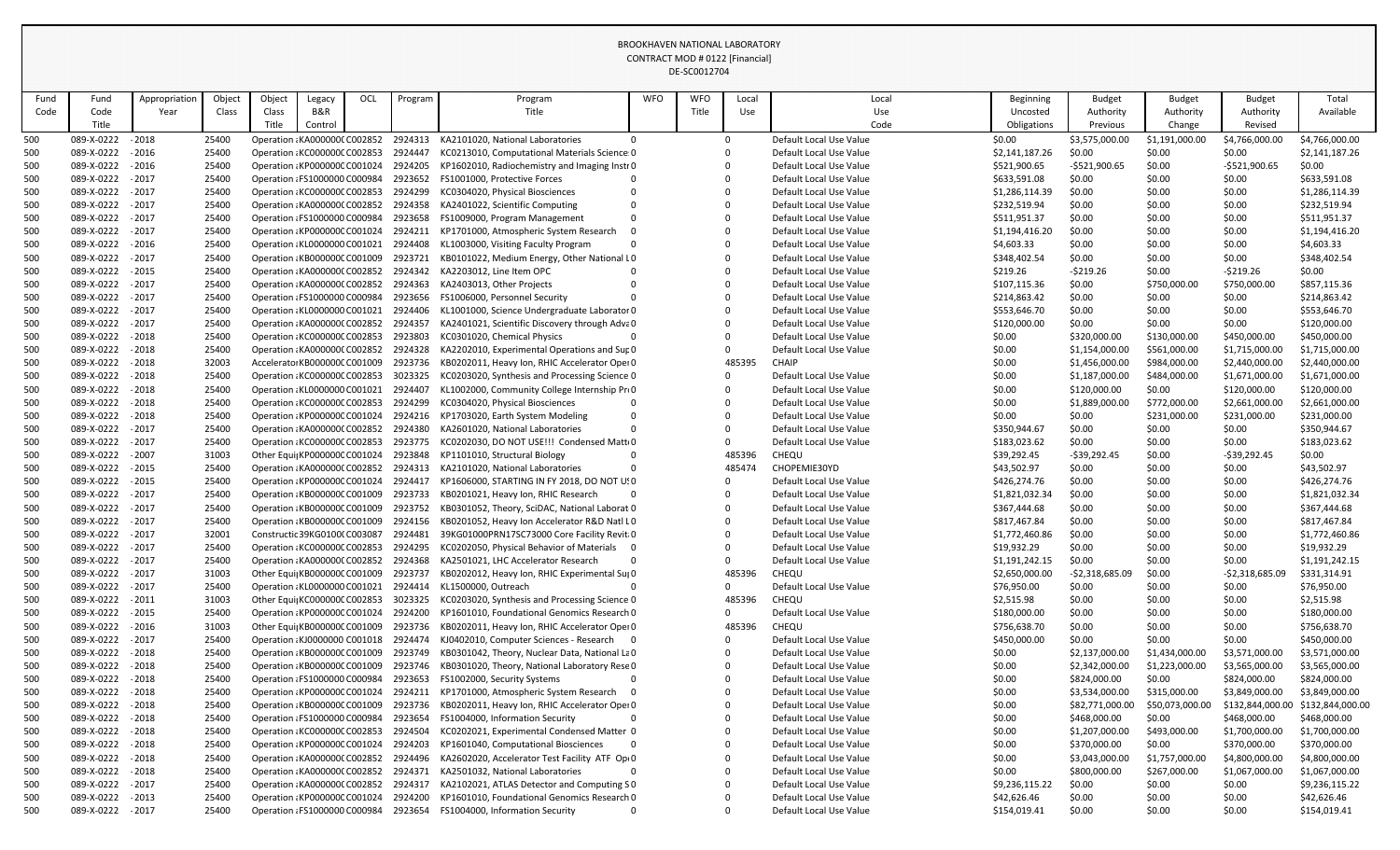|      |                   |               |        |        |                               |     |         |                                                                      |            | DE-SCOULZ/04 |        |                         |                  |                 |                |                 |                 |
|------|-------------------|---------------|--------|--------|-------------------------------|-----|---------|----------------------------------------------------------------------|------------|--------------|--------|-------------------------|------------------|-----------------|----------------|-----------------|-----------------|
| Fund | Fund              | Appropriatior | Object | Object | Legacy                        | OCL | Program | Program                                                              | <b>WFO</b> | <b>WFO</b>   | Local  | Local                   | <b>Beginning</b> | <b>Budget</b>   | <b>Budget</b>  | <b>Budget</b>   | Total           |
| Code | Code              | Year          | Class  | Class  | B&R                           |     |         | Title                                                                |            | Title        | Use    | Use                     | Uncosted         | Authority       | Authority      | Authority       | Available       |
|      | Title             |               |        | Title  | Control                       |     |         |                                                                      |            |              |        | Code                    | Obligations      | Previous        | Change         | Revised         |                 |
| 500  | 089-X-0222        | - 2017        | 25400  |        | Operation : KA0000000 C002852 |     | 2924328 | KA2202010, Experimental Operations and Sup 0                         |            |              |        | Default Local Use Value | \$359,003.14     | \$0.00          | \$0.00         | \$0.00          | \$359,003.14    |
| 500  | 089-X-0222        | $-2017$       | 25400  |        | Operation: KB000000C C001009  |     | 2923749 | KB0301042, Theory, Nuclear Data, National LaO                        |            |              |        | Default Local Use Value | \$1,210,156.27   | \$0.00          | \$0.00         | \$0.00          | \$1,210,156.27  |
| 500  | 089-X-0222 - 2017 |               | 25400  |        | Operation: KA0000000 C002852  |     | 2924319 | KA2102090, Other Facilities                                          |            |              |        | Default Local Use Value | \$97,189.23      | \$0.00          | \$0.00         | \$0.00          | \$97,189.23     |
| 500  | 089-X-0222        | $-2005$       | 25400  |        | Operation: KA0000000 C002852  |     | 2923681 | KA1102812, Proton Facilities - Chng in Invento 0                     |            |              |        | Default Local Use Value | \$13,915.26      | \$0.00          | \$0.00         | \$0.00          | \$13,915.26     |
| 500  | 089-X-0222        | $-2005$       | 25400  |        | Operation: KA0000000 C002852  |     | 2923680 | KA1102811, Proton Facilities - Chng in Invento 0                     |            |              |        | Default Local Use Value | \$437,633.18     | \$0.00          | \$0.00         | \$0.00          | \$437,633.18    |
| 500  | 089-X-0222        | $-2018$       | 25400  |        | Operation : FS1000000 C000984 |     | 2923656 | FS1006000, Personnel Security                                        |            |              |        | Default Local Use Value | \$0.00           | \$542,000.00    | \$0.00         | \$542,000.00    | \$542,000.00    |
| 500  | 089-X-0222        | $-2018$       | 25400  |        | Operation : KJ0000000 C001018 |     | 2924474 | KJ0402010, Computer Sciences - Research                              |            |              |        | Default Local Use Value | \$0.00           | \$750,000.00    | \$0.00         | \$750,000.00    | \$750,000.00    |
| 500  | 089-X-0222        | $-2018$       | 25400  |        | Operation: KC000000C C002853  |     | 2924300 | KC0304030, Solar Photochemistry                                      |            |              |        | Default Local Use Value | \$0.00           | \$3,336,000.00  | \$1,362,000.00 | \$4,698,000.00  | \$4,698,000.00  |
| 500  | 089-X-0222        | $-2018$       | 25400  |        | Operation : KA0000000 C002852 |     | 2924346 | KA2301020, National Laboratories                                     |            |              |        | Default Local Use Value | \$0.00           | \$912,000.00    | \$303,000.00   | \$1,215,000.00  | \$1,215,000.00  |
| 500  | 089-X-0222        | $-2018$       | 32001  |        | Constructic 39KG0100(C003087  |     | 2924481 | 39KG01000PRN17SC73000 Core Facility Revit 0                          |            |              |        | Default Local Use Value | \$0.00           | \$28,229,000.00 | \$0.00         | \$28,229,000.00 | \$28,229,000.00 |
| 500  | 089-X-0222        | $-2018$       | 25400  |        | Operation : KB000000C C001009 |     | 2923721 | KB0101022, Medium Energy, Other National LO                          |            |              |        | Default Local Use Value | \$0.00           | \$1,402,000.00  | \$887,000.00   | \$2,289,000.00  | \$2,289,000.00  |
| 500  | 089-X-0222        | $-2018$       | 31003  |        | Other Equi KB000000C C001009  |     | 2923736 | KB0202011, Heavy Ion, RHIC Accelerator Oper 0                        |            |              | 485396 | <b>CHEQU</b>            | \$0.00           | \$632,000.00    | \$192,000.00   | \$824,000.00    | \$824,000.00    |
| 500  | 089-X-0222        | $-2018$       | 25400  |        | Operation : KP000000C C001024 |     | 2924462 | KP1703040, Climate Model Development and 0                           |            |              |        | Default Local Use Value | \$0.00           | \$654,000.00    | \$738,000.00   | \$1,392,000.00  | \$1,392,000.00  |
| 500  | 089-X-0222        | $-2018$       | 25400  |        | Operation: KP000000C C001024  |     | 2924200 | KP1601010, Foundational Genomics Research 0                          |            |              |        | Default Local Use Value | \$0.00           | \$1,237,000.00  | \$0.00         | \$1,237,000.00  | \$1,237,000.00  |
| 500  | 089-X-0222        | $-2012$       | 25400  |        | Operation: KA0000000 C002852  |     | 2924034 | KA1502021, Advanced Technology Research, 0                           |            |              |        | Default Local Use Value | \$2,499.75       | $-$ \$2,499.75  | \$0.00         | $-52,499.75$    | \$0.00          |
| 500  | 089-X-0222 - 2014 |               | 25400  |        | Operation: KB000000C C001009  |     | 2923741 | KB0281011, Nuclear Physics - RHIC                                    |            |              |        | Default Local Use Value | \$82,974.96      | \$0.00          | \$0.00         | \$0.00          | \$82,974.96     |
| 500  | 089-X-0222        | $-2017$       | 31001  |        | Major Item KA0000000 C002852  |     | 2924320 | KA2103011, MIE                                                       |            |              | 485486 | CHEQUMIE30YD            | \$8,500,000.00   | \$0.00          | \$0.00         | \$0.00          | \$8,500,000.00  |
| 500  | 089-X-0222        | $-2016$       | 25400  |        | Operation: KP000000C C001024  |     | 2924462 | KP1703040, Climate Model Development and 0                           |            |              |        | Default Local Use Value | \$416,750.00     | \$0.00          | \$0.00         | \$0.00          | \$416,750.00    |
| 500  | 089-X-0222 - 2017 |               | 25400  |        | Operation : FS1000000 C000984 |     | 2923655 | FS1005000, Cyber Security                                            |            |              |        | Default Local Use Value | \$523,499.81     | \$0.00          | \$0.00         | \$0.00          | \$523,499.81    |
| 500  | 089-X-0222        | $-2017$       | 25400  |        | Operation : KL0000000 C001021 |     | 2924408 | KL1003000, Visiting Faculty Program                                  |            |              |        | Default Local Use Value | \$120,000.00     | \$0.00          | \$0.00         | \$0.00          | \$120,000.00    |
| 500  | 089-X-0222        | $-2017$       | 25400  |        | Operation: KC000000C C002853  |     | 2924192 | KC0207010, Energy Frontier Research Centers 0                        |            |              |        | Default Local Use Value | \$3,332,000.00   | \$0.00          | \$0.00         | \$0.00          | \$3,332,000.00  |
| 500  | 089-X-0222        | $-2014$       | 25400  |        | Operation: KP000000C C001024  |     | 2924200 | KP1601010, Foundational Genomics Research 0                          |            |              |        | Default Local Use Value | \$180,000.00     | \$0.00          | \$0.00         | \$0.00          | \$180,000.00    |
| 500  | 089-X-0222        | $-2016$       | 25400  |        | Operation: KC000000C C002853  |     | 2924305 | KC0406020, Accelerator and Detector Researc 0                        |            |              |        | Default Local Use Value | \$60,138.03      | \$0.00          | \$0.00         | \$0.00          | \$60,138.03     |
| 500  | 089-X-0222 - 2017 |               | 25400  |        | Operation: KA0000000 C002852  |     | 2924371 | KA2501032, National Laboratories                                     |            |              |        | Default Local Use Value | \$461,630.30     | \$0.00          | \$0.00         | \$0.00          | \$461,630.30    |
| 500  | 089-X-0222        | $-2017$       | 25400  |        | Operation: KP000000C C001024  |     | 2924216 | KP1703020, Earth System Modeling                                     |            |              |        | Default Local Use Value | \$358,481.36     | \$0.00          | \$0.00         | \$0.00          | \$358,481.36    |
| 500  | 089-X-0222 - 2016 |               | 25400  |        | Operation : KA0000000 C002852 |     | 2924357 | KA2401021, Scientific Discovery through Adva 0                       |            |              |        | Default Local Use Value | \$13,031.12      | \$0.00          | \$0.00         | \$0.00          | \$13,031.12     |
| 500  | 089-X-0222 - 2017 |               | 25400  |        |                               |     |         | Operation KA0000000 C002852 2924325 KA2201020, National Laboratories |            |              |        | Default Local Use Value | \$1,768,961.30   | \$0.00          | \$0.00         | \$0.00          | \$1,768,961.30  |
| 500  | 089-X-0222        | $-2017$       | 25400  |        | Operation : KC000000C C002853 |     | 2924233 | KC0401040, National Synchrotron Light Sourc 0                        |            |              |        | Default Local Use Value | \$27,412,536.40  | \$0.00          | \$0.00         | \$0.00          | \$27,412,536.40 |
| 500  | 089-X-0222        | $-2016$       | 25400  |        | Operation: KP000000C C001024  |     | 2924216 | KP1703020, Earth System Modeling                                     |            |              |        | Default Local Use Value | \$90,001.99      | \$0.00          | \$0.00         | \$0.00          | \$90,001.99     |
| 500  | 089-X-0222        | $-2017$       | 25400  |        | Operation : FS1000000 C000984 |     | 2923657 | FS1007000, Material Control and Accountabili0                        |            |              |        | Default Local Use Value | \$466,015.26     | \$0.00          | \$0.00         | \$0.00          | \$466,015.26    |
| 500  | 089-X-0222        | $-2015$       | 25400  |        | Operation: KC000000C C002853  |     | 2924232 | KC0401030, National Synchrotron Light Sourc 0                        |            |              |        | Default Local Use Value | \$783.45         | $-$660.73$      | \$0.00         | $-$660.73$      | \$122.72        |
| 500  | 089-X-0222        | $-2017$       | 25400  |        | Operation: KA0000000 C002852  |     | 2924382 | KA2602010, Accelerator Operations and Supp 0                         |            |              |        | Default Local Use Value | \$328,880.99     | \$0.00          | \$0.00         | \$0.00          | \$328,880.99    |
| 500  | 089-X-0222        | $-2016$       | 25400  |        | Operation : KC000000C C002853 |     | 2924192 | KC0207010, Energy Frontier Research Centers 0                        |            |              |        | Default Local Use Value | \$308,303.74     | \$0.00          | \$0.00         | \$0.00          | \$308,303.74    |
| 500  | 089-X-0222        | $-2017$       | 25400  |        | Operation : KL0000000 C001021 |     | 2924407 | KL1002000, Community College Internship ProO                         |            |              |        | Default Local Use Value | \$95,172.95      | \$0.00          | \$0.00         | \$0.00          | \$95,172.95     |
| 500  | 089-X-0222        | $-2018$       | 25400  |        | Operation: KA0000000 C002852  |     | 2924357 | KA2401021, Scientific Discovery through Adva 0                       |            |              |        | Default Local Use Value | \$0.00           | \$86,000.00     | \$28,000.00    | \$114,000.00    | \$114,000.00    |
| 500  | 089-X-0222        | $-2018$       | 25400  |        | Operation : KC000000C C002853 |     | 2924472 | KC0201070, X-Ray Scattering                                          |            |              |        | Default Local Use Value | \$0.00           | \$1,086,000.00  | \$1,044,000.0  | \$2,130,000.00  | \$2,130,000.00  |
| 500  | 089-X-0222        | $-2018$       | 25400  |        | Operation : KJ0000000 C001018 |     | 2924476 | KJ0403010, Computational Partnerships - SciD0                        |            |              |        | Default Local Use Value | \$0.00           | \$100,000.00    | \$0.00         | \$100,000.00    | \$100,000.00    |
| 500  | 089-X-0222        | $-2016$       | 25400  |        | Operation : KP000000C C001024 |     | 2924200 | KP1601010, Foundational Genomics Research 0                          |            |              |        | Default Local Use Value | \$0.00           | \$521,900.65    | \$0.00         | \$521,900.65    | \$521,900.65    |
| 500  | 089-X-0222        | $-2018$       | 25400  |        | Operation: KP000000C C001024  |     | 2924204 | KP1601050, Bioenergy Research Centers                                |            |              |        | Default Local Use Value | \$0.00           | \$685,000.00    | \$0.00         | \$685,000.00    | \$685,000.00    |
| 500  | 089-X-0222        | $-2018$       | 25400  |        | Operation : FS1000000 C000984 |     | 2923652 | FS1001000, Protective Forces                                         |            |              |        | Default Local Use Value | \$0.00           | \$6,256,000.00  | \$0.00         | \$6,256,000.00  | \$6,256,000.00  |
| 500  | 089-X-0222        | $-2018$       | 25400  |        | Operation : KC000000C C002853 |     | 2924506 | KC0202031, Theoretical Condensed Matter Pr 0                         |            |              |        | Default Local Use Value | \$0.00           | \$1,251,000.00  | \$511,000.00   | \$1,762,000.00  | \$1,762,000.00  |
| 500  | 089-X-0222 - 2018 |               | 25400  |        | Operation: KA0000000 C002852  |     | 2924314 | KA2101030, University Service Accounts                               |            |              |        | Default Local Use Value | \$0.00           | \$0.00          | \$35,000.00    | \$35,000.00     | \$35,000.00     |
| 500  | 089-X-0222        | $-2007$       | 25400  |        | Operation: KP000000C C001024  |     | 2924200 | KP1601010, Foundational Genomics Research 0                          |            |              |        | Default Local Use Value | \$0.00           | \$0.00          | \$39,292.45    | \$39,292.45     | \$39,292.45     |
| 500  | 089-X-0222        | $-2016$       | 25400  |        | Operation : KL0000000 C001021 |     | 2924414 | KL1500000, Outreach                                                  |            |              |        | Default Local Use Value | \$2,262.77       | \$0.00          | \$0.00         | \$0.00          | \$2,262.77      |
| 500  | 089-X-0222        | $-2016$       | 25400  |        | Operation: KA0000000 C002852  |     | 2924314 | KA2101030, University Service Accounts                               |            |              |        | Default Local Use Value | \$85,265.00      | \$0.00          | \$0.00         | \$0.00          | \$85,265.00     |
| 500  | 089-X-0222        | $-2017$       | 25400  |        | Operation : KC000000C C002853 |     | 2924405 | KC0201060, Neutron and X-Ray Scatering                               |            |              |        | Default Local Use Value | \$330,037.56     | \$0.00          | \$0.00         | \$0.00          | \$330,037.56    |
| 500  | 089-X-0222        | $-2017$       | 25400  |        | Operation: KC000000C C002853  |     | 2923809 | KC0302030, Heavy Element Chemistry                                   |            |              |        | Default Local Use Value | \$89,285.79      | \$0.00          | \$0.00         | \$0.00          | \$89,285.79     |
| 500  | 089-X-0222        | $-2014$       | 25400  |        | Operation: KA0000000 C002852  |     | 2923680 | KA1102811, Proton Facilities - Chng in Invento 0                     |            |              |        | Default Local Use Value | \$11,981.92      | \$0.00          | \$0.00         | \$0.00          | \$11,981.92     |
| 500  | 089-X-0222        | $-2017$       | 25400  |        | Operation : KC000000C C002853 |     | 2924294 | KC0202040, Mechanical Behavior and Radiatio0                         |            |              |        | Default Local Use Value | \$10,411.59      | \$0.00          | \$0.00         | \$0.00          | \$10,411.59     |
| 500  | 089-X-0222        | $-2017$       | 25400  |        | Operation: KA0000000 C002852  |     | 2924369 | KA2501022, Muon Accelerators                                         |            |              |        | Default Local Use Value | \$250,000.00     | \$0.00          | \$0.00         | \$0.00          | \$250,000.00    |
| 500  | 089-X-0222        | $-2017$       | 32001  |        | Constructic 39KA00000 C002786 |     | 2924263 | 39KA00000PRN11SC40000, Long Baseline Net 0                           |            |              |        | Default Local Use Value | \$1,650,069.21   | \$0.00          | \$0.00         | \$0.00          | \$1,650,069.21  |
| 500  | 089-X-0222        | $-2017$       | 25400  |        | Operation: KC000000C C002853  |     | 2923769 | KC0201010, Structure Of Materials                                    |            |              |        | Default Local Use Value | \$1,878,640.89   | \$0.00          | \$0.00         | \$0.00          | \$1,878,640.89  |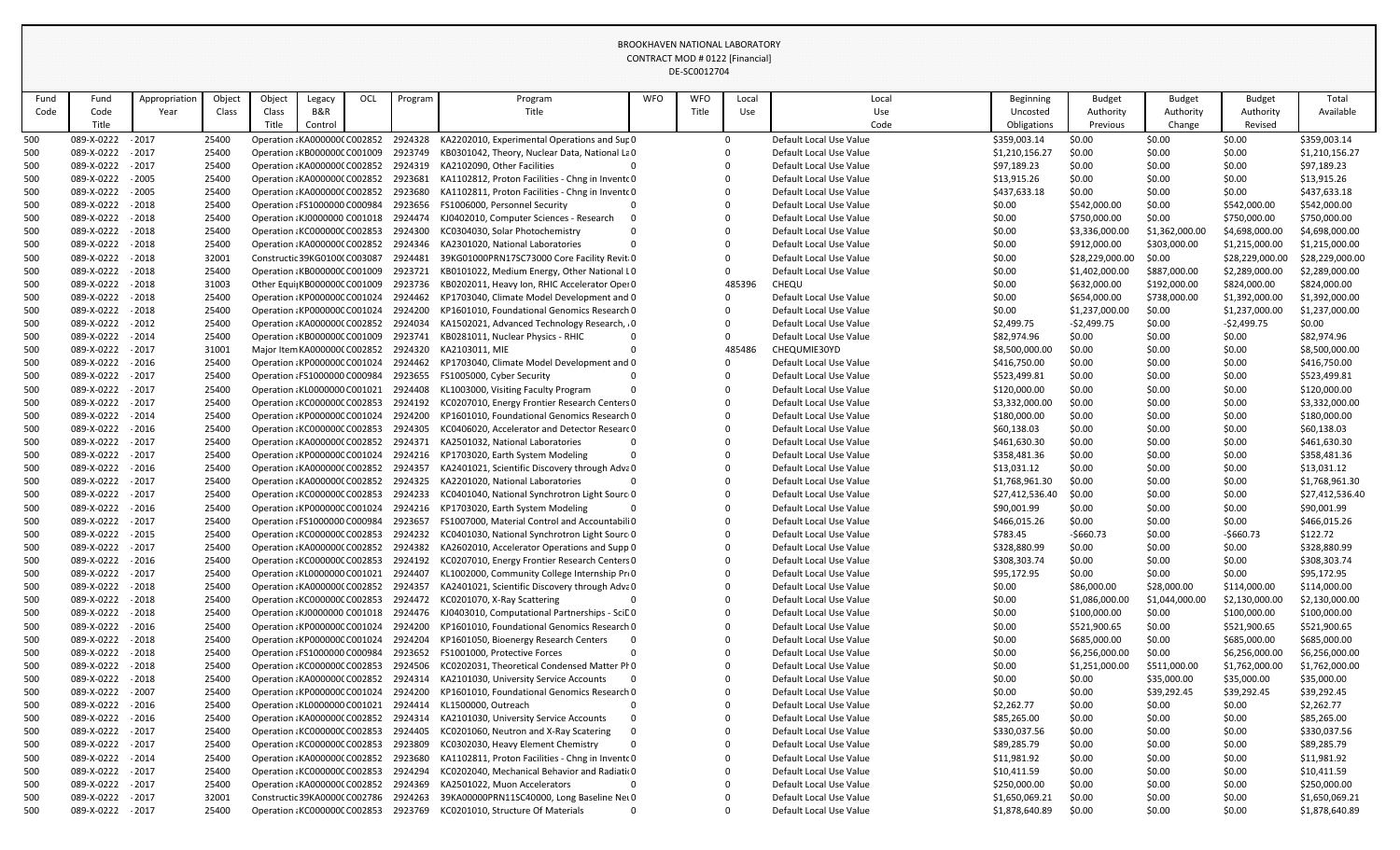|      |                   |               |        |        |                                       |     |         |                                                                                  |            | DL-JUUUIZ7U4 |            |                         |                  |                 |                 |                 |                 |
|------|-------------------|---------------|--------|--------|---------------------------------------|-----|---------|----------------------------------------------------------------------------------|------------|--------------|------------|-------------------------|------------------|-----------------|-----------------|-----------------|-----------------|
| Fund | Fund              | Appropriation | Object | Object | Legacy                                | OCL | Program | Program                                                                          | <b>WFO</b> | <b>WFO</b>   | Local      | Local                   | <b>Beginning</b> | <b>Budget</b>   | <b>Budget</b>   | <b>Budget</b>   | Total           |
| Code | Code              | Year          | Class  | Class  | <b>B&amp;R</b>                        |     |         | Title                                                                            |            | Title        | <b>Use</b> | Use                     | Uncosted         | Authority       | Authority       | Authority       | Available       |
|      | Title             |               |        | Title  | Control                               |     |         |                                                                                  |            |              |            | Code                    | Obligations      | Previous        | Change          | Revised         |                 |
| 500  | 089-X-0222        | $-2017$       | 25400  |        | Operation : KP000000C C001024         |     | 2924200 | KP1601010, Foundational Genomics Research 0                                      |            |              |            | Default Local Use Value | \$2,125,100.00   | \$0.00          | \$0.00          | \$0.00          | \$2,125,100.00  |
| 500  | 089-X-0222 - 2014 |               | 25400  |        | Operation: KB000000C C001009          |     | 2923728 | KB0181012, Nuclear Physics - BNL-Tandem 0                                        |            |              |            | Default Local Use Value | \$34,228.17      | \$0.00          | \$0.00          | \$0.00          | \$34,228.17     |
| 500  | 089-X-0222        | $-2017$       | 32003  |        | Accelerator KB000000C C001009         |     | 2923736 | KB0202011, Heavy Ion, RHIC Accelerator Oper 0                                    |            |              | 485395     | CHAIP                   | \$2,369,000.00   | \$0.00          | \$0.00          | \$0.00          | \$2,369,000.00  |
| 500  | 089-X-0222        | $-2017$       | 25400  |        | Operation : KA0000000 C002852         |     | 2924355 | KA2401012, National Laboratories                                                 |            |              |            | Default Local Use Value | \$1,183,684.51   | \$0.00          | \$0.00          | \$0.00          | \$1,183,684.51  |
| 500  | 089-X-0222        | $-2017$       | 25400  |        | Operation: KC000000C C002853          |     | 2924421 | KC0406030, Long Term Surveillance and Main 0                                     |            |              |            | Default Local Use Value | \$1,650,263.63   | \$0.00          | \$0.00          | \$0.00          | \$1,650,263.63  |
| 500  | 089-X-0222        | $-2017$       | 25400  |        | Operation: KC000000C C002853          |     | 2924447 | KC0213010, Computational Materials Science: 0                                    |            |              |            | Default Local Use Value | \$2,875,000.00   | \$0.00          | \$0.00          | \$0.00          | \$2,875,000.00  |
| 500  | 089-X-0222        | $-2005$       | 25400  |        | Operation: KB000000C C001009          |     | 2923741 | KB0281011, Nuclear Physics - RHIC                                                |            |              |            | Default Local Use Value | \$201,097.43     | \$0.00          | \$0.00          | \$0.00          | \$201,097.43    |
| 500  | 089-X-0222        | $-2017$       | 25400  |        | Operation : KC000000C C002853 2923807 |     |         | KC0302010, Chemical Energy                                                       |            |              |            | Default Local Use Value | \$1,600,623.43   | \$0.00          | \$0.00          | \$0.00          | \$1,600,623.43  |
| 500  | 089-X-0222        | $-2017$       | 25400  |        | Operation : KC000000C C002853         |     | 2924242 | KC0403020, Center for Functional Nanomater 0                                     |            |              |            | Default Local Use Value | \$11,363,791.95  | \$0.00          | \$0.00          | \$0.00          | \$11,363,791.95 |
| 500  | 089-X-0222        | $-2018$       | 25400  |        | Operation : FS1000000 C000984         |     | 2923658 | FS1009000, Program Management                                                    |            |              |            | Default Local Use Value | \$0.00           | \$686,000.00    | \$0.00          | \$686,000.00    | \$686,000.00    |
| 500  | 089-X-0222        | $-2018$       | 32001  |        | Constructic 39KA00000 C002786         |     | 2924263 | 39KA00000PRN11SC40000, Long Baseline Net 0                                       |            |              |            | Default Local Use Value | \$0.00           | \$3,100,000.00  | \$800,000.00    | \$3,900,000.00  | \$3,900,000.00  |
| 500  | 089-X-0222        | $-2018$       | 25400  |        | Operation : KC000000C C002853         |     | 2924242 | KC0403020, Center for Functional Nanomater 0                                     |            |              |            | Default Local Use Value | \$0.00           | \$12,818,000.00 | \$3,658,000.00  | \$16,476,000.00 | \$16,476,000.00 |
| 500  | 089-X-0222        | $-2018$       | 25400  |        | Operation: KB000000C C001009          |     | 2923755 | KB0401022, Low Energy, Other National Labor0                                     |            |              |            | Default Local Use Value | \$0.00           | \$490,000.00    | \$349,000.00    | \$839,000.00    | \$839,000.00    |
| 500  | 089-X-0222 - 2018 |               | 25400  |        | Operation : KJ0000000 C001018 2924516 |     |         | KJ0403040, Computational Partnerships - Coll 0                                   |            |              |            | Default Local Use Value | \$0.00           | \$120,000.00    | \$0.00          | \$120,000.00    | \$120,000.00    |
| 500  | 089-X-0222        | $-2018$       | 25400  |        | Operation : KA0000000 C002852         |     | 2924319 | KA2102090, Other Facilities                                                      |            |              |            | Default Local Use Value | \$0.00           | \$187,000.00    | \$118,000.00    | \$305,000.00    | \$305,000.00    |
| 500  | 089-X-0222        | $-2018$       | 25400  |        | Operation : KL0000000 C001021         |     | 2924408 | KL1003000, Visiting Faculty Program                                              |            |              |            | Default Local Use Value | \$0.00           | \$240,000.00    | \$0.00          | \$240,000.00    | \$240,000.00    |
| 500  | 089-X-0222 - 2018 |               | 25400  |        | Operation : KC000000C C002853 2924233 |     |         | KC0401040, National Synchrotron Light Sourc 0                                    |            |              |            | Default Local Use Value | \$0.00           | \$64,154,000.00 | \$29,303,000.00 | \$93,457,000.00 | \$93,457,000.00 |
| 500  | 089-X-0222        | $-2018$       | 25400  |        | Operation : KL0000000 C001021         |     | 2924406 | KL1001000, Science Undergraduate Laborator 0                                     |            |              |            | Default Local Use Value | \$0.00           | \$1,246,000.00  | \$0.00          | \$1,246,000.00  | \$1,246,000.00  |
| 500  | 089-X-0222 - 2018 |               | 25400  |        | Operation: KB000000C C001009          |     | 2923733 | KB0201021, Heavy Ion, RHIC Research                                              |            |              |            | Default Local Use Value | \$0.00           | \$3,592,000.00  | \$2,430,000.00  | \$6,022,000.00  | \$6,022,000.00  |
| 500  | 089-X-0222        | $-2018$       | 25400  |        | Operation : KC000000C C002853         |     | 2923769 | KC0201010, Structure Of Materials                                                |            |              |            | Default Local Use Value | \$0.00           | \$2,064,000.00  | \$1,342,000.00  | \$3,406,000.00  | \$3,406,000.00  |
| 500  | 089-X-0222        | $-2018$       | 25400  |        | Operation : KA0000000 C002852         |     | 2924320 | KA2103011, MIE                                                                   |            |              | 485492     | CHOPEMIE61BL            | \$0.00           | \$931,622.15    | \$0.00          | \$931,622.15    | \$931,622.15    |
| 500  | 089-X-0222 - 2018 |               | 32003  |        | Accelerator KA0000000 C002852         |     | 2924496 | KA2602020, Accelerator Test Facility ATF Op(0                                    |            |              | 485395     | <b>CHAIP</b>            | \$0.00           | \$325,000.00    | \$0.00          | \$325,000.00    | \$325,000.00    |
| 500  | 089-X-0222        | $-2018$       | 31001  |        | Major Item KA0000000 C002852          |     | 2924320 | KA2103011, MIE                                                                   |            |              | 485496     | CHEQUMIE61BL            | \$0.00           | \$1,864,377.85  | \$1,389,000.00  | \$3,253,377.85  | \$3,253,377.85  |
| 500  | 089-X-0222        | $-2018$       | 25400  |        | Operation : FS1000000 C000984         |     | 2923657 | FS1007000, Material Control and Accountabili 0                                   |            |              |            | Default Local Use Value | \$0.00           | \$652,000.00    | \$0.00          | \$652,000.00    | \$652,000.00    |
| 500  | 089-X-0222        | $-2018$       | 25400  |        | Operation : KA0000000 C002852         |     | 2924325 | KA2201020, National Laboratories                                                 |            |              |            | Default Local Use Value | \$0.00           | \$3,863,000.00  | \$1,285,000.00  | \$5,148,000.00  | \$5,148,000.00  |
| 500  | 089-X-0222        | $-2018$       | 32003  |        | Accelerator KC000000C C002853         |     | 2924233 | KC0401040, National Synchrotron Light Sourc 0                                    |            |              | 485395     | <b>CHAIP</b>            | \$0.00           | \$2,200,000.00  | \$0.00          | \$2,200,000.00  | \$2,200,000.00  |
| 500  | 089-X-0222 - 2018 |               | 25400  |        |                                       |     |         | Operation KB000000C C001009 2924156 KB0201052, Heavy Ion Accelerator R&D Natl L0 |            |              |            | Default Local Use Value | \$0.00           | \$0.00          | \$84,000.00     | \$84,000.00     | \$84,000.00     |
| 500  | 089-X-0222 - 2013 |               | 32001  |        | Constructic 39KG0000(C002739 2924227  |     |         | 39KG01000PRN10SC72000, Renovate Science 0                                        |            |              |            | Default Local Use Value | \$127.20         | $-5127.20$      | \$0.00          | $-5127.20$      | \$0.00          |
| 500  | 089-X-0222 -2017  |               | 31003  |        | Other Equi KC000000C C002853 2924242  |     |         | KC0403020, Center for Functional Nanomater 0                                     |            |              | 485396     | <b>CHEQU</b>            | \$600,000.00     | \$0.00          | \$0.00          | \$0.00          | \$600,000.00    |
| 500  | 089-X-0222        | $-2009$       | 25400  |        | Operation: KB000000C C001009          |     | 2923741 | KB0281011, Nuclear Physics - RHIC                                                |            |              |            | Default Local Use Value | \$267,025.04     | \$0.00          | \$0.00          | \$0.00          | \$267,025.04    |
| 500  | 089-X-0222 - 2016 |               | 31003  |        | Other Equi  FS1000000 C000984         |     | 2923655 | FS1005000, Cyber Security                                                        |            |              | 485396     | <b>CHEQU</b>            | \$508,268.60     | \$0.00          | \$0.00          | \$0.00          | \$508,268.60    |
| 500  | 089-X-0222 - 2017 |               | 25400  |        | Operation : KC000000C C002853         |     | 2923774 | KC0202020, DO NOT USE!!! Experimental Con 0                                      |            |              |            | Default Local Use Value | \$477,041.88     | \$0.00          | \$0.00          | \$0.00          | \$477,041.88    |
| 500  | 089-X-0222 - 2016 |               | 32003  |        | Accelerator KB000000C C001009         |     | 2923736 | KB0202011, Heavy Ion, RHIC Accelerator Oper 0                                    |            |              | 485395     | <b>CHAIP</b>            | \$138,941.27     | \$0.00          | \$0.00          | \$0.00          | \$138,941.27    |
| 500  | 089-X-0222 - 2016 |               | 31001  |        | Major Item KA0000000 C002852 2924320  |     |         | KA2103011, MIE                                                                   |            |              | 485486     | CHEQUMIE30YD            | \$4,378,975.89   | \$0.00          | \$0.00          | \$0.00          | \$4,378,975.89  |
| 500  | 089-X-0222 - 2016 |               | 31003  |        | Other Equi KB000000C C001009          |     | 2923737 | KB0202012, Heavy Ion, RHIC Experimental Sul 0                                    |            |              | 485396     | <b>CHEQU</b>            | \$494,483.56     | \$0.00          | \$0.00          | \$0.00          | \$494,483.56    |
| 500  | 089-X-0222 - 2014 |               | 25400  |        | Operation : KC000000C C002853 2923794 |     |         | KC0281013, BNL-NSLS                                                              |            |              |            | Default Local Use Value | \$165,193.55     | \$0.00          | \$0.00          | \$0.00          | \$165,193.55    |
| 500  | 089-X-0222 - 2016 |               | 31001  |        | Major Item KC000000C C002853 2924289  |     |         | KC0405060, NSLS-II Experimental Tools NEXT 0                                     |            |              | 485469     | CHEQUMIE21XG            | \$698,538.41     | \$0.00          | $-5698,538.41$  | $-5698,538.41$  | \$0.00          |
| 500  | 089-X-0222        | $-2017$       | 25400  |        | Operation: KB000000C C001009          |     | 2923737 | KB0202012, Heavy Ion, RHIC Experimental Sul 0                                    |            |              |            | Default Local Use Value | \$8,542,881.26   | \$2,318,685.09  | \$0.00          | \$2,318,685.09  | \$10,861,566.35 |
| 500  | 089-X-0222 - 2017 |               | 25400  |        | Operation : KC000000C C002853         |     | 2924472 | KC0201070, X-Ray Scattering                                                      |            |              |            | Default Local Use Value | \$595,500.79     | \$0.00          | \$0.00          | \$0.00          | \$595,500.79    |
| 500  | 089-X-0222 - 2017 |               | 25400  |        | Operation KJ0000000 C001018 2924137   |     |         | KJ0404000, Next Generation Networking for SO                                     |            |              |            | Default Local Use Value | \$730,000.00     | \$0.00          | \$0.00          | \$0.00          | \$730,000.00    |
| 500  | 089-X-0222 - 2017 |               | 25400  |        | Operation : KJ0000000 C001018 2924476 |     |         | KJ0403010, Computational Partnerships - SciD0                                    |            |              |            | Default Local Use Value | \$820,586.31     | \$0.00          | \$0.00          | \$0.00          | \$820,586.31    |
| 500  | 089-X-0222 - 2018 |               | 25400  |        | Operation: KC000000C C002853 2923807  |     |         | KC0302010, Chemical Energy                                                       |            |              |            | Default Local Use Value | \$0.00           | \$1,985,000.00  | \$1,311,000.00  | \$3,296,000.00  | \$3,296,000.00  |
| 500  | 089-X-0222 - 2018 |               | 25400  |        | Operation : KA0000000 C002852 2924320 |     |         | KA2103011, MIE                                                                   |            |              | 485493     | CHOPEMIE61BM            | \$0.00           | \$7,189,000.00  | \$1,688,000.00  | \$8,877,000.00  | \$8,877,000.00  |
| 500  | 089-X-0222 - 2018 |               | 25400  |        | Operation : KC000000C C002853         |     | 2924294 | KC0202040, Mechanical Behavior and Radiatio0                                     |            |              |            | Default Local Use Value | \$0.00           | \$128,000.00    | \$52,000.00     | \$180,000.00    | \$180,000.00    |
| 500  | 089-X-0222 - 2018 |               | 25400  |        | Operation KC000000C C002853 2924460   |     |         | KC0301050, Condensed Phase & Interfacial MO                                      |            |              |            | Default Local Use Value | \$0.00           | \$256,000.00    | \$104,000.00    | \$360,000.00    | \$360,000.00    |
| 500  | 089-X-0222        | $-2018$       | 31003  |        | Other Equi KB000000C C001009          |     | 2923737 | KB0202012, Heavy Ion, RHIC Experimental Sul 0                                    |            |              | 485396     | <b>CHEQU</b>            | \$0.00           | \$1,199,799.00  | \$201.00        | \$1,200,000.00  | \$1,200,000.00  |
| 500  | 089-X-0222 - 2018 |               | 25400  |        | Operation : KA0000000 C002852 2924355 |     |         | KA2401012, National Laboratories                                                 |            |              |            | Default Local Use Value | \$0.00           | \$2,289,000.00  | \$761,000.00    | \$3,050,000.00  | \$3,050,000.00  |
| 500  | 089-X-0222 - 2018 |               | 31003  |        | Other Equi  KC000000C C002853         |     | 2924233 | KC0401040, National Synchrotron Light Sourc 0                                    |            |              | 485396     | CHEQU                   | \$0.00           | \$4,800,000.00  | \$0.00          | \$4,800,000.00  | \$4,800,000.00  |
| 500  | 089-X-0222 - 2018 |               | 31003  |        | Other Equi KC000000C C002853 2924242  |     |         | KC0403020, Center for Functional Nanomater 0                                     |            |              | 485396     | <b>CHEQU</b>            | \$0.00           | \$0.00          | \$2,500,000.00  | \$2,500,000.00  | \$2,500,000.00  |
| 510  | 089-X-0222 - 2017 |               | 25400  |        | Operation: 4.56E+08 C003005 6600199   |     |         | 456165021, Cooperative Research And Devel 4861004                                |            | CHAGR8410    |            | Default Local Use Value | \$14,968.90      | \$0.00          | \$0.00          | \$0.00          | \$14,968.90     |
| 510  | 089-X-0222 - 2017 |               | 25400  |        | Operation: 4.56E+08 C003005 6600199   |     |         | 456165021, Cooperative Research And Devel 4861036 CHAGR8400                      |            |              |            | Default Local Use Value | \$10,223.77      | \$0.00          | -\$187.52       | -\$187.52       | \$10,036.25     |
| 510  | 089-X-0222 - 2017 |               | 25400  |        | Operation: 4.56E+08 C003005           |     | 6600199 | 456165021, Cooperative Research And Devel 4860934                                |            | CHAGR8730    |            | Default Local Use Value | \$5,519.07       | -\$169.32       | \$0.00          | $-$169.32$      | \$5,349.75      |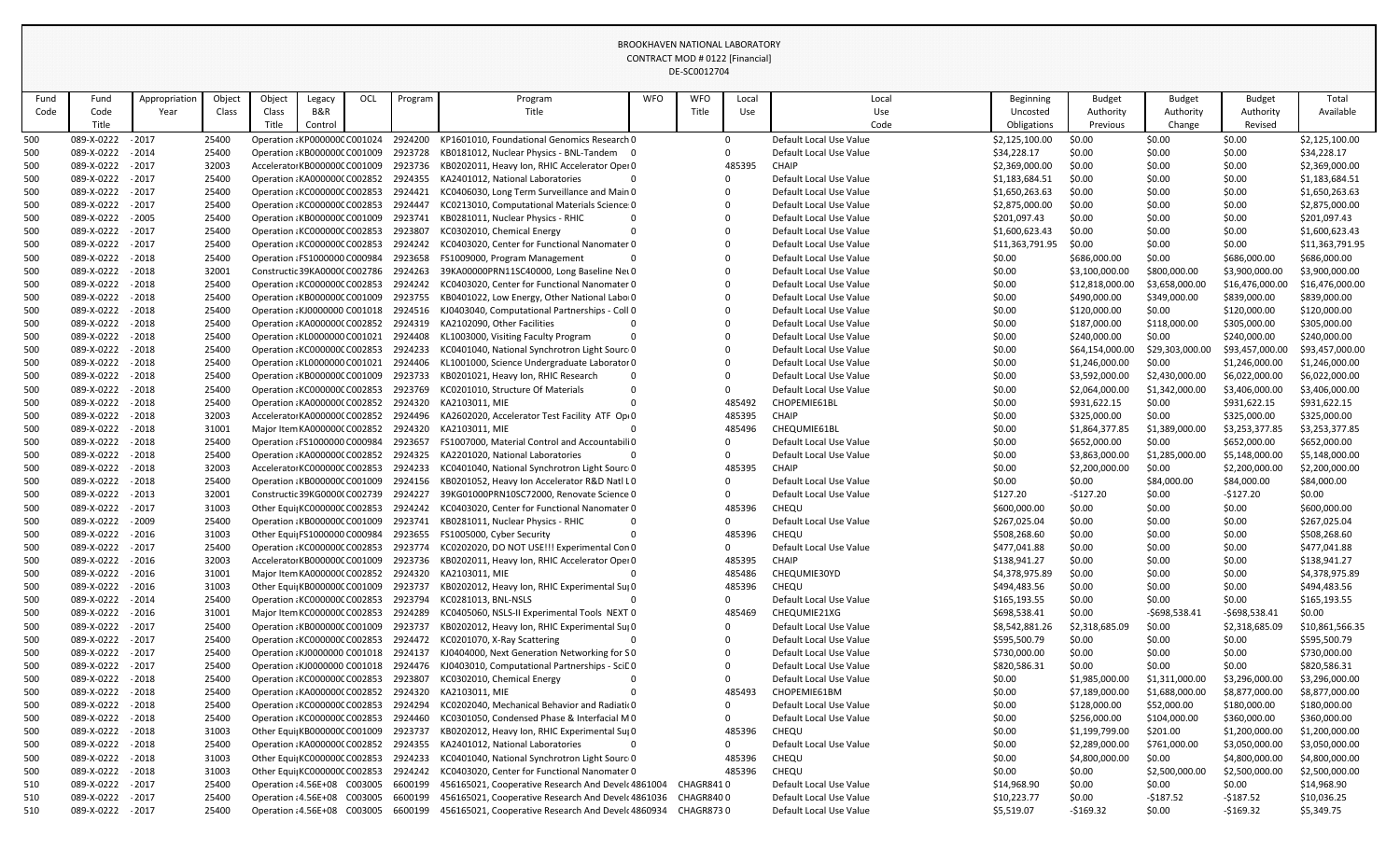|            |                                        |               |                |                              |                                                            |                                                                     |         |                                                                     |                    | DE-3COUTZ704                  |       |                                                    |                  |                             |                     |                            |                            |
|------------|----------------------------------------|---------------|----------------|------------------------------|------------------------------------------------------------|---------------------------------------------------------------------|---------|---------------------------------------------------------------------|--------------------|-------------------------------|-------|----------------------------------------------------|------------------|-----------------------------|---------------------|----------------------------|----------------------------|
| Fund       | Fund                                   | Appropriation | Object         | Object                       | Legacy                                                     | OCL                                                                 | Program | Program                                                             | <b>WFO</b>         | <b>WFO</b>                    | Local | Local                                              | Beginning        | <b>Budget</b>               | <b>Budget</b>       | <b>Budget</b>              | Total                      |
| Code       | Code                                   | Year          | Class          | Class                        | B&R                                                        |                                                                     |         | Title                                                               |                    | Title                         | Use   | Use                                                | Uncosted         | Authority                   | Authority           | Authority                  | Available                  |
|            | Title                                  |               |                | Title                        | Control                                                    |                                                                     |         |                                                                     |                    |                               |       | Code                                               | Obligations      | Previous                    | Change              | Revised                    |                            |
| 510        | 089-X-0222                             | $-2017$       | 25400          |                              | Operation: 4.56E+08 C003005                                |                                                                     | 6600199 | 456165021, Cooperative Research And Devel 4861014 CHAGR8400         |                    |                               |       | Default Local Use Value                            | \$23,840.15      | \$0.00                      | \$0.00              | \$0.00                     | \$23,840.15                |
| 510        | 089-X-0222                             | $-2018$       | 25400          |                              | Operation: 4.56E+08 C003005                                |                                                                     | 6600199 | 456165021, Cooperative Research And Devel 4861004                   |                    | CHAGR8410                     |       | Default Local Use Value                            | \$0.00           | \$44,930.10                 | \$0.00              | \$44,930.10                | \$44,930.10                |
| 510        | 089-X-0222                             | $-2018$       | 25400          |                              | Operation: 4.56E+08 C003005                                |                                                                     | 6600199 | 456165021, Cooperative Research And Devel 4861014                   |                    | CHAGR8400                     |       | Default Local Use Value                            | \$0.00           | \$128,958.68                | \$34,006.13         | \$162,964.81               | \$162,964.81               |
| 510        | 089-X-0222 - 2017                      |               | 25400          |                              | Operation: 4.56E+08 C003005                                |                                                                     | 6600199 | 456165021, Cooperative Research And Devel 4860747                   |                    | CHAGR8710                     |       | Default Local Use Value                            | \$94,245.21      | \$0.00                      | \$0.00              | \$0.00                     | \$94,245.21                |
| 510        | 089-X-0222                             | $-2018$       | 25400          |                              | Operation: 4.56E+08 C003005                                |                                                                     | 6600199 | 456165021, Cooperative Research And Devel 4861091                   |                    | CHAGRRIKI 0                   |       | Default Local Use Value                            | \$0.00           | \$368,693.08                | \$1,781.90          | \$370,474.98               | \$370,474.98               |
| 511        | 089-X-0222 - 2017                      |               | 25400          |                              | Operation: 4.56E+08 C003005                                |                                                                     | 6600146 | 456160031, Industry - Domestic                                      |                    | 4860936 CHAGR8720             |       | Default Local Use Value                            | \$8,423.32       | \$0.00                      | \$0.00              | \$0.00                     | \$8,423.32                 |
| 511        | 089-X-0222                             | $-2017$       | 25400          |                              | Operation: 4.56E+08 C003005                                |                                                                     | 6600146 | 456160031, Industry - Domestic                                      | 4860977            | CHAGR8730                     |       | Default Local Use Value                            | \$5,748.27       | \$0.00                      | \$0.00              | \$0.00                     | \$5,748.27                 |
| 511        | 089-X-0222                             | $-2017$       | 25400          |                              | Operation: 4.56E+08 C003005                                |                                                                     | 6600146 | 456160031, Industry - Domestic                                      | 4861050            | CHAGR8410                     |       | Default Local Use Value                            | \$44,174.91      | $-50.07$                    | \$0.00              | $-50.07$                   | \$44,174.84                |
| 511        | 089-X-0222 - 2017                      |               | 25400          |                              | Operation: 4.56E+08 C003005                                |                                                                     | 6600146 | 456160031, Industry - Domestic                                      |                    | 4861043 CHAGR8410             |       | Default Local Use Value                            | \$110,437.28     | $-50.16$                    | \$0.00              | $-50.16$                   | \$110,437.12               |
| 511        | 089-X-0222                             | $-2017$       | 25400          |                              | Operation: 4.56E+08 C003005                                |                                                                     | 6600146 | 456160031, Industry - Domestic                                      | 4861009            | <b>CHAGR8410</b>              |       | Default Local Use Value                            | \$7,036.36       | \$0.00                      | \$0.00              | \$0.00                     | \$7,036.36                 |
| 511        | 089-X-0222                             | $-2016$       | 25400          |                              | Operation: 4.56E+08 C003005                                |                                                                     | 6600146 | 456160031, Industry - Domestic                                      | 4860831            | CHAGR8720                     |       | Default Local Use Value                            | \$4,332.74       | \$0.00                      | \$0.00              | \$0.00                     | \$4,332.74                 |
| 511        | 089-X-0222                             | $-2017$       | 25400          |                              | Operation: 4.56E+08 C003005                                |                                                                     | 6600146 | 456160031, Industry - Domestic                                      | 4861047            | CHAGR8410                     |       | Default Local Use Value                            | \$552.18         | \$0.00                      | \$0.00              | \$0.00                     | \$552.18                   |
| 511        | 089-X-0222                             | $-2017$       | 25400          |                              | Operation: 4.56E+08 C003005                                |                                                                     | 6600146 | 456160031, Industry - Domestic                                      | 4861033            | CHAGR8400                     |       | Default Local Use Value                            | \$2,962.41       | \$0.00                      | \$0.00              | \$0.00                     | \$2,962.41                 |
| 511        | 089-X-0222                             | $-2017$       | 25400          |                              | Operation: 4.56E+08 C003005                                |                                                                     | 6600146 | 456160031, Industry - Domestic                                      | 4861021            | CHAGR8400                     |       | Default Local Use Value                            | \$11,323.36      | \$0.00                      | \$0.00              | \$0.00                     | \$11,323.36                |
| 511        | 089-X-0222                             | $-2018$       | 25400          |                              | Operation: 4.56E+08 C003005                                |                                                                     | 6600146 | 456160031, Industry - Domestic                                      | 4861070            | CHAGR8420                     |       | Default Local Use Value                            | \$0.00           | \$13,348.43                 | $-50.12$            | \$13,348.31                | \$13,348.31                |
| 511        | 089-X-0222                             | $-2018$       | 25400          |                              | Operation: 4.56E+08 C003005                                |                                                                     | 6600146 | 456160031, Industry - Domestic                                      | 4861046            | CHAGR8410                     |       | Default Local Use Value                            | \$0.00           | \$33,750.00                 | \$0.00              | \$33,750.00                | \$33,750.00                |
| 511        | 089-X-0222                             | $-2018$       | 25400          |                              | Operation: 4.56E+08 C003005                                |                                                                     | 6600146 | 456160031, Industry - Domestic                                      | 4861080            | CHAGR8430                     |       | Default Local Use Value                            | \$0.00           | \$91,831.68                 | $-510,618.00$       | \$81,213.68                | \$81,213.68                |
| 511        | 089-X-0222                             | $-2018$       | 25400          |                              | Operation: 4.56E+08 C003005                                |                                                                     | 6600146 | 456160031, Industry - Domestic                                      | 4861093            | CHAGR8430                     |       | Default Local Use Value                            | \$0.00           | \$45,000.00                 | \$0.00              | \$45,000.00                | \$45,000.00                |
| 511        | 089-X-0222                             | $-2018$       | 25400          |                              | Operation: 4.56E+08 C003005                                |                                                                     | 6600146 | 456160031, Industry - Domestic                                      | 4861092            | CHAGR8430                     |       | Default Local Use Value                            | \$0.00           | \$0.00                      | \$10,000.00         | \$10,000.00                | \$10,000.00                |
| 511        | 089-X-0222                             | $-2017$       | 25400          |                              | Operation: 4.56E+08 C003005                                |                                                                     | 6600147 | 456160032, Industry - Foreign                                       | 4860975            | CHAGR8730                     |       | Default Local Use Value                            | \$5,204.80       | $-5265.74$                  | \$0.00              | $-5265.74$                 | \$4,939.06                 |
| 511        | 089-X-0222                             | $-2017$       | 25400          |                              | Operation: 4.56E+08 C003005                                |                                                                     | 6600146 | 456160031, Industry - Domestic                                      | 4861045            | CHAGR8400                     |       | Default Local Use Value                            | \$1,270.32       | \$0.00                      | \$0.00              | \$0.00                     | \$1,270.32                 |
| 511        | 089-X-0222 - 2017                      |               | 25400          |                              | Operation: 4.56E+08 C003005                                |                                                                     | 6600146 | 456160031, Industry - Domestic                                      | 4860928            | CHAGR8730                     |       | Default Local Use Value                            | \$95,137.44      | \$0.00                      | \$0.00              | \$0.00                     | \$95,137.44                |
| 511        | 089-X-0222                             | $-2017$       | 25400          |                              | Operation: 4.56E+08 C003005                                |                                                                     | 6600146 | 456160031, Industry - Domestic                                      | 4861026            | CHAGR8400                     |       | Default Local Use Value                            | \$2,069.60       | $-52,243.82$                | \$0.00              | $-52,243.82$               | $-5174.22$                 |
| 511        | 089-X-0222                             | $-2017$       | 25400          |                              | Operation: 4.56E+08 C003005                                |                                                                     | 6600147 | 456160032, Industry - Foreign                                       | 4801577            | CH AGR8780                    |       | Default Local Use Value                            | \$54,993.37      | \$0.00                      | \$0.00              | \$0.00                     | \$54,993.37                |
| 511        | 089-X-0222<br>089-X-0222 - 2016        | $-2016$       | 25400<br>25400 |                              | Operation: 4.56E+08 C003005<br>Operation: 4.56E+08 C003005 |                                                                     | 6600146 | 456160031, Industry - Domestic                                      | 4860931<br>4860880 | CHAGR8720<br><b>CHAGR8720</b> |       | Default Local Use Value                            | \$5,157.98       | \$0.00                      | $-551.02$           | $-551.02$                  | \$5,106.96                 |
| 511        |                                        |               |                |                              |                                                            |                                                                     | 6600146 | 456160031, Industry - Domestic                                      |                    |                               |       | Default Local Use Value                            | \$3,397.00       | \$0.00                      | \$0.00              | \$0.00                     | \$3,397.00                 |
| 511        | 089-X-0222 - 2017                      |               | 25400          |                              |                                                            |                                                                     |         | Operation: 4.56E+08 C003005 6600147 456160032, Industry - Foreign   |                    | 4861001 CHAGR8410             |       | Default Local Use Value                            | \$868.67         | $-$868.67$                  | \$0.00              | $-$868.67$                 | \$0.00                     |
| 511        | 089-X-0222 - 2018<br>089-X-0222 - 2018 |               | 25400<br>25400 |                              |                                                            | Operation : 4.56E+08 C003005 6600146<br>Operation: 4.56E+08 C003005 | 6600146 | 456160031, Industry - Domestic<br>456160031, Industry - Domestic    | 4861067<br>4861058 | CHAGR8420<br>CHAGR8430        |       | Default Local Use Value<br>Default Local Use Value | \$0.00           | \$37,574.13                 | \$0.00<br>$-532.83$ | \$37,574.13<br>\$44,967.17 | \$37,574.13<br>\$44,967.17 |
| 511<br>511 | 089-X-0222                             | $-2018$       | 25400          |                              | Operation: 4.56E+08 C003005                                |                                                                     | 6600146 | 456160031, Industry - Domestic                                      | 4861062            | CHAGR8420                     |       | Default Local Use Value                            | \$0.00           | \$45,000.00                 |                     | \$43,689.32                | \$43,689.32                |
| 511        | 089-X-0222 - 2018                      |               | 25400          | Operation : 4.56E+08 C003005 |                                                            |                                                                     | 6600146 | 456160031, Industry - Domestic                                      | 4861023            | CHAGR8400                     |       | Default Local Use Value                            | \$0.00<br>\$0.00 | \$43,689.32<br>\$131,460.88 | \$0.00<br>\$0.00    | \$131,460.88               | \$131,460.88               |
| 511        | 089-X-0222 - 2018                      |               | 25400          |                              |                                                            | Operation: 4.56E+08 C003005                                         | 6600146 | 456160031, Industry - Domestic                                      | 4861102            | CHAGR8430                     |       | Default Local Use Value                            | \$0.00           | \$0.00                      | \$12,160.19         | \$12,160.19                | \$12,160.19                |
| 511        | 089-X-0222                             | $-2017$       | 25400          |                              |                                                            | Operation: 4.56E+08 C003005                                         | 6600146 | 456160031, Industry - Domestic                                      | 4860971            | CHAGR8730                     |       | Default Local Use Value                            | \$51,738.93      | \$0.00                      | \$0.00              | \$0.00                     | \$51,738.93                |
| 511        | 089-X-0222 - 2017                      |               | 25400          |                              | Operation: 4.56E+08 C003005                                |                                                                     | 6600147 | 456160032, Industry - Foreign                                       | 4861015            | CHAGR8400                     |       | Default Local Use Value                            | \$1,726,233.20   | \$0.00                      | \$0.00              | \$0.00                     | \$1,726,233.20             |
| 511        | 089-X-0222                             | $-2016$       | 25400          |                              | Operation: 4.56E+08 C003005                                |                                                                     | 6600146 | 456160031, Industry - Domestic                                      | 4860686            | CHAGR8780                     |       | Default Local Use Value                            | \$19,755.50      | \$0.00                      | \$0.00              | \$0.00                     | \$19,755.50                |
| 511        | 089-X-0222 - 2017                      |               | 25400          |                              |                                                            | Operation: 4.56E+08 C003005                                         | 6600146 | 456160031, Industry - Domestic                                      |                    | 4861046 CHAGR8410             |       | Default Local Use Value                            | \$11,250.00      | \$0.00                      | \$0.00              | \$0.00                     | \$11,250.00                |
| 511        | 089-X-0222 - 2017                      |               | 25400          |                              |                                                            | Operation: 4.56E+08 C003005                                         | 6600146 | 456160031, Industry - Domestic                                      | 4861030            | CHAGR8400                     |       | Default Local Use Value                            | \$1,696.16       | \$0.00                      | \$0.00              | \$0.00                     | \$1,696.16                 |
| 511        | 089-X-0222                             | $-2017$       | 25400          |                              | Operation: 4.56E+08 C003005                                |                                                                     | 6600146 | 456160031, Industry - Domestic                                      | 4861044            | CHAGR8410                     |       | Default Local Use Value                            | \$0.03           | $-50.03$                    | \$0.00              | $-50.03$                   | \$0.00                     |
| 511        | 089-X-0222 - 2017                      |               | 25400          |                              | Operation: 4.56E+08 C003005                                |                                                                     | 6600146 | 456160031, Industry - Domestic                                      | 4861029            | CHAGR8400                     |       | Default Local Use Value                            | \$1,721.51       | \$0.00                      | \$0.00              | \$0.00                     | \$1,721.51                 |
| 511        | 089-X-0222                             | $-2017$       | 25400          |                              | Operation: 4.56E+08 C003005                                |                                                                     | 6600146 | 456160031, Industry - Domestic                                      | 4860989            | CHAGR8400                     |       | Default Local Use Value                            | \$1,582.55       | $-553.90$                   | \$0.00              | $-553.90$                  | \$1,528.65                 |
| 511        | 089-X-0222 - 2018                      |               | 25400          |                              |                                                            | Operation : 4.56E+08 C003005                                        | 6600146 | 456160031, Industry - Domestic                                      | 4861059            | CHAGR8420                     |       | Default Local Use Value                            | \$0.00           | \$6,000.00                  | \$0.00              | \$6,000.00                 | \$6,000.00                 |
| 511        | 089-X-0222 - 2014                      |               | 25400          |                              |                                                            | Operation: 4.56E+08 C003005                                         | 6600146 | 456160031, Industry - Domestic                                      | 4860871            | CHAGR8720                     |       | Default Local Use Value                            | \$209,237.49     | \$0.00                      | \$0.00              | \$0.00                     | \$209,237.49               |
| 511        | 089-X-0222                             | $-2015$       | 25400          |                              | Operation: 4.56E+08 C003005                                |                                                                     | 6600146 | 456160031, Industry - Domestic                                      | 4860880            | CHAGR8720                     |       | Default Local Use Value                            | \$8,195.24       | \$0.00                      | \$0.00              | \$0.00                     | \$8,195.24                 |
| 511        | 089-X-0222 - 2017                      |               | 25400          |                              |                                                            | Operation: 4.56E+08 C003005                                         | 6600146 | 456160031, Industry - Domestic                                      | 4860986            | CHAGR8400                     |       | Default Local Use Value                            | \$288.29         | $-5288.29$                  | \$0.00              | -\$288.29                  | \$0.00                     |
| 511        | 089-X-0222                             | $-2016$       | 25400          |                              | Operation: 4.56E+08 C003005                                |                                                                     | 6600146 | 456160031, Industry - Domestic                                      | 4860871            | CHAGR8720                     |       | Default Local Use Value                            | \$13,578.50      | \$0.00                      | \$0.00              | \$0.00                     | \$13,578.50                |
| 511        | 089-X-0222 - 2017                      |               | 25400          |                              |                                                            | Operation : 4.56E+08 C003005                                        | 6600147 | 456160032, Industry - Foreign                                       | 4861040            | CHAGR8410                     |       | Default Local Use Value                            | \$22,694.53      | $-521,844.66$               | \$0.00              | $-521,844.66$              | \$849.87                   |
| 511        | 089-X-0222 - 2017                      |               | 25400          |                              |                                                            | Operation: 4.56E+08 C003005                                         | 6600146 | 456160031, Industry - Domestic                                      | 4861031            | CHAGR8400                     |       | Default Local Use Value                            | \$20,000.00      | $-52,495.26$                | \$0.00              | $-52,495.26$               | \$17,504.74                |
| 511        | 089-X-0222 - 2017                      |               | 25400          |                              | Operation: 4.56E+08 C003005                                |                                                                     | 6600147 | 456160032, Industry - Foreign                                       | 4861032            | CHAGR8410                     |       | Default Local Use Value                            | \$25,541.67      | \$0.00                      | \$0.00              | \$0.00                     | \$25,541.67                |
| 511        | 089-X-0222 - 2017                      |               | 25400          |                              | Operation: 4.56E+08 C003005                                |                                                                     | 6600147 | 456160032, Industry - Foreign                                       | 4860978            | CHAGR8730                     |       | Default Local Use Value                            | \$12,052.71      | $-$12,052.71$               | \$0.00              | $-$12,052.71$              | \$0.00                     |
| 511        | 089-X-0222                             | $-2014$       | 25400          |                              | Operation: 4.56E+08 C003005                                |                                                                     | 6600146 | 456160031, Industry - Domestic                                      | 4860840            | CHAGR8720                     |       | Default Local Use Value                            | \$0.96           | $-50.96$                    | \$0.00              | $-50.96$                   | \$0.00                     |
| 511        | 089-X-0222 - 2017                      |               | 25400          |                              |                                                            | Operation: 4.56E+08 C003005                                         | 6600146 | 456160031, Industry - Domestic                                      | 4861022            | CHAGR8410                     |       | Default Local Use Value                            | \$2,641,348.88   | \$0.00                      | \$0.00              | \$0.00                     | \$2,641,348.88             |
| 511        | 089-X-0222 - 2018                      |               | 25400          |                              |                                                            |                                                                     |         | Operation : 4.56E+08 C003005 6600146 456160031, Industry - Domestic | 4861089            | CHAGR8430                     |       | Default Local Use Value                            | \$0.00           | \$29,320.39                 | \$0.00              | \$29,320.39                | \$29,320.39                |
|            |                                        |               |                |                              |                                                            |                                                                     |         |                                                                     |                    |                               |       |                                                    |                  |                             |                     |                            |                            |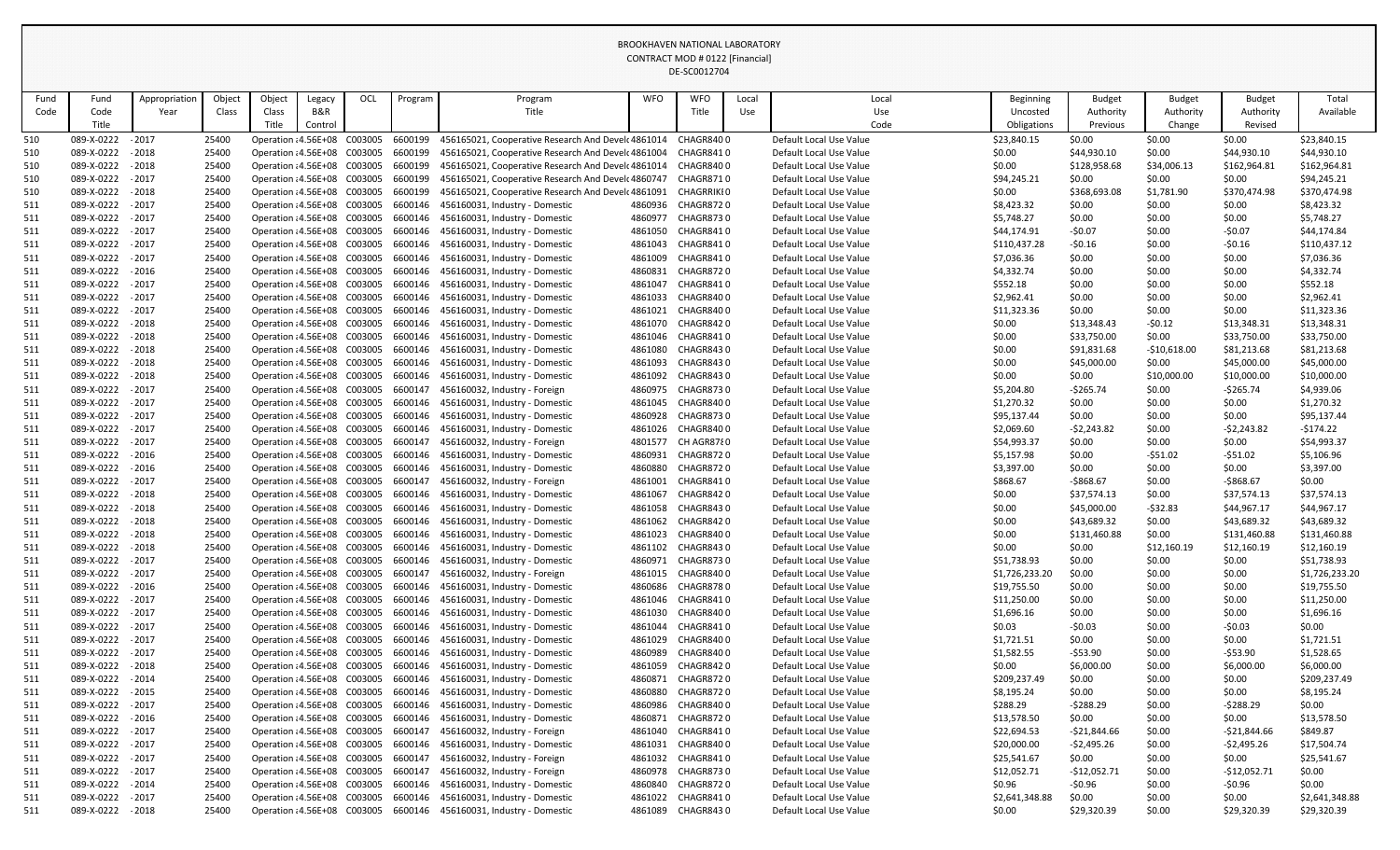| Fund | Fund              | Appropriation | Object | Object                       | Legacy                       | OCL | Program | Program                                | <b>WFO</b> | <b>WFO</b>        | Local      | Local                   | <b>Beginning</b> | <b>Budget</b>  | <b>Budget</b> | <b>Budget</b>  | Total          |
|------|-------------------|---------------|--------|------------------------------|------------------------------|-----|---------|----------------------------------------|------------|-------------------|------------|-------------------------|------------------|----------------|---------------|----------------|----------------|
| Code | Code              | Year          | Class  | Class                        | B&R                          |     |         | Title                                  |            | Title             | <b>Use</b> | Use                     | Uncosted         | Authority      | Authority     | Authority      | Available      |
|      | Title             |               |        | Title                        | Control                      |     |         |                                        |            |                   |            | Code                    | Obligations      | Previous       | Change        | Revised        |                |
| 511  | 089-X-0222        | $-2018$       | 25400  |                              | Operation: 4.56E+08 C003005  |     |         | 6600146 456160031, Industry - Domestic | 4861084    | CHAGR8430         |            | Default Local Use Value | \$0.00           | \$18,221.00    | $-5138.13$    | \$18,082.87    | \$18,082.87    |
| 511  | 089-X-0222        | $-2018$       | 25400  |                              | Operation : 4.56E+08 C003005 |     | 6600147 | 456160032, Industry - Foreign          | 4861032    | CHAGR8410         |            | Default Local Use Value | \$0.00           | \$116,211.71   | \$0.00        | \$116,211.71   | \$116,211.71   |
| 511  | 089-X-0222        | $-2018$       | 25400  |                              | Operation: 4.56E+08 C003005  |     | 6600146 | 456160031, Industry - Domestic         | 4861087    | CHAGR8430         |            | Default Local Use Value | \$0.00           | \$2,500.00     | \$0.00        | \$2,500.00     | \$2,500.00     |
| 511  | 089-X-0222        | $-2018$       | 25400  |                              | Operation : 4.56E+08 C003005 |     | 6600146 | 456160031, Industry - Domestic         | 4861022    | CHAGR8410         |            | Default Local Use Value | \$0.00           | \$6,616,332.20 | \$0.00        | \$6,616,332.20 | \$6,616,332.20 |
| 511  | 089-X-0222 - 2018 |               | 25400  |                              | Operation : 4.56E+08 C003005 |     | 6600146 | 456160031, Industry - Domestic         | 4861068    | CHAGR8420         |            | Default Local Use Value | \$0.00           | \$5,521.86     | \$28,820.43   | \$34,342.29    | \$34,342.29    |
| 511  | 089-X-0222        | $-2018$       | 25400  |                              | Operation : 4.56E+08 C003005 |     | 6600146 | 456160031, Industry - Domestic         | 4861052    | CHAGR8410         |            | Default Local Use Value | \$0.00           | \$267,797.72   | \$79,526.46   | \$347,324.18   | \$347,324.18   |
| 511  | 089-X-0222 - 2018 |               | 25400  |                              | Operation: 4.56E+08 C003005  |     | 6600146 | 456160031, Industry - Domestic         | 4860977    | CHAGR8730         |            | Default Local Use Value | \$0.00           | \$139,805.83   | \$0.00        | \$139,805.83   | \$139,805.83   |
| 511  | 089-X-0222 - 2018 |               | 25400  |                              | Operation : 4.56E+08 C003005 |     | 6600146 | 456160031, Industry - Domestic         | 4861071    | CHAGR842 0        |            | Default Local Use Value | \$0.00           | \$15,000.00    | \$0.00        | \$15,000.00    | \$15,000.00    |
| 511  | 089-X-0222        | $-2018$       | 25400  |                              | Operation: 4.56E+08 C003005  |     | 6600146 | 456160031, Industry - Domestic         | 4861060    | CHAGR8420         |            | Default Local Use Value | \$0.00           | \$66,262.39    | \$0.00        | \$66,262.39    | \$66,262.39    |
| 511  | 089-X-0222 - 2018 |               | 25400  |                              | Operation : 4.56E+08 C003005 |     | 6600146 | 456160031, Industry - Domestic         |            | 4861056 CHAGR8400 |            | Default Local Use Value | \$0.00           | \$293,689.32   | $-57,281.55$  | \$286,407.77   | \$286,407.77   |
| 511  | 089-X-0222        | $-2018$       | 25400  |                              | Operation: 4.56E+08 C003005  |     | 6600146 | 456160031, Industry - Domestic         | 4861099    | CHAGR8430         |            | Default Local Use Value | \$0.00           | \$0.00         | \$45,918.80   | \$45,918.80    | \$45,918.80    |
| 511  | 089-X-0222        | $-2018$       | 25400  |                              | Operation : 4.56E+08 C003005 |     | 6600146 | 456160031, Industry - Domestic         | 4861101    | CHAGR8430         |            | Default Local Use Value | \$0.00           | \$0.00         | \$43,689.32   | \$43,689.32    | \$43,689.32    |
| 511  | 089-X-0222        | $-2017$       | 25400  |                              | Operation: 4.56E+08 C003005  |     | 6600147 | 456160032, Industry - Foreign          | 4860813    | CHAGR8720         |            | Default Local Use Value | \$77,323.17      | \$0.00         | \$0.00        | \$0.00         | \$77,323.17    |
| 511  | 089-X-0222 - 2017 |               | 25400  |                              | Operation : 4.56E+08 C003005 |     | 6600146 | 456160031, Industry - Domestic         | 4860949    | CHAGR8730         |            | Default Local Use Value | \$10,245.93      | \$0.00         | \$0.00        | \$0.00         | \$10,245.93    |
| 511  | 089-X-0222        | $-2018$       | 25400  |                              | Operation: 4.56E+08 C003005  |     | 6600146 | 456160031, Industry - Domestic         | 4861033    | CHAGR8400         |            | Default Local Use Value | \$0.00           | \$37,346.38    | \$0.00        | \$37,346.38    | \$37,346.38    |
| 511  | 089-X-0222        | $-2018$       | 25400  |                              | Operation: 4.56E+08 C003005  |     | 6600146 | 456160031, Industry - Domestic         | 4860969    | CHAGR8730         |            | Default Local Use Value | \$0.00           | \$72,107.82    | \$0.00        | \$72,107.82    | \$72,107.82    |
| 511  | 089-X-0222        | $-2018$       | 25400  |                              | Operation: 4.56E+08 C003005  |     | 6600146 | 456160031, Industry - Domestic         | 4861030    | CHAGR8400         |            | Default Local Use Value | \$0.00           | \$22,455.01    | \$0.00        | \$22,455.01    | \$22,455.01    |
| 511  | 089-X-0222        | $-2018$       | 25400  |                              | Operation: 4.56E+08 C003005  |     | 6600147 | 456160032, Industry - Foreign          | 4801577    | CH AGR8780        |            | Default Local Use Value | \$0.00           | \$50,485.44    | \$0.00        | \$50,485.44    | \$50,485.44    |
| 511  | 089-X-0222        | $-2018$       | 25400  |                              | Operation: 4.56E+08 C003005  |     | 6600147 | 456160032, Industry - Foreign          | 4861086    | CHAGR8430         |            | Default Local Use Value | \$0.00           | \$22,957.93    | \$0.00        | \$22,957.93    | \$22,957.93    |
| 511  | 089-X-0222        | $-2017$       | 25400  |                              | Operation: 4.56E+08 C003005  |     | 6600146 | 456160031, Industry - Domestic         | 4861027    | CHAGR8400         |            | Default Local Use Value | \$22,087.45      | $-50.03$       | \$0.00        | $-50.03$       | \$22,087.42    |
| 511  | 089-X-0222        | $-2017$       | 25400  |                              | Operation: 4.56E+08 C003005  |     | 6600147 | 456160032, Industry - Foreign          | 4860874    | CHAGR8720         |            | Default Local Use Value | \$38,881.13      | \$0.00         | \$0.00        | \$0.00         | \$38,881.13    |
| 511  | 089-X-0222        | $-2017$       | 25400  |                              | Operation: 4.56E+08 C003005  |     | 6600146 | 456160031, Industry - Domestic         | 4860748    | CHAGR8710         |            | Default Local Use Value | \$658.25         | \$0.00         | \$0.00        | \$0.00         | \$658.25       |
| 511  | 089-X-0222        | $-2017$       | 25400  |                              | Operation: 4.56E+08 C003005  |     | 6600146 | 456160031, Industry - Domestic         | 4860946    | CHAGR8730         |            | Default Local Use Value | \$75,847.99      | \$0.00         | \$0.00        | \$0.00         | \$75,847.99    |
| 511  | 089-X-0222 - 2017 |               | 25400  |                              | Operation: 4.56E+08 C003005  |     | 6600146 | 456160031, Industry - Domestic         | 4861023    | CHAGR8400         |            | Default Local Use Value | \$70,749.31      | \$0.00         | \$0.00        | \$0.00         | \$70,749.31    |
| 511  | 089-X-0222        | $-2018$       | 25400  |                              | Operation: 4.56E+08 C003005  |     | 6600146 | 456160031, Industry - Domestic         |            | 4861020 CHAGR8400 |            | Default Local Use Value | \$0.00           | \$203,823.89   | \$20,603.02   | \$224,426.91   | \$224,426.91   |
| 511  | 089-X-0222 - 2018 |               | 25400  |                              | Operation: 4.56E+08 C003005  |     | 6600147 | 456160032, Industry - Foreign          | 4861065    | CHAGR8420         |            | Default Local Use Value | \$0.00           | \$194,174.76   | \$0.00        | \$194,174.76   | \$194,174.76   |
| 511  | 089-X-0222 - 2018 |               | 25400  |                              | Operation: 4.56E+08 C003005  |     |         | 6600146 456160031, Industry - Domestic | 4861079    | CHAGR8430         |            | Default Local Use Value | \$0.00           | \$103,310.70   | \$0.00        | \$103,310.70   | \$103,310.70   |
| 511  | 089-X-0222        | - 2018        | 25400  |                              | Operation: 4.56E+08 C003005  |     | 6600146 | 456160031, Industry - Domestic         | 4861066    | CHAGR8420         |            | Default Local Use Value | \$0.00           | \$241,447.30   | \$45,915.92   | \$287,363.22   | \$287,363.22   |
| 511  | 089-X-0222 - 2018 |               | 25400  |                              | Operation: 4.56E+08 C003005  |     | 6600146 | 456160031, Industry - Domestic         |            | 4861072 CHAGR8420 |            | Default Local Use Value | \$0.00           | \$5,000.00     | \$0.00        | \$5,000.00     | \$5,000.00     |
| 511  | 089-X-0222 - 2018 |               | 25400  |                              | Operation: 4.56E+08 C003005  |     | 6600146 | 456160031, Industry - Domestic         | 4861053    | CHAGR8420         |            | Default Local Use Value | \$0.00           | \$126,258.00   | \$0.00        | \$126,258.00   | \$126,258.00   |
| 511  | 089-X-0222 - 2018 |               | 25400  |                              | Operation: 4.56E+08 C003005  |     | 6600146 | 456160031, Industry - Domestic         | 4860936    | CHAGR8720         |            | Default Local Use Value | \$0.00           | \$4,434.07     | \$1,209.25    | \$5,643.32     | \$5,643.32     |
| 511  | 089-X-0222 - 2018 |               | 25400  |                              | Operation: 4.56E+08 C003005  |     | 6600146 | 456160031, Industry - Domestic         |            | 4861096 CHAGR8430 |            | Default Local Use Value | \$0.00           | \$91,831.73    | \$0.00        | \$91,831.73    | \$91,831.73    |
| 511  | 089-X-0222 - 2018 |               | 25400  |                              | Operation: 4.56E+08 C003005  |     | 6600146 | 456160031, Industry - Domestic         | 4861088    | CHAGR8430         |            | Default Local Use Value | \$0.00           | \$229,579.42   | \$0.00        | \$229,579.42   | \$229,579.42   |
| 511  | 089-X-0222 - 2017 |               | 25400  |                              | Operation: 4.56E+08 C003005  |     | 6600146 | 456160031, Industry - Domestic         | 4861053    | CHAGR8420         |            | Default Local Use Value | \$25,000.00      | \$0.00         | \$0.00        | \$0.00         | \$25,000.00    |
| 511  | 089-X-0222 - 2017 |               | 25400  |                              | Operation: 4.56E+08 C003005  |     | 6600146 | 456160031, Industry - Domestic         | 4861042    | CHAGR8400         |            | Default Local Use Value | \$17.49          | -\$17.49       | \$0.00        | $-517.49$      | \$0.00         |
| 511  | 089-X-0222 - 2017 |               | 25400  |                              | Operation: 4.56E+08 C003005  |     | 6600146 | 456160031, Industry - Domestic         | 4861052    | CHAGR8410         |            | Default Local Use Value | \$2,999,587.54   | \$0.00         | \$0.00        | \$0.00         | \$2,999,587.54 |
| 511  | 089-X-0222 - 2017 |               | 25400  |                              | Operation: 4.56E+08 C003005  |     | 6600146 | 456160031, Industry - Domestic         | 4860982    | CHAGR8400         |            | Default Local Use Value | \$36,317.18      | \$0.00         | \$0.00        | \$0.00         | \$36,317.18    |
| 511  | 089-X-0222 - 2017 |               | 25400  |                              | Operation: 4.56E+08 C003005  |     | 6600146 | 456160031, Industry - Domestic         |            | 4861056 CHAGR8400 |            | Default Local Use Value | \$29,126.21      | \$0.00         | \$0.00        | \$0.00         | \$29,126.21    |
| 511  | 089-X-0222 - 2018 |               | 25400  |                              | Operation: 4.56E+08 C003005  |     | 6600146 | 456160031, Industry - Domestic         | 4861021    | CHAGR8400         |            | Default Local Use Value | \$0.00           | \$5,495.81     | \$90.98       | \$5,586.79     | \$5,586.79     |
| 511  | 089-X-0222 - 2018 |               | 25400  |                              | Operation: 4.56E+08 C003005  |     | 6600146 | 456160031, Industry - Domestic         | 4860350    | CHAGR8730         |            | Default Local Use Value | \$0.00           | \$10,000.00    | $-$10,000.00$ | \$0.00         | \$0.00         |
| 511  | 089-X-0222        | $-2018$       | 25400  |                              | Operation: 4.56E+08 C003005  |     | 6600146 | 456160031, Industry - Domestic         | 4861063    | CHAGR8420         |            | Default Local Use Value | \$0.00           | \$22,087.46    | \$0.00        | \$22,087.46    | \$22,087.46    |
| 511  | 089-X-0222 - 2018 |               | 25400  |                              | Operation: 4.56E+08 C003005  |     | 6600147 | 456160032, Industry - Foreign          |            | 4861076 CHAGR8430 |            | Default Local Use Value | \$0.00           | \$530,763.76   | \$281,044.43  | \$811,808.19   | \$811,808.19   |
| 511  | 089-X-0222 - 2018 |               | 25400  |                              | Operation: 4.56E+08 C003005  |     | 6600146 | 456160031, Industry - Domestic         | 4860686    | CHAGR8780         |            | Default Local Use Value | \$0.00           | \$264,550.00   | \$0.00        | \$264,550.00   | \$264,550.00   |
| 511  | 089-X-0222        | $-2018$       | 25400  |                              | Operation: 4.56E+08 C003005  |     | 6600146 | 456160031, Industry - Domestic         | 4861098    | CHAGR8430         |            | Default Local Use Value | \$0.00           | \$0.00         | \$34,951.46   | \$34,951.46    | \$34,951.46    |
| 511  | 089-X-0222 - 2017 |               | 25400  |                              | Operation: 4.56E+08 C003005  |     | 6600146 | 456160031, Industry - Domestic         | 4860969    | CHAGR8730         |            | Default Local Use Value | \$47,519.68      | \$0.00         | \$0.00        | \$0.00         | \$47,519.68    |
| 511  | 089-X-0222        | $-2017$       | 25400  |                              | Operation: 4.56E+08 C003005  |     | 6600147 | 456160032, Industry - Foreign          | 4860984    | CHAGR8400         |            | Default Local Use Value | \$828.80         | \$0.00         | \$0.00        | \$0.00         | \$828.80       |
| 511  | 089-X-0222 - 2017 |               | 25400  | Operation : 4.56E+08 C003005 |                              |     | 6600146 | 456160031, Industry - Domestic         | 4861028    | CHAGR8410         |            | Default Local Use Value | \$336.15         | $-5336.15$     | \$0.00        | -\$336.15      | \$0.00         |
| 511  | 089-X-0222 - 2017 |               | 25400  |                              | Operation: 4.56E+08 C003005  |     | 6600146 | 456160031, Industry - Domestic         | 4861017    | CHAGR8410         |            | Default Local Use Value | \$3,315.04       | \$0.00         | \$0.00        | \$0.00         | \$3,315.04     |
| 511  | 089-X-0222        | $-2017$       | 25400  |                              | Operation: 4.56E+08 C003005  |     | 6600146 | 456160031, Industry - Domestic         | 4861020    | CHAGR8400         |            | Default Local Use Value | \$34,126.87      | \$0.00         | \$0.00        | \$0.00         | \$34,126.87    |
| 511  | 089-X-0222 - 2017 |               | 25400  |                              | Operation: 4.56E+08 C003005  |     | 6600147 | 456160032, Industry - Foreign          | 4860800    | CHAGR8710         |            | Default Local Use Value | \$683.29         | \$0.00         | \$0.00        | \$0.00         | \$683.29       |
| 511  | 089-X-0222        | $-2017$       | 25400  |                              | Operation: 4.56E+08 C003005  |     | 6600146 | 456160031, Industry - Domestic         | 4861034    | CHAGR8400         |            | Default Local Use Value | \$0.10           | -\$0.10        | \$0.00        | $-50.10$       | \$0.00         |
| 511  | 089-X-0222 - 2018 |               | 25400  |                              | Operation: 4.56E+08 C003005  |     |         | 6600146 456160031, Industry - Domestic |            | 4860971 CHAGR8730 |            | Default Local Use Value | \$0.00           | \$8,509.23     | \$0.00        | \$8,509.23     | \$8,509.23     |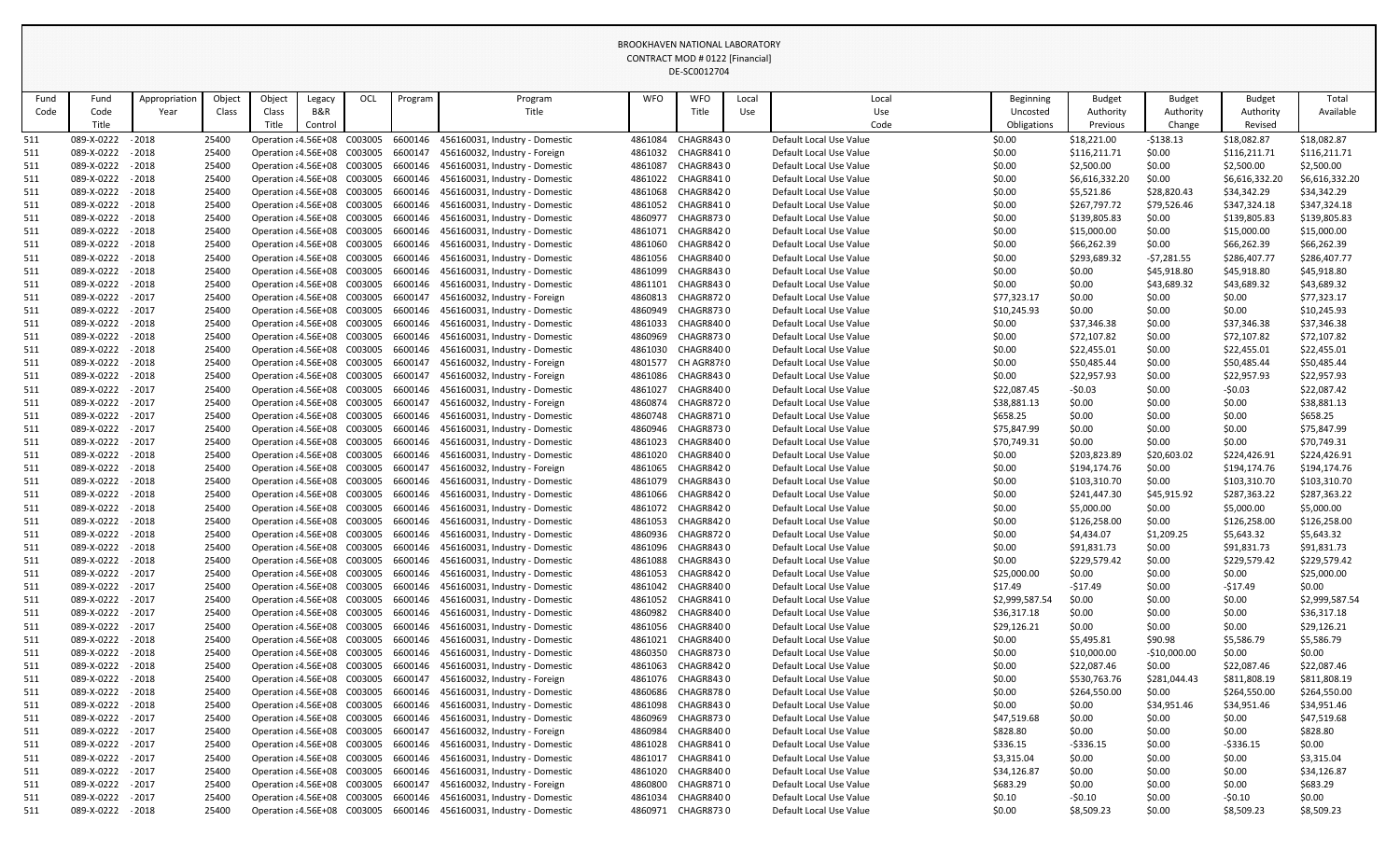| Object<br>Total<br>Appropriation<br>Object<br>OCL<br><b>WFO</b><br><b>WFO</b><br><b>Budget</b><br><b>Budget</b><br>Fund<br>Fund<br>Program<br>Program<br>Local<br>Local<br><b>Beginning</b><br><b>Budget</b><br>Legacy<br>B&R<br>Title<br>Title<br>Use<br>Code<br>Class<br>Class<br>Authority<br>Authority<br>Authority<br>Available<br>Code<br>Year<br>Use<br>Uncosted<br>Title<br>Title<br>Code<br>Control<br><b>Obligations</b><br>Previous<br>Change<br>Revised<br>4861075<br>CHAGR8430<br>\$29,770.61<br>\$29,770.61<br>089-X-0222<br>$-2018$<br>25400<br>Operation : 4.56E+08 C003005<br>6600146<br>456160031, Industry - Domestic<br>Default Local Use Value<br>\$0.00<br>\$0.00<br>\$29,770.61<br>$-2018$<br>CHAGR8420<br>\$45,946.78<br>\$45,946.77<br>089-X-0222<br>25400<br>Operation : 4.56E+08 C003005<br>6600147<br>456160032, Industry - Foreign<br>4861074<br>Default Local Use Value<br>\$0.00<br>$-50.01$<br>\$45,946.77<br>089-X-0222<br>$-2018$<br>\$79,580.54<br>25400<br>Operation : 4.56E+08 C003005<br>6600147<br>456160032, Industry - Foreign<br>4860984<br>CHAGR8400<br>\$0.00<br>\$79,580.54<br>\$79,580.54<br>Default Local Use Value<br>\$0.00<br>089-X-0222 - 2018<br>Operation : 4.56E+08 C003005<br>6600146<br>4861090<br>CHAGR8430<br>\$115,860.00<br>25400<br>456160031, Industry - Domestic<br>Default Local Use Value<br>\$0.00<br>\$0.00<br>\$115,860.00<br>\$115,860.00<br>$-2018$<br>Operation : 4.56E+08 C003005<br>6600146<br>4861009<br>CHAGR8410<br>\$914.32<br>\$5,065.89<br>\$5,065.89<br>089-X-0222<br>25400<br>456160031, Industry - Domestic<br>Default Local Use Value<br>\$0.00<br>\$4,151.57<br>089-X-0222 - 2018<br>25400<br>Operation : 4.56E+08 C003005<br>6600147<br>4861061<br>CHAGR8420<br>\$33,131.18<br>\$33,131.18<br>456160032, Industry - Foreign<br>Default Local Use Value<br>\$0.00<br>\$0.00<br>\$33,131.18<br>089-X-0222<br>$-2018$<br>\$44,174.92<br>25400<br>Operation : 4.56E+08 C003005<br>6600146<br>456160031, Industry - Domestic<br>4861064<br>CHAGR8420<br>Default Local Use Value<br>\$0.00<br>\$0.00<br>\$44,174.92<br>\$44,174.92<br>$-2018$<br>089-X-0222<br>25400<br>Operation : 4.56E+08 C003005<br>6600146<br>456160031, Industry - Domestic<br>4861077<br><b>CHAGR8430</b><br>\$0.00<br>\$6,886.61<br>\$0.00<br>\$6,886.61<br>\$6,886.61<br>Default Local Use Value<br>089-X-0222 - 2016<br>Operation: 4.56E+08 C003005<br>6600207<br>456167SC0, Office of Science SC<br>4860826<br>CHAGR8720<br>\$0.00<br>\$0.00<br>\$23,465.53<br>25400<br>Default Local Use Value<br>\$23,465.53<br>\$0.00<br>$-2018$<br>4860823<br>\$92,233.01<br>089-X-0222<br>25400<br>Operation : 4.56E+08 C003005<br>6600207<br>456167SC0, Office of Science SC<br>CHAGR8720<br>\$92,233.01<br>Default Local Use Value<br>\$0.00<br>\$33,980.58<br>\$58,252.43<br>$-2017$<br>517<br>089-X-0222<br>25400<br>Operation : 4.56E+08 C003005<br>6600207<br>456167SC0, Office of Science SC<br>4860834<br><b>CHAGR8720</b><br>\$0.00<br>\$0.00<br>\$0.00<br>\$30,195.40<br>Default Local Use Value<br>\$30,195.40<br>089-X-0222<br>Operation : 4.56E+08 C003005<br>6600207<br>456167SC0, Office of Science SC<br>4860834<br>CHAGR8720<br>\$29,126.21<br>\$29,126.21<br>\$29,126.21<br>$-2018$<br>25400<br>Default Local Use Value<br>\$0.00<br>\$0.00<br>089-X-0222<br>$-2018$<br>25400<br>Operation : 4.56E+08 C003005<br>6600207<br>456167SC0, Office of Science SC<br>4861010<br><b>CHAGR8730</b><br>\$2,351,456.31<br>\$0.00<br>\$2,351,456.31<br>Default Local Use Value<br>\$0.00<br>\$2,351,456.31<br>089-X-0222<br>$-2018$<br>25400<br>Operation : 4.56E+08 C003005<br>6600207<br>456167SC0, Office of Science SC<br>4860826<br>CHAGR8720<br>\$0.00<br>\$1,192,402.92<br>\$0.00<br>\$1,192,402.92<br>Default Local Use Value<br>\$1,192,402.92<br>$-2017$<br>Operation : 4.56E+08 C003005<br>6600207<br>456167SC0, Office of Science SC<br>4861010<br>CHAGR8730<br>\$0.00<br>\$0.00<br>\$76,566.43<br>089-X-0222<br>25400<br>Default Local Use Value<br>\$76,566.43<br>\$0.00<br>089-X-0222 - 2015<br>25400<br>Operation : 4.56E+08 C003005<br>6600207<br>456167SC0, Office of Science SC<br>4860823<br>CHAGR8720<br>\$36,038.18<br>\$0.00<br>\$36,038.18<br>Default Local Use Value<br>\$0.00<br>\$0.00<br>089-15/16-022 2015<br>25400<br>Operation : WA220000 C001104<br>2822390<br>WA2230100, Other Related Expenses - Contra 0<br>302064<br>Climate REDI / CEM FY15 632(a)<br>\$40,000.00<br>\$40,000.00<br>\$0.00<br>\$0.00<br>\$0.00<br>2822390<br>\$0.00<br>\$0.00<br>\$0.00<br>\$39,548.18<br>089-14/15-022 2014<br>25400<br>Operation : WA220000 C001104<br>WA2230100, Other Related Expenses - Contra 0<br>Default Local Use Value<br>\$39,548.18<br>089-14/15-022 2014<br>25400<br>1721222<br>CHAGR8720<br>\$17,728.79<br>\$0.00<br>\$0.00<br>\$0.00<br>\$17,728.79<br>692<br>Operation: WN00000C C001118<br>WN0219060, State and Local Governments an 4860825<br>Default Local Use Value<br>900<br>089-X-0240 - 2015<br>25400<br>Operation : DP800000(C002982<br>2222989<br>DP8000000, Counterterrorism and Counterpro0<br>Default Local Use Value<br>\$49,412.56<br>\$0.00<br>\$0.00<br>\$0.00<br>\$49,412.56<br>900<br>089-X-0240<br>$-2015$<br>25400<br>\$0.00<br>\$0.00<br>\$0.00<br>\$0.01<br>Operation : DP400000(C000925<br>2221775<br>DP4015011 - Radiological Assistance Program 0<br>Default Local Use Value<br>\$0.01<br>\$836.82<br>900<br>089-X-0240<br>$-2014$<br>25400<br>Operation : DP120400(C000912<br>2220743<br>\$836.82<br>DP1204010, Secondary Assessment Technolog0<br>Default Local Use Value<br>\$0.00<br>\$0.00<br>\$0.00<br>089-X-0240<br>$-2014$<br>DP4011093, Nuclear Counterterrorism<br>\$0.00<br>\$0.00<br>\$0.00<br>\$2,057.91<br>900<br>25400<br>Operation : DP400000(C000925<br>2222480<br>Default Local Use Value<br>\$2,057.91<br>$-2017$<br>\$15,478.29<br>900<br>089-X-0240<br>25400<br>2223112<br>\$15,478.29<br>\$0.00<br>\$0.00<br>\$0.00<br>Operation : DP090900(C002955<br>DP0909010, Nuclear Criticality Safety Progran 0<br>Default Local Use Value<br>900<br>$-2018$<br>25400<br>2223112<br>DP0909010, Nuclear Criticality Safety Progran 0<br>\$262,000.00<br>089-X-0240<br>Operation : DP090900(C002955<br>Default Local Use Value<br>\$0.00<br>\$262,000.00<br>\$0.00<br>\$262,000.00<br>089-X-0243<br>$-2017$<br>25400<br>3184701<br>\$0.00<br>\$0.00<br>\$0.00<br>\$13,140.76<br>1050<br>Operation : HQ000000 C002425<br>HQ1001000, Worker Advocacy<br>Default Local Use Value<br>\$13,140.76<br>Operation : HQ000000 C002425 3184701 HQ1001000, Worker Advocacy<br>\$35,000.00<br>\$35,000.00<br>\$35,000.00<br>089-X-0243 - 2018<br>25400<br>\$0.00<br>\$0.00<br>Default Local Use Value<br>1050<br>\$0.00<br>089-X-0243 - 2016<br>Operation : GD600000 C002970 3203764<br>GD6020400, CI Training<br>Default Local Use Value<br>\$11,412.93<br>\$0.00<br>\$0.00<br>\$11,412.93<br>1060<br>25400<br>$-2017$<br>089-X-0243<br>25400<br>3203780<br>\$126,271.10<br>\$0.00<br>\$0.00<br>\$0.00<br>\$126,271.10<br>1060<br>Operation : GD600000 C002970<br>GD6050200, Technical Services<br>Default Local Use Value<br>\$5,070.00<br>089-X-0243<br>$-2018$<br>25400<br>3203764<br>\$5,070.00<br>1060<br>Operation : GD600000 C002970<br>GD6020400, CI Training<br>Default Local Use Value<br>\$0.00<br>\$5,070.00<br>\$0.00<br>3203769<br>GD6020900, Office of The SCIO<br>089-X-0243<br>$-2018$<br>25400<br>Operation : GD600000 C002970<br>Default Local Use Value<br>\$0.00<br>\$550,830.00<br>\$80,000.00<br>\$630,830.00<br>\$630,830.00<br>1060<br>089-X-0243<br>$-2015$<br>25400<br>\$38,022.43<br>\$0.00<br>\$38,022.43<br>1060<br>Operation : GD250000 C002546 3203755<br>GD2540250, CI Training<br>Default Local Use Value<br>\$0.00<br>\$0.00<br>GD6020900, Office of The SCIO<br>089-X-0243<br>$-2017$<br>25400<br>Operation : GD600000 C002970<br>3203769<br>Default Local Use Value<br>\$172,424.87<br>\$0.00<br>\$0.00<br>\$0.00<br>\$172,424.87<br>1060<br>$-2017$<br>089-X-0243<br>25400<br>3203779<br>\$113,058.15<br>\$0.00<br>\$0.00<br>\$0.00<br>1060<br>Operation : GD600000 C002970<br>GD6050100, CYBER & OPERATIONS<br>Default Local Use Value<br>\$113,058.15<br>25400<br>\$0.00<br>\$25,765.00<br>1060<br>089-X-0243<br>$-2017$<br>Operation: GD600000 C002970<br>3203764<br>GD6020400, CI Training<br>Default Local Use Value<br>\$25,765.00<br>\$0.00<br>\$0.00<br>089-X-0243<br>$-2018$<br>3203763<br>GD6020300, Investigations<br>\$1,177,700.00<br>\$1,177,700.00<br>25400<br>Operation : GD600000 C002970<br>Default Local Use Value<br>\$0.00<br>\$1,042,650.00<br>\$135,050.00<br>1060<br>089-X-0243<br>$-2017$<br>25400<br>Operation : GD600000 C002970<br>3203763<br>GD6020300, Investigations<br>\$348,672.66<br>\$0.00<br>\$64,000.00<br>\$64,000.00<br>\$412,672.66<br>1060<br>Default Local Use Value<br>\$274,530.00<br>089-X-0243<br>$-2018$<br>25400<br>Operation : GD600000 C002970<br>3203761<br>GD6020100, Analysis<br>Default Local Use Value<br>\$0.00<br>\$243,050.00<br>\$31,480.00<br>\$274,530.00<br>1060<br>089-X-0243<br>$-2017$<br>25400<br>3203761<br>\$0.00<br>\$0.00<br>\$99,987.56<br>1060<br>Operation : GD600000 C002970<br>GD6020100, Analysis<br>Default Local Use Value<br>\$99,987.56<br>\$0.00<br>089-X-0243<br>25400<br>3203780<br>\$282,694.00<br>1060<br>$-2018$<br>Operation : GD600000 C002970<br>GD6050200, Technical Services<br>Default Local Use Value<br>\$0.00<br>\$38,719.00<br>\$321,413.00<br>\$321,413.00<br>\$0.00<br>\$0.00<br>089-16/17-024 2016<br>25400<br>Operation: CS0000000 C000892<br>1713352<br>CS7000000, Integrated Joint Cybersecurity Co 0<br>Default Local Use Value<br>\$24,072.62<br>\$0.00<br>\$24,072.62<br>089-X-0309 - 2015<br>25400<br>2222728<br>NN4011020, Nuclear Noncompliance Verificat 0<br>\$1,486.29<br>\$0.00<br>\$0.00<br>\$0.00<br>\$1,486.29<br>1551<br>Operation : NN400000 C001056<br>Default Local Use Value<br>089-X-0309<br>$-2017$<br>25400<br>2223154<br>DN2006000, USHPRR<br>\$283,177.06<br>\$0.00<br>\$283,177.06<br>1551<br>Operation : DN200000 C003038<br>Default Local Use Value<br>\$0.00<br>\$0.00<br>$-2015$<br>25400<br>NN4009020, DO NOT USE!!! Safeguards Enga 0<br>\$0.00<br>\$1,520.12<br>1551<br>089-X-0309<br>Operation : NN400000 C001056<br>2222718<br>Default Local Use Value<br>\$1,520.12<br>\$0.00<br>\$0.00<br>089-X-0309<br>$-2017$<br>25400<br>Operation : DN400000 C003042<br>2223106<br>DN4004040, Policy Studies and Support<br>\$26.66<br>\$26.66<br>1551<br>Default Local Use Value<br>\$0.00<br>\$0.00<br>\$0.00<br>NN5002040, US Costs for Non Russia Non-Nev0<br>\$0.00<br>089-X-0309<br>$-2015$<br>25400<br>Operation: NN500000 C001058<br>2222810<br>Default Local Use Value<br>\$69,665.61<br>\$0.00<br>\$0.00<br>\$69,665.61<br>1551<br>089-X-0309<br>$-2015$<br>25400<br>NN5005011, U.S. Costs for Russia Newly Inder 0<br>\$54,437.77<br>\$0.00<br>\$0.00<br>\$0.00<br>\$54,437.77<br>1551<br>Operation : NN500000 C001058<br>2221243<br>Default Local Use Value<br>1551<br>089-X-0309<br>$-2018$<br>25400<br>CT8401000, Radiological Assistance Program 0<br>\$527,004.00<br>\$3,653,000.00<br>\$3,653,000.00<br>Operation : CT000000C C003007<br>2223020<br>Default Local Use Value<br>\$0.00<br>\$3,125,996.00<br>1551<br>089-X-0309<br>$-2018$<br>25400<br>Operation : DN400000 C003042<br>2223103<br>DN4004010, Global Regimes<br>Default Local Use Value<br>\$0.00<br>\$45,000.00<br>\$0.00<br>\$45,000.00<br>\$45,000.00<br>089-X-0309<br>25400<br>2222811<br>NN5003040, US Costs for Non Russia Non-Nev0<br>\$2,868.79<br>1551<br>$-2013$<br>Operation : NN500000 C001058<br>Default Local Use Value<br>\$2,868.79<br>\$0.00<br>\$0.00<br>\$0.00<br>089-X-0309<br>$-2016$<br>DN1001021, U.S. Costs for Russia Newly Inder 0<br>\$0.00<br>1551<br>25400<br>Operation : DN100100 C003034<br>2223053<br>Default Local Use Value<br>\$596,721.35<br>\$0.00<br>\$0.00<br>\$596,721.35<br>$-2017$<br>2223023<br>\$0.00<br>\$0.00<br>\$4,995.57<br>089-X-0309<br>25400<br>Operation: CT000000C C003007<br>CT8404010, Evaluation, Exercise, Readiness, a 0<br>Default Local Use Value<br>\$4,995.57<br>\$0.00<br>1551 |      |  |  |  |  | DE-3CUU1Z7U4 |  |  |  |  |
|----------------------------------------------------------------------------------------------------------------------------------------------------------------------------------------------------------------------------------------------------------------------------------------------------------------------------------------------------------------------------------------------------------------------------------------------------------------------------------------------------------------------------------------------------------------------------------------------------------------------------------------------------------------------------------------------------------------------------------------------------------------------------------------------------------------------------------------------------------------------------------------------------------------------------------------------------------------------------------------------------------------------------------------------------------------------------------------------------------------------------------------------------------------------------------------------------------------------------------------------------------------------------------------------------------------------------------------------------------------------------------------------------------------------------------------------------------------------------------------------------------------------------------------------------------------------------------------------------------------------------------------------------------------------------------------------------------------------------------------------------------------------------------------------------------------------------------------------------------------------------------------------------------------------------------------------------------------------------------------------------------------------------------------------------------------------------------------------------------------------------------------------------------------------------------------------------------------------------------------------------------------------------------------------------------------------------------------------------------------------------------------------------------------------------------------------------------------------------------------------------------------------------------------------------------------------------------------------------------------------------------------------------------------------------------------------------------------------------------------------------------------------------------------------------------------------------------------------------------------------------------------------------------------------------------------------------------------------------------------------------------------------------------------------------------------------------------------------------------------------------------------------------------------------------------------------------------------------------------------------------------------------------------------------------------------------------------------------------------------------------------------------------------------------------------------------------------------------------------------------------------------------------------------------------------------------------------------------------------------------------------------------------------------------------------------------------------------------------------------------------------------------------------------------------------------------------------------------------------------------------------------------------------------------------------------------------------------------------------------------------------------------------------------------------------------------------------------------------------------------------------------------------------------------------------------------------------------------------------------------------------------------------------------------------------------------------------------------------------------------------------------------------------------------------------------------------------------------------------------------------------------------------------------------------------------------------------------------------------------------------------------------------------------------------------------------------------------------------------------------------------------------------------------------------------------------------------------------------------------------------------------------------------------------------------------------------------------------------------------------------------------------------------------------------------------------------------------------------------------------------------------------------------------------------------------------------------------------------------------------------------------------------------------------------------------------------------------------------------------------------------------------------------------------------------------------------------------------------------------------------------------------------------------------------------------------------------------------------------------------------------------------------------------------------------------------------------------------------------------------------------------------------------------------------------------------------------------------------------------------------------------------------------------------------------------------------------------------------------------------------------------------------------------------------------------------------------------------------------------------------------------------------------------------------------------------------------------------------------------------------------------------------------------------------------------------------------------------------------------------------------------------------------------------------------------------------------------------------------------------------------------------------------------------------------------------------------------------------------------------------------------------------------------------------------------------------------------------------------------------------------------------------------------------------------------------------------------------------------------------------------------------------------------------------------------------------------------------------------------------------------------------------------------------------------------------------------------------------------------------------------------------------------------------------------------------------------------------------------------------------------------------------------------------------------------------------------------------------------------------------------------------------------------------------------------------------------------------------------------------------------------------------------------------------------------------------------------------------------------------------------------------------------------------------------------------------------------------------------------------------------------------------------------------------------------------------------------------------------------------------------------------------------------------------------------------------------------------------------------------------------------------------------------------------------------------------------------------------------------------------------------------------------------------------------------------------------------------------------------------------------------------------------------------------------------------------------------------------------------------------------------------------------------------------------------------------------------------------------------------------------------------------------------------------------------------------------------------------------------------------------------------------------------------------------------------------------------------------------------------------------------------------------------------------------------------------------------------------------------------------------------------------------------------------------------------------------------------------------------------------------------------------------------------------------------------------------------------------------------------------------------------------------------------------------------------------------------------------------------------------------------------------------------------------------------------------------------------------------------------------------------------------------------------------------------------------------------------------------------------------------------------------------------------------------------------------------------------------------------------------------------------------------------------------------------------------------------------------------------------------------------------------------------------------------------------------------------------------------------------------------------------------------------------------------------------------------------------------------------------------------------------------------------------------------------------------------------------------------------------------------------------------------------------------------------------------------------------------------------------------------------------------------------------------------------------------------------------------------------------------------------------------------------------------------------------------------------------------------------------------------------------------------------------------------------------------------------------------------------------------------------------------------------------------------------------------------------------------------------------------------------------------------------------------------------------------------------------------------------------------------------------------------------------------------------------------------------------------------------------------------------------------------------------------------------------------------------------------------------------------------------------------------------------------------------------------------------------------------------------------------------------------------------------------------------------------------------------------------------------------------------------------------------------------------------------------------------------------------------------------------------------------------------------------------------------------------------------------------------------------------------------------------------------------------------------------------------------------------------------------------------------------------------------------------------------------------------------------------------------------------------------------------------------------------------------------------------------------------------------------------------------------------------------------------------------------------------------------------------------------------------------------------------------------------------------------------------------|------|--|--|--|--|--------------|--|--|--|--|
|                                                                                                                                                                                                                                                                                                                                                                                                                                                                                                                                                                                                                                                                                                                                                                                                                                                                                                                                                                                                                                                                                                                                                                                                                                                                                                                                                                                                                                                                                                                                                                                                                                                                                                                                                                                                                                                                                                                                                                                                                                                                                                                                                                                                                                                                                                                                                                                                                                                                                                                                                                                                                                                                                                                                                                                                                                                                                                                                                                                                                                                                                                                                                                                                                                                                                                                                                                                                                                                                                                                                                                                                                                                                                                                                                                                                                                                                                                                                                                                                                                                                                                                                                                                                                                                                                                                                                                                                                                                                                                                                                                                                                                                                                                                                                                                                                                                                                                                                                                                                                                                                                                                                                                                                                                                                                                                                                                                                                                                                                                                                                                                                                                                                                                                                                                                                                                                                                                                                                                                                                                                                                                                                                                                                                                                                                                                                                                                                                                                                                                                                                                                                                                                                                                                                                                                                                                                                                                                                                                                                                                                                                                                                                                                                                                                                                                                                                                                                                                                                                                                                                                                                                                                                                                                                                                                                                                                                                                                                                                                                                                                                                                                                                                                                                                                                                                                                                                                                                                                                                                                                                                                                                                                                                                                                                                                                                                                                                                                                                                                                                                                                                                                                                                                                                                                                                                                                                                                                                                                                                                                                                                                                                                                                                                                                                                                                                                                                                                                                                                                                                                                                                                                                                                                                                                                                                                                                                                                                                                                                                                                                                                                                                                                                                                                                                                                                                                                                                                                                                                                                                                                                                                                                                                                                                                                                                                                                                                                                                                                                                                                                                                                                                                                                                                                                                                                                                                                                                                                                                                                                                                                                                                                                                                                                                      |      |  |  |  |  |              |  |  |  |  |
|                                                                                                                                                                                                                                                                                                                                                                                                                                                                                                                                                                                                                                                                                                                                                                                                                                                                                                                                                                                                                                                                                                                                                                                                                                                                                                                                                                                                                                                                                                                                                                                                                                                                                                                                                                                                                                                                                                                                                                                                                                                                                                                                                                                                                                                                                                                                                                                                                                                                                                                                                                                                                                                                                                                                                                                                                                                                                                                                                                                                                                                                                                                                                                                                                                                                                                                                                                                                                                                                                                                                                                                                                                                                                                                                                                                                                                                                                                                                                                                                                                                                                                                                                                                                                                                                                                                                                                                                                                                                                                                                                                                                                                                                                                                                                                                                                                                                                                                                                                                                                                                                                                                                                                                                                                                                                                                                                                                                                                                                                                                                                                                                                                                                                                                                                                                                                                                                                                                                                                                                                                                                                                                                                                                                                                                                                                                                                                                                                                                                                                                                                                                                                                                                                                                                                                                                                                                                                                                                                                                                                                                                                                                                                                                                                                                                                                                                                                                                                                                                                                                                                                                                                                                                                                                                                                                                                                                                                                                                                                                                                                                                                                                                                                                                                                                                                                                                                                                                                                                                                                                                                                                                                                                                                                                                                                                                                                                                                                                                                                                                                                                                                                                                                                                                                                                                                                                                                                                                                                                                                                                                                                                                                                                                                                                                                                                                                                                                                                                                                                                                                                                                                                                                                                                                                                                                                                                                                                                                                                                                                                                                                                                                                                                                                                                                                                                                                                                                                                                                                                                                                                                                                                                                                                                                                                                                                                                                                                                                                                                                                                                                                                                                                                                                                                                                                                                                                                                                                                                                                                                                                                                                                                                                                                                                                      |      |  |  |  |  |              |  |  |  |  |
|                                                                                                                                                                                                                                                                                                                                                                                                                                                                                                                                                                                                                                                                                                                                                                                                                                                                                                                                                                                                                                                                                                                                                                                                                                                                                                                                                                                                                                                                                                                                                                                                                                                                                                                                                                                                                                                                                                                                                                                                                                                                                                                                                                                                                                                                                                                                                                                                                                                                                                                                                                                                                                                                                                                                                                                                                                                                                                                                                                                                                                                                                                                                                                                                                                                                                                                                                                                                                                                                                                                                                                                                                                                                                                                                                                                                                                                                                                                                                                                                                                                                                                                                                                                                                                                                                                                                                                                                                                                                                                                                                                                                                                                                                                                                                                                                                                                                                                                                                                                                                                                                                                                                                                                                                                                                                                                                                                                                                                                                                                                                                                                                                                                                                                                                                                                                                                                                                                                                                                                                                                                                                                                                                                                                                                                                                                                                                                                                                                                                                                                                                                                                                                                                                                                                                                                                                                                                                                                                                                                                                                                                                                                                                                                                                                                                                                                                                                                                                                                                                                                                                                                                                                                                                                                                                                                                                                                                                                                                                                                                                                                                                                                                                                                                                                                                                                                                                                                                                                                                                                                                                                                                                                                                                                                                                                                                                                                                                                                                                                                                                                                                                                                                                                                                                                                                                                                                                                                                                                                                                                                                                                                                                                                                                                                                                                                                                                                                                                                                                                                                                                                                                                                                                                                                                                                                                                                                                                                                                                                                                                                                                                                                                                                                                                                                                                                                                                                                                                                                                                                                                                                                                                                                                                                                                                                                                                                                                                                                                                                                                                                                                                                                                                                                                                                                                                                                                                                                                                                                                                                                                                                                                                                                                                                                                      |      |  |  |  |  |              |  |  |  |  |
|                                                                                                                                                                                                                                                                                                                                                                                                                                                                                                                                                                                                                                                                                                                                                                                                                                                                                                                                                                                                                                                                                                                                                                                                                                                                                                                                                                                                                                                                                                                                                                                                                                                                                                                                                                                                                                                                                                                                                                                                                                                                                                                                                                                                                                                                                                                                                                                                                                                                                                                                                                                                                                                                                                                                                                                                                                                                                                                                                                                                                                                                                                                                                                                                                                                                                                                                                                                                                                                                                                                                                                                                                                                                                                                                                                                                                                                                                                                                                                                                                                                                                                                                                                                                                                                                                                                                                                                                                                                                                                                                                                                                                                                                                                                                                                                                                                                                                                                                                                                                                                                                                                                                                                                                                                                                                                                                                                                                                                                                                                                                                                                                                                                                                                                                                                                                                                                                                                                                                                                                                                                                                                                                                                                                                                                                                                                                                                                                                                                                                                                                                                                                                                                                                                                                                                                                                                                                                                                                                                                                                                                                                                                                                                                                                                                                                                                                                                                                                                                                                                                                                                                                                                                                                                                                                                                                                                                                                                                                                                                                                                                                                                                                                                                                                                                                                                                                                                                                                                                                                                                                                                                                                                                                                                                                                                                                                                                                                                                                                                                                                                                                                                                                                                                                                                                                                                                                                                                                                                                                                                                                                                                                                                                                                                                                                                                                                                                                                                                                                                                                                                                                                                                                                                                                                                                                                                                                                                                                                                                                                                                                                                                                                                                                                                                                                                                                                                                                                                                                                                                                                                                                                                                                                                                                                                                                                                                                                                                                                                                                                                                                                                                                                                                                                                                                                                                                                                                                                                                                                                                                                                                                                                                                                                                                                      | 511  |  |  |  |  |              |  |  |  |  |
|                                                                                                                                                                                                                                                                                                                                                                                                                                                                                                                                                                                                                                                                                                                                                                                                                                                                                                                                                                                                                                                                                                                                                                                                                                                                                                                                                                                                                                                                                                                                                                                                                                                                                                                                                                                                                                                                                                                                                                                                                                                                                                                                                                                                                                                                                                                                                                                                                                                                                                                                                                                                                                                                                                                                                                                                                                                                                                                                                                                                                                                                                                                                                                                                                                                                                                                                                                                                                                                                                                                                                                                                                                                                                                                                                                                                                                                                                                                                                                                                                                                                                                                                                                                                                                                                                                                                                                                                                                                                                                                                                                                                                                                                                                                                                                                                                                                                                                                                                                                                                                                                                                                                                                                                                                                                                                                                                                                                                                                                                                                                                                                                                                                                                                                                                                                                                                                                                                                                                                                                                                                                                                                                                                                                                                                                                                                                                                                                                                                                                                                                                                                                                                                                                                                                                                                                                                                                                                                                                                                                                                                                                                                                                                                                                                                                                                                                                                                                                                                                                                                                                                                                                                                                                                                                                                                                                                                                                                                                                                                                                                                                                                                                                                                                                                                                                                                                                                                                                                                                                                                                                                                                                                                                                                                                                                                                                                                                                                                                                                                                                                                                                                                                                                                                                                                                                                                                                                                                                                                                                                                                                                                                                                                                                                                                                                                                                                                                                                                                                                                                                                                                                                                                                                                                                                                                                                                                                                                                                                                                                                                                                                                                                                                                                                                                                                                                                                                                                                                                                                                                                                                                                                                                                                                                                                                                                                                                                                                                                                                                                                                                                                                                                                                                                                                                                                                                                                                                                                                                                                                                                                                                                                                                                                                                                      | 511  |  |  |  |  |              |  |  |  |  |
|                                                                                                                                                                                                                                                                                                                                                                                                                                                                                                                                                                                                                                                                                                                                                                                                                                                                                                                                                                                                                                                                                                                                                                                                                                                                                                                                                                                                                                                                                                                                                                                                                                                                                                                                                                                                                                                                                                                                                                                                                                                                                                                                                                                                                                                                                                                                                                                                                                                                                                                                                                                                                                                                                                                                                                                                                                                                                                                                                                                                                                                                                                                                                                                                                                                                                                                                                                                                                                                                                                                                                                                                                                                                                                                                                                                                                                                                                                                                                                                                                                                                                                                                                                                                                                                                                                                                                                                                                                                                                                                                                                                                                                                                                                                                                                                                                                                                                                                                                                                                                                                                                                                                                                                                                                                                                                                                                                                                                                                                                                                                                                                                                                                                                                                                                                                                                                                                                                                                                                                                                                                                                                                                                                                                                                                                                                                                                                                                                                                                                                                                                                                                                                                                                                                                                                                                                                                                                                                                                                                                                                                                                                                                                                                                                                                                                                                                                                                                                                                                                                                                                                                                                                                                                                                                                                                                                                                                                                                                                                                                                                                                                                                                                                                                                                                                                                                                                                                                                                                                                                                                                                                                                                                                                                                                                                                                                                                                                                                                                                                                                                                                                                                                                                                                                                                                                                                                                                                                                                                                                                                                                                                                                                                                                                                                                                                                                                                                                                                                                                                                                                                                                                                                                                                                                                                                                                                                                                                                                                                                                                                                                                                                                                                                                                                                                                                                                                                                                                                                                                                                                                                                                                                                                                                                                                                                                                                                                                                                                                                                                                                                                                                                                                                                                                                                                                                                                                                                                                                                                                                                                                                                                                                                                                                                                      | 511  |  |  |  |  |              |  |  |  |  |
|                                                                                                                                                                                                                                                                                                                                                                                                                                                                                                                                                                                                                                                                                                                                                                                                                                                                                                                                                                                                                                                                                                                                                                                                                                                                                                                                                                                                                                                                                                                                                                                                                                                                                                                                                                                                                                                                                                                                                                                                                                                                                                                                                                                                                                                                                                                                                                                                                                                                                                                                                                                                                                                                                                                                                                                                                                                                                                                                                                                                                                                                                                                                                                                                                                                                                                                                                                                                                                                                                                                                                                                                                                                                                                                                                                                                                                                                                                                                                                                                                                                                                                                                                                                                                                                                                                                                                                                                                                                                                                                                                                                                                                                                                                                                                                                                                                                                                                                                                                                                                                                                                                                                                                                                                                                                                                                                                                                                                                                                                                                                                                                                                                                                                                                                                                                                                                                                                                                                                                                                                                                                                                                                                                                                                                                                                                                                                                                                                                                                                                                                                                                                                                                                                                                                                                                                                                                                                                                                                                                                                                                                                                                                                                                                                                                                                                                                                                                                                                                                                                                                                                                                                                                                                                                                                                                                                                                                                                                                                                                                                                                                                                                                                                                                                                                                                                                                                                                                                                                                                                                                                                                                                                                                                                                                                                                                                                                                                                                                                                                                                                                                                                                                                                                                                                                                                                                                                                                                                                                                                                                                                                                                                                                                                                                                                                                                                                                                                                                                                                                                                                                                                                                                                                                                                                                                                                                                                                                                                                                                                                                                                                                                                                                                                                                                                                                                                                                                                                                                                                                                                                                                                                                                                                                                                                                                                                                                                                                                                                                                                                                                                                                                                                                                                                                                                                                                                                                                                                                                                                                                                                                                                                                                                                                                                      | 511  |  |  |  |  |              |  |  |  |  |
|                                                                                                                                                                                                                                                                                                                                                                                                                                                                                                                                                                                                                                                                                                                                                                                                                                                                                                                                                                                                                                                                                                                                                                                                                                                                                                                                                                                                                                                                                                                                                                                                                                                                                                                                                                                                                                                                                                                                                                                                                                                                                                                                                                                                                                                                                                                                                                                                                                                                                                                                                                                                                                                                                                                                                                                                                                                                                                                                                                                                                                                                                                                                                                                                                                                                                                                                                                                                                                                                                                                                                                                                                                                                                                                                                                                                                                                                                                                                                                                                                                                                                                                                                                                                                                                                                                                                                                                                                                                                                                                                                                                                                                                                                                                                                                                                                                                                                                                                                                                                                                                                                                                                                                                                                                                                                                                                                                                                                                                                                                                                                                                                                                                                                                                                                                                                                                                                                                                                                                                                                                                                                                                                                                                                                                                                                                                                                                                                                                                                                                                                                                                                                                                                                                                                                                                                                                                                                                                                                                                                                                                                                                                                                                                                                                                                                                                                                                                                                                                                                                                                                                                                                                                                                                                                                                                                                                                                                                                                                                                                                                                                                                                                                                                                                                                                                                                                                                                                                                                                                                                                                                                                                                                                                                                                                                                                                                                                                                                                                                                                                                                                                                                                                                                                                                                                                                                                                                                                                                                                                                                                                                                                                                                                                                                                                                                                                                                                                                                                                                                                                                                                                                                                                                                                                                                                                                                                                                                                                                                                                                                                                                                                                                                                                                                                                                                                                                                                                                                                                                                                                                                                                                                                                                                                                                                                                                                                                                                                                                                                                                                                                                                                                                                                                                                                                                                                                                                                                                                                                                                                                                                                                                                                                                                                                      | 511  |  |  |  |  |              |  |  |  |  |
|                                                                                                                                                                                                                                                                                                                                                                                                                                                                                                                                                                                                                                                                                                                                                                                                                                                                                                                                                                                                                                                                                                                                                                                                                                                                                                                                                                                                                                                                                                                                                                                                                                                                                                                                                                                                                                                                                                                                                                                                                                                                                                                                                                                                                                                                                                                                                                                                                                                                                                                                                                                                                                                                                                                                                                                                                                                                                                                                                                                                                                                                                                                                                                                                                                                                                                                                                                                                                                                                                                                                                                                                                                                                                                                                                                                                                                                                                                                                                                                                                                                                                                                                                                                                                                                                                                                                                                                                                                                                                                                                                                                                                                                                                                                                                                                                                                                                                                                                                                                                                                                                                                                                                                                                                                                                                                                                                                                                                                                                                                                                                                                                                                                                                                                                                                                                                                                                                                                                                                                                                                                                                                                                                                                                                                                                                                                                                                                                                                                                                                                                                                                                                                                                                                                                                                                                                                                                                                                                                                                                                                                                                                                                                                                                                                                                                                                                                                                                                                                                                                                                                                                                                                                                                                                                                                                                                                                                                                                                                                                                                                                                                                                                                                                                                                                                                                                                                                                                                                                                                                                                                                                                                                                                                                                                                                                                                                                                                                                                                                                                                                                                                                                                                                                                                                                                                                                                                                                                                                                                                                                                                                                                                                                                                                                                                                                                                                                                                                                                                                                                                                                                                                                                                                                                                                                                                                                                                                                                                                                                                                                                                                                                                                                                                                                                                                                                                                                                                                                                                                                                                                                                                                                                                                                                                                                                                                                                                                                                                                                                                                                                                                                                                                                                                                                                                                                                                                                                                                                                                                                                                                                                                                                                                                                                                      | 511  |  |  |  |  |              |  |  |  |  |
|                                                                                                                                                                                                                                                                                                                                                                                                                                                                                                                                                                                                                                                                                                                                                                                                                                                                                                                                                                                                                                                                                                                                                                                                                                                                                                                                                                                                                                                                                                                                                                                                                                                                                                                                                                                                                                                                                                                                                                                                                                                                                                                                                                                                                                                                                                                                                                                                                                                                                                                                                                                                                                                                                                                                                                                                                                                                                                                                                                                                                                                                                                                                                                                                                                                                                                                                                                                                                                                                                                                                                                                                                                                                                                                                                                                                                                                                                                                                                                                                                                                                                                                                                                                                                                                                                                                                                                                                                                                                                                                                                                                                                                                                                                                                                                                                                                                                                                                                                                                                                                                                                                                                                                                                                                                                                                                                                                                                                                                                                                                                                                                                                                                                                                                                                                                                                                                                                                                                                                                                                                                                                                                                                                                                                                                                                                                                                                                                                                                                                                                                                                                                                                                                                                                                                                                                                                                                                                                                                                                                                                                                                                                                                                                                                                                                                                                                                                                                                                                                                                                                                                                                                                                                                                                                                                                                                                                                                                                                                                                                                                                                                                                                                                                                                                                                                                                                                                                                                                                                                                                                                                                                                                                                                                                                                                                                                                                                                                                                                                                                                                                                                                                                                                                                                                                                                                                                                                                                                                                                                                                                                                                                                                                                                                                                                                                                                                                                                                                                                                                                                                                                                                                                                                                                                                                                                                                                                                                                                                                                                                                                                                                                                                                                                                                                                                                                                                                                                                                                                                                                                                                                                                                                                                                                                                                                                                                                                                                                                                                                                                                                                                                                                                                                                                                                                                                                                                                                                                                                                                                                                                                                                                                                                                                                                      | 511  |  |  |  |  |              |  |  |  |  |
|                                                                                                                                                                                                                                                                                                                                                                                                                                                                                                                                                                                                                                                                                                                                                                                                                                                                                                                                                                                                                                                                                                                                                                                                                                                                                                                                                                                                                                                                                                                                                                                                                                                                                                                                                                                                                                                                                                                                                                                                                                                                                                                                                                                                                                                                                                                                                                                                                                                                                                                                                                                                                                                                                                                                                                                                                                                                                                                                                                                                                                                                                                                                                                                                                                                                                                                                                                                                                                                                                                                                                                                                                                                                                                                                                                                                                                                                                                                                                                                                                                                                                                                                                                                                                                                                                                                                                                                                                                                                                                                                                                                                                                                                                                                                                                                                                                                                                                                                                                                                                                                                                                                                                                                                                                                                                                                                                                                                                                                                                                                                                                                                                                                                                                                                                                                                                                                                                                                                                                                                                                                                                                                                                                                                                                                                                                                                                                                                                                                                                                                                                                                                                                                                                                                                                                                                                                                                                                                                                                                                                                                                                                                                                                                                                                                                                                                                                                                                                                                                                                                                                                                                                                                                                                                                                                                                                                                                                                                                                                                                                                                                                                                                                                                                                                                                                                                                                                                                                                                                                                                                                                                                                                                                                                                                                                                                                                                                                                                                                                                                                                                                                                                                                                                                                                                                                                                                                                                                                                                                                                                                                                                                                                                                                                                                                                                                                                                                                                                                                                                                                                                                                                                                                                                                                                                                                                                                                                                                                                                                                                                                                                                                                                                                                                                                                                                                                                                                                                                                                                                                                                                                                                                                                                                                                                                                                                                                                                                                                                                                                                                                                                                                                                                                                                                                                                                                                                                                                                                                                                                                                                                                                                                                                                                                                      | 511  |  |  |  |  |              |  |  |  |  |
|                                                                                                                                                                                                                                                                                                                                                                                                                                                                                                                                                                                                                                                                                                                                                                                                                                                                                                                                                                                                                                                                                                                                                                                                                                                                                                                                                                                                                                                                                                                                                                                                                                                                                                                                                                                                                                                                                                                                                                                                                                                                                                                                                                                                                                                                                                                                                                                                                                                                                                                                                                                                                                                                                                                                                                                                                                                                                                                                                                                                                                                                                                                                                                                                                                                                                                                                                                                                                                                                                                                                                                                                                                                                                                                                                                                                                                                                                                                                                                                                                                                                                                                                                                                                                                                                                                                                                                                                                                                                                                                                                                                                                                                                                                                                                                                                                                                                                                                                                                                                                                                                                                                                                                                                                                                                                                                                                                                                                                                                                                                                                                                                                                                                                                                                                                                                                                                                                                                                                                                                                                                                                                                                                                                                                                                                                                                                                                                                                                                                                                                                                                                                                                                                                                                                                                                                                                                                                                                                                                                                                                                                                                                                                                                                                                                                                                                                                                                                                                                                                                                                                                                                                                                                                                                                                                                                                                                                                                                                                                                                                                                                                                                                                                                                                                                                                                                                                                                                                                                                                                                                                                                                                                                                                                                                                                                                                                                                                                                                                                                                                                                                                                                                                                                                                                                                                                                                                                                                                                                                                                                                                                                                                                                                                                                                                                                                                                                                                                                                                                                                                                                                                                                                                                                                                                                                                                                                                                                                                                                                                                                                                                                                                                                                                                                                                                                                                                                                                                                                                                                                                                                                                                                                                                                                                                                                                                                                                                                                                                                                                                                                                                                                                                                                                                                                                                                                                                                                                                                                                                                                                                                                                                                                                                                                                      | 517  |  |  |  |  |              |  |  |  |  |
|                                                                                                                                                                                                                                                                                                                                                                                                                                                                                                                                                                                                                                                                                                                                                                                                                                                                                                                                                                                                                                                                                                                                                                                                                                                                                                                                                                                                                                                                                                                                                                                                                                                                                                                                                                                                                                                                                                                                                                                                                                                                                                                                                                                                                                                                                                                                                                                                                                                                                                                                                                                                                                                                                                                                                                                                                                                                                                                                                                                                                                                                                                                                                                                                                                                                                                                                                                                                                                                                                                                                                                                                                                                                                                                                                                                                                                                                                                                                                                                                                                                                                                                                                                                                                                                                                                                                                                                                                                                                                                                                                                                                                                                                                                                                                                                                                                                                                                                                                                                                                                                                                                                                                                                                                                                                                                                                                                                                                                                                                                                                                                                                                                                                                                                                                                                                                                                                                                                                                                                                                                                                                                                                                                                                                                                                                                                                                                                                                                                                                                                                                                                                                                                                                                                                                                                                                                                                                                                                                                                                                                                                                                                                                                                                                                                                                                                                                                                                                                                                                                                                                                                                                                                                                                                                                                                                                                                                                                                                                                                                                                                                                                                                                                                                                                                                                                                                                                                                                                                                                                                                                                                                                                                                                                                                                                                                                                                                                                                                                                                                                                                                                                                                                                                                                                                                                                                                                                                                                                                                                                                                                                                                                                                                                                                                                                                                                                                                                                                                                                                                                                                                                                                                                                                                                                                                                                                                                                                                                                                                                                                                                                                                                                                                                                                                                                                                                                                                                                                                                                                                                                                                                                                                                                                                                                                                                                                                                                                                                                                                                                                                                                                                                                                                                                                                                                                                                                                                                                                                                                                                                                                                                                                                                                                                                      | 517  |  |  |  |  |              |  |  |  |  |
|                                                                                                                                                                                                                                                                                                                                                                                                                                                                                                                                                                                                                                                                                                                                                                                                                                                                                                                                                                                                                                                                                                                                                                                                                                                                                                                                                                                                                                                                                                                                                                                                                                                                                                                                                                                                                                                                                                                                                                                                                                                                                                                                                                                                                                                                                                                                                                                                                                                                                                                                                                                                                                                                                                                                                                                                                                                                                                                                                                                                                                                                                                                                                                                                                                                                                                                                                                                                                                                                                                                                                                                                                                                                                                                                                                                                                                                                                                                                                                                                                                                                                                                                                                                                                                                                                                                                                                                                                                                                                                                                                                                                                                                                                                                                                                                                                                                                                                                                                                                                                                                                                                                                                                                                                                                                                                                                                                                                                                                                                                                                                                                                                                                                                                                                                                                                                                                                                                                                                                                                                                                                                                                                                                                                                                                                                                                                                                                                                                                                                                                                                                                                                                                                                                                                                                                                                                                                                                                                                                                                                                                                                                                                                                                                                                                                                                                                                                                                                                                                                                                                                                                                                                                                                                                                                                                                                                                                                                                                                                                                                                                                                                                                                                                                                                                                                                                                                                                                                                                                                                                                                                                                                                                                                                                                                                                                                                                                                                                                                                                                                                                                                                                                                                                                                                                                                                                                                                                                                                                                                                                                                                                                                                                                                                                                                                                                                                                                                                                                                                                                                                                                                                                                                                                                                                                                                                                                                                                                                                                                                                                                                                                                                                                                                                                                                                                                                                                                                                                                                                                                                                                                                                                                                                                                                                                                                                                                                                                                                                                                                                                                                                                                                                                                                                                                                                                                                                                                                                                                                                                                                                                                                                                                                                                                                      |      |  |  |  |  |              |  |  |  |  |
|                                                                                                                                                                                                                                                                                                                                                                                                                                                                                                                                                                                                                                                                                                                                                                                                                                                                                                                                                                                                                                                                                                                                                                                                                                                                                                                                                                                                                                                                                                                                                                                                                                                                                                                                                                                                                                                                                                                                                                                                                                                                                                                                                                                                                                                                                                                                                                                                                                                                                                                                                                                                                                                                                                                                                                                                                                                                                                                                                                                                                                                                                                                                                                                                                                                                                                                                                                                                                                                                                                                                                                                                                                                                                                                                                                                                                                                                                                                                                                                                                                                                                                                                                                                                                                                                                                                                                                                                                                                                                                                                                                                                                                                                                                                                                                                                                                                                                                                                                                                                                                                                                                                                                                                                                                                                                                                                                                                                                                                                                                                                                                                                                                                                                                                                                                                                                                                                                                                                                                                                                                                                                                                                                                                                                                                                                                                                                                                                                                                                                                                                                                                                                                                                                                                                                                                                                                                                                                                                                                                                                                                                                                                                                                                                                                                                                                                                                                                                                                                                                                                                                                                                                                                                                                                                                                                                                                                                                                                                                                                                                                                                                                                                                                                                                                                                                                                                                                                                                                                                                                                                                                                                                                                                                                                                                                                                                                                                                                                                                                                                                                                                                                                                                                                                                                                                                                                                                                                                                                                                                                                                                                                                                                                                                                                                                                                                                                                                                                                                                                                                                                                                                                                                                                                                                                                                                                                                                                                                                                                                                                                                                                                                                                                                                                                                                                                                                                                                                                                                                                                                                                                                                                                                                                                                                                                                                                                                                                                                                                                                                                                                                                                                                                                                                                                                                                                                                                                                                                                                                                                                                                                                                                                                                                                                                      | 517  |  |  |  |  |              |  |  |  |  |
|                                                                                                                                                                                                                                                                                                                                                                                                                                                                                                                                                                                                                                                                                                                                                                                                                                                                                                                                                                                                                                                                                                                                                                                                                                                                                                                                                                                                                                                                                                                                                                                                                                                                                                                                                                                                                                                                                                                                                                                                                                                                                                                                                                                                                                                                                                                                                                                                                                                                                                                                                                                                                                                                                                                                                                                                                                                                                                                                                                                                                                                                                                                                                                                                                                                                                                                                                                                                                                                                                                                                                                                                                                                                                                                                                                                                                                                                                                                                                                                                                                                                                                                                                                                                                                                                                                                                                                                                                                                                                                                                                                                                                                                                                                                                                                                                                                                                                                                                                                                                                                                                                                                                                                                                                                                                                                                                                                                                                                                                                                                                                                                                                                                                                                                                                                                                                                                                                                                                                                                                                                                                                                                                                                                                                                                                                                                                                                                                                                                                                                                                                                                                                                                                                                                                                                                                                                                                                                                                                                                                                                                                                                                                                                                                                                                                                                                                                                                                                                                                                                                                                                                                                                                                                                                                                                                                                                                                                                                                                                                                                                                                                                                                                                                                                                                                                                                                                                                                                                                                                                                                                                                                                                                                                                                                                                                                                                                                                                                                                                                                                                                                                                                                                                                                                                                                                                                                                                                                                                                                                                                                                                                                                                                                                                                                                                                                                                                                                                                                                                                                                                                                                                                                                                                                                                                                                                                                                                                                                                                                                                                                                                                                                                                                                                                                                                                                                                                                                                                                                                                                                                                                                                                                                                                                                                                                                                                                                                                                                                                                                                                                                                                                                                                                                                                                                                                                                                                                                                                                                                                                                                                                                                                                                                                                                      | 517  |  |  |  |  |              |  |  |  |  |
|                                                                                                                                                                                                                                                                                                                                                                                                                                                                                                                                                                                                                                                                                                                                                                                                                                                                                                                                                                                                                                                                                                                                                                                                                                                                                                                                                                                                                                                                                                                                                                                                                                                                                                                                                                                                                                                                                                                                                                                                                                                                                                                                                                                                                                                                                                                                                                                                                                                                                                                                                                                                                                                                                                                                                                                                                                                                                                                                                                                                                                                                                                                                                                                                                                                                                                                                                                                                                                                                                                                                                                                                                                                                                                                                                                                                                                                                                                                                                                                                                                                                                                                                                                                                                                                                                                                                                                                                                                                                                                                                                                                                                                                                                                                                                                                                                                                                                                                                                                                                                                                                                                                                                                                                                                                                                                                                                                                                                                                                                                                                                                                                                                                                                                                                                                                                                                                                                                                                                                                                                                                                                                                                                                                                                                                                                                                                                                                                                                                                                                                                                                                                                                                                                                                                                                                                                                                                                                                                                                                                                                                                                                                                                                                                                                                                                                                                                                                                                                                                                                                                                                                                                                                                                                                                                                                                                                                                                                                                                                                                                                                                                                                                                                                                                                                                                                                                                                                                                                                                                                                                                                                                                                                                                                                                                                                                                                                                                                                                                                                                                                                                                                                                                                                                                                                                                                                                                                                                                                                                                                                                                                                                                                                                                                                                                                                                                                                                                                                                                                                                                                                                                                                                                                                                                                                                                                                                                                                                                                                                                                                                                                                                                                                                                                                                                                                                                                                                                                                                                                                                                                                                                                                                                                                                                                                                                                                                                                                                                                                                                                                                                                                                                                                                                                                                                                                                                                                                                                                                                                                                                                                                                                                                                                                                                      | 517  |  |  |  |  |              |  |  |  |  |
|                                                                                                                                                                                                                                                                                                                                                                                                                                                                                                                                                                                                                                                                                                                                                                                                                                                                                                                                                                                                                                                                                                                                                                                                                                                                                                                                                                                                                                                                                                                                                                                                                                                                                                                                                                                                                                                                                                                                                                                                                                                                                                                                                                                                                                                                                                                                                                                                                                                                                                                                                                                                                                                                                                                                                                                                                                                                                                                                                                                                                                                                                                                                                                                                                                                                                                                                                                                                                                                                                                                                                                                                                                                                                                                                                                                                                                                                                                                                                                                                                                                                                                                                                                                                                                                                                                                                                                                                                                                                                                                                                                                                                                                                                                                                                                                                                                                                                                                                                                                                                                                                                                                                                                                                                                                                                                                                                                                                                                                                                                                                                                                                                                                                                                                                                                                                                                                                                                                                                                                                                                                                                                                                                                                                                                                                                                                                                                                                                                                                                                                                                                                                                                                                                                                                                                                                                                                                                                                                                                                                                                                                                                                                                                                                                                                                                                                                                                                                                                                                                                                                                                                                                                                                                                                                                                                                                                                                                                                                                                                                                                                                                                                                                                                                                                                                                                                                                                                                                                                                                                                                                                                                                                                                                                                                                                                                                                                                                                                                                                                                                                                                                                                                                                                                                                                                                                                                                                                                                                                                                                                                                                                                                                                                                                                                                                                                                                                                                                                                                                                                                                                                                                                                                                                                                                                                                                                                                                                                                                                                                                                                                                                                                                                                                                                                                                                                                                                                                                                                                                                                                                                                                                                                                                                                                                                                                                                                                                                                                                                                                                                                                                                                                                                                                                                                                                                                                                                                                                                                                                                                                                                                                                                                                                                                                      | 517  |  |  |  |  |              |  |  |  |  |
|                                                                                                                                                                                                                                                                                                                                                                                                                                                                                                                                                                                                                                                                                                                                                                                                                                                                                                                                                                                                                                                                                                                                                                                                                                                                                                                                                                                                                                                                                                                                                                                                                                                                                                                                                                                                                                                                                                                                                                                                                                                                                                                                                                                                                                                                                                                                                                                                                                                                                                                                                                                                                                                                                                                                                                                                                                                                                                                                                                                                                                                                                                                                                                                                                                                                                                                                                                                                                                                                                                                                                                                                                                                                                                                                                                                                                                                                                                                                                                                                                                                                                                                                                                                                                                                                                                                                                                                                                                                                                                                                                                                                                                                                                                                                                                                                                                                                                                                                                                                                                                                                                                                                                                                                                                                                                                                                                                                                                                                                                                                                                                                                                                                                                                                                                                                                                                                                                                                                                                                                                                                                                                                                                                                                                                                                                                                                                                                                                                                                                                                                                                                                                                                                                                                                                                                                                                                                                                                                                                                                                                                                                                                                                                                                                                                                                                                                                                                                                                                                                                                                                                                                                                                                                                                                                                                                                                                                                                                                                                                                                                                                                                                                                                                                                                                                                                                                                                                                                                                                                                                                                                                                                                                                                                                                                                                                                                                                                                                                                                                                                                                                                                                                                                                                                                                                                                                                                                                                                                                                                                                                                                                                                                                                                                                                                                                                                                                                                                                                                                                                                                                                                                                                                                                                                                                                                                                                                                                                                                                                                                                                                                                                                                                                                                                                                                                                                                                                                                                                                                                                                                                                                                                                                                                                                                                                                                                                                                                                                                                                                                                                                                                                                                                                                                                                                                                                                                                                                                                                                                                                                                                                                                                                                                                                                      | 517  |  |  |  |  |              |  |  |  |  |
|                                                                                                                                                                                                                                                                                                                                                                                                                                                                                                                                                                                                                                                                                                                                                                                                                                                                                                                                                                                                                                                                                                                                                                                                                                                                                                                                                                                                                                                                                                                                                                                                                                                                                                                                                                                                                                                                                                                                                                                                                                                                                                                                                                                                                                                                                                                                                                                                                                                                                                                                                                                                                                                                                                                                                                                                                                                                                                                                                                                                                                                                                                                                                                                                                                                                                                                                                                                                                                                                                                                                                                                                                                                                                                                                                                                                                                                                                                                                                                                                                                                                                                                                                                                                                                                                                                                                                                                                                                                                                                                                                                                                                                                                                                                                                                                                                                                                                                                                                                                                                                                                                                                                                                                                                                                                                                                                                                                                                                                                                                                                                                                                                                                                                                                                                                                                                                                                                                                                                                                                                                                                                                                                                                                                                                                                                                                                                                                                                                                                                                                                                                                                                                                                                                                                                                                                                                                                                                                                                                                                                                                                                                                                                                                                                                                                                                                                                                                                                                                                                                                                                                                                                                                                                                                                                                                                                                                                                                                                                                                                                                                                                                                                                                                                                                                                                                                                                                                                                                                                                                                                                                                                                                                                                                                                                                                                                                                                                                                                                                                                                                                                                                                                                                                                                                                                                                                                                                                                                                                                                                                                                                                                                                                                                                                                                                                                                                                                                                                                                                                                                                                                                                                                                                                                                                                                                                                                                                                                                                                                                                                                                                                                                                                                                                                                                                                                                                                                                                                                                                                                                                                                                                                                                                                                                                                                                                                                                                                                                                                                                                                                                                                                                                                                                                                                                                                                                                                                                                                                                                                                                                                                                                                                                                                                                      | 679  |  |  |  |  |              |  |  |  |  |
|                                                                                                                                                                                                                                                                                                                                                                                                                                                                                                                                                                                                                                                                                                                                                                                                                                                                                                                                                                                                                                                                                                                                                                                                                                                                                                                                                                                                                                                                                                                                                                                                                                                                                                                                                                                                                                                                                                                                                                                                                                                                                                                                                                                                                                                                                                                                                                                                                                                                                                                                                                                                                                                                                                                                                                                                                                                                                                                                                                                                                                                                                                                                                                                                                                                                                                                                                                                                                                                                                                                                                                                                                                                                                                                                                                                                                                                                                                                                                                                                                                                                                                                                                                                                                                                                                                                                                                                                                                                                                                                                                                                                                                                                                                                                                                                                                                                                                                                                                                                                                                                                                                                                                                                                                                                                                                                                                                                                                                                                                                                                                                                                                                                                                                                                                                                                                                                                                                                                                                                                                                                                                                                                                                                                                                                                                                                                                                                                                                                                                                                                                                                                                                                                                                                                                                                                                                                                                                                                                                                                                                                                                                                                                                                                                                                                                                                                                                                                                                                                                                                                                                                                                                                                                                                                                                                                                                                                                                                                                                                                                                                                                                                                                                                                                                                                                                                                                                                                                                                                                                                                                                                                                                                                                                                                                                                                                                                                                                                                                                                                                                                                                                                                                                                                                                                                                                                                                                                                                                                                                                                                                                                                                                                                                                                                                                                                                                                                                                                                                                                                                                                                                                                                                                                                                                                                                                                                                                                                                                                                                                                                                                                                                                                                                                                                                                                                                                                                                                                                                                                                                                                                                                                                                                                                                                                                                                                                                                                                                                                                                                                                                                                                                                                                                                                                                                                                                                                                                                                                                                                                                                                                                                                                                                                                                      | 681  |  |  |  |  |              |  |  |  |  |
|                                                                                                                                                                                                                                                                                                                                                                                                                                                                                                                                                                                                                                                                                                                                                                                                                                                                                                                                                                                                                                                                                                                                                                                                                                                                                                                                                                                                                                                                                                                                                                                                                                                                                                                                                                                                                                                                                                                                                                                                                                                                                                                                                                                                                                                                                                                                                                                                                                                                                                                                                                                                                                                                                                                                                                                                                                                                                                                                                                                                                                                                                                                                                                                                                                                                                                                                                                                                                                                                                                                                                                                                                                                                                                                                                                                                                                                                                                                                                                                                                                                                                                                                                                                                                                                                                                                                                                                                                                                                                                                                                                                                                                                                                                                                                                                                                                                                                                                                                                                                                                                                                                                                                                                                                                                                                                                                                                                                                                                                                                                                                                                                                                                                                                                                                                                                                                                                                                                                                                                                                                                                                                                                                                                                                                                                                                                                                                                                                                                                                                                                                                                                                                                                                                                                                                                                                                                                                                                                                                                                                                                                                                                                                                                                                                                                                                                                                                                                                                                                                                                                                                                                                                                                                                                                                                                                                                                                                                                                                                                                                                                                                                                                                                                                                                                                                                                                                                                                                                                                                                                                                                                                                                                                                                                                                                                                                                                                                                                                                                                                                                                                                                                                                                                                                                                                                                                                                                                                                                                                                                                                                                                                                                                                                                                                                                                                                                                                                                                                                                                                                                                                                                                                                                                                                                                                                                                                                                                                                                                                                                                                                                                                                                                                                                                                                                                                                                                                                                                                                                                                                                                                                                                                                                                                                                                                                                                                                                                                                                                                                                                                                                                                                                                                                                                                                                                                                                                                                                                                                                                                                                                                                                                                                                                                                      |      |  |  |  |  |              |  |  |  |  |
|                                                                                                                                                                                                                                                                                                                                                                                                                                                                                                                                                                                                                                                                                                                                                                                                                                                                                                                                                                                                                                                                                                                                                                                                                                                                                                                                                                                                                                                                                                                                                                                                                                                                                                                                                                                                                                                                                                                                                                                                                                                                                                                                                                                                                                                                                                                                                                                                                                                                                                                                                                                                                                                                                                                                                                                                                                                                                                                                                                                                                                                                                                                                                                                                                                                                                                                                                                                                                                                                                                                                                                                                                                                                                                                                                                                                                                                                                                                                                                                                                                                                                                                                                                                                                                                                                                                                                                                                                                                                                                                                                                                                                                                                                                                                                                                                                                                                                                                                                                                                                                                                                                                                                                                                                                                                                                                                                                                                                                                                                                                                                                                                                                                                                                                                                                                                                                                                                                                                                                                                                                                                                                                                                                                                                                                                                                                                                                                                                                                                                                                                                                                                                                                                                                                                                                                                                                                                                                                                                                                                                                                                                                                                                                                                                                                                                                                                                                                                                                                                                                                                                                                                                                                                                                                                                                                                                                                                                                                                                                                                                                                                                                                                                                                                                                                                                                                                                                                                                                                                                                                                                                                                                                                                                                                                                                                                                                                                                                                                                                                                                                                                                                                                                                                                                                                                                                                                                                                                                                                                                                                                                                                                                                                                                                                                                                                                                                                                                                                                                                                                                                                                                                                                                                                                                                                                                                                                                                                                                                                                                                                                                                                                                                                                                                                                                                                                                                                                                                                                                                                                                                                                                                                                                                                                                                                                                                                                                                                                                                                                                                                                                                                                                                                                                                                                                                                                                                                                                                                                                                                                                                                                                                                                                                                                                      |      |  |  |  |  |              |  |  |  |  |
|                                                                                                                                                                                                                                                                                                                                                                                                                                                                                                                                                                                                                                                                                                                                                                                                                                                                                                                                                                                                                                                                                                                                                                                                                                                                                                                                                                                                                                                                                                                                                                                                                                                                                                                                                                                                                                                                                                                                                                                                                                                                                                                                                                                                                                                                                                                                                                                                                                                                                                                                                                                                                                                                                                                                                                                                                                                                                                                                                                                                                                                                                                                                                                                                                                                                                                                                                                                                                                                                                                                                                                                                                                                                                                                                                                                                                                                                                                                                                                                                                                                                                                                                                                                                                                                                                                                                                                                                                                                                                                                                                                                                                                                                                                                                                                                                                                                                                                                                                                                                                                                                                                                                                                                                                                                                                                                                                                                                                                                                                                                                                                                                                                                                                                                                                                                                                                                                                                                                                                                                                                                                                                                                                                                                                                                                                                                                                                                                                                                                                                                                                                                                                                                                                                                                                                                                                                                                                                                                                                                                                                                                                                                                                                                                                                                                                                                                                                                                                                                                                                                                                                                                                                                                                                                                                                                                                                                                                                                                                                                                                                                                                                                                                                                                                                                                                                                                                                                                                                                                                                                                                                                                                                                                                                                                                                                                                                                                                                                                                                                                                                                                                                                                                                                                                                                                                                                                                                                                                                                                                                                                                                                                                                                                                                                                                                                                                                                                                                                                                                                                                                                                                                                                                                                                                                                                                                                                                                                                                                                                                                                                                                                                                                                                                                                                                                                                                                                                                                                                                                                                                                                                                                                                                                                                                                                                                                                                                                                                                                                                                                                                                                                                                                                                                                                                                                                                                                                                                                                                                                                                                                                                                                                                                                                                                      |      |  |  |  |  |              |  |  |  |  |
|                                                                                                                                                                                                                                                                                                                                                                                                                                                                                                                                                                                                                                                                                                                                                                                                                                                                                                                                                                                                                                                                                                                                                                                                                                                                                                                                                                                                                                                                                                                                                                                                                                                                                                                                                                                                                                                                                                                                                                                                                                                                                                                                                                                                                                                                                                                                                                                                                                                                                                                                                                                                                                                                                                                                                                                                                                                                                                                                                                                                                                                                                                                                                                                                                                                                                                                                                                                                                                                                                                                                                                                                                                                                                                                                                                                                                                                                                                                                                                                                                                                                                                                                                                                                                                                                                                                                                                                                                                                                                                                                                                                                                                                                                                                                                                                                                                                                                                                                                                                                                                                                                                                                                                                                                                                                                                                                                                                                                                                                                                                                                                                                                                                                                                                                                                                                                                                                                                                                                                                                                                                                                                                                                                                                                                                                                                                                                                                                                                                                                                                                                                                                                                                                                                                                                                                                                                                                                                                                                                                                                                                                                                                                                                                                                                                                                                                                                                                                                                                                                                                                                                                                                                                                                                                                                                                                                                                                                                                                                                                                                                                                                                                                                                                                                                                                                                                                                                                                                                                                                                                                                                                                                                                                                                                                                                                                                                                                                                                                                                                                                                                                                                                                                                                                                                                                                                                                                                                                                                                                                                                                                                                                                                                                                                                                                                                                                                                                                                                                                                                                                                                                                                                                                                                                                                                                                                                                                                                                                                                                                                                                                                                                                                                                                                                                                                                                                                                                                                                                                                                                                                                                                                                                                                                                                                                                                                                                                                                                                                                                                                                                                                                                                                                                                                                                                                                                                                                                                                                                                                                                                                                                                                                                                                                                                      |      |  |  |  |  |              |  |  |  |  |
|                                                                                                                                                                                                                                                                                                                                                                                                                                                                                                                                                                                                                                                                                                                                                                                                                                                                                                                                                                                                                                                                                                                                                                                                                                                                                                                                                                                                                                                                                                                                                                                                                                                                                                                                                                                                                                                                                                                                                                                                                                                                                                                                                                                                                                                                                                                                                                                                                                                                                                                                                                                                                                                                                                                                                                                                                                                                                                                                                                                                                                                                                                                                                                                                                                                                                                                                                                                                                                                                                                                                                                                                                                                                                                                                                                                                                                                                                                                                                                                                                                                                                                                                                                                                                                                                                                                                                                                                                                                                                                                                                                                                                                                                                                                                                                                                                                                                                                                                                                                                                                                                                                                                                                                                                                                                                                                                                                                                                                                                                                                                                                                                                                                                                                                                                                                                                                                                                                                                                                                                                                                                                                                                                                                                                                                                                                                                                                                                                                                                                                                                                                                                                                                                                                                                                                                                                                                                                                                                                                                                                                                                                                                                                                                                                                                                                                                                                                                                                                                                                                                                                                                                                                                                                                                                                                                                                                                                                                                                                                                                                                                                                                                                                                                                                                                                                                                                                                                                                                                                                                                                                                                                                                                                                                                                                                                                                                                                                                                                                                                                                                                                                                                                                                                                                                                                                                                                                                                                                                                                                                                                                                                                                                                                                                                                                                                                                                                                                                                                                                                                                                                                                                                                                                                                                                                                                                                                                                                                                                                                                                                                                                                                                                                                                                                                                                                                                                                                                                                                                                                                                                                                                                                                                                                                                                                                                                                                                                                                                                                                                                                                                                                                                                                                                                                                                                                                                                                                                                                                                                                                                                                                                                                                                                                                                      |      |  |  |  |  |              |  |  |  |  |
|                                                                                                                                                                                                                                                                                                                                                                                                                                                                                                                                                                                                                                                                                                                                                                                                                                                                                                                                                                                                                                                                                                                                                                                                                                                                                                                                                                                                                                                                                                                                                                                                                                                                                                                                                                                                                                                                                                                                                                                                                                                                                                                                                                                                                                                                                                                                                                                                                                                                                                                                                                                                                                                                                                                                                                                                                                                                                                                                                                                                                                                                                                                                                                                                                                                                                                                                                                                                                                                                                                                                                                                                                                                                                                                                                                                                                                                                                                                                                                                                                                                                                                                                                                                                                                                                                                                                                                                                                                                                                                                                                                                                                                                                                                                                                                                                                                                                                                                                                                                                                                                                                                                                                                                                                                                                                                                                                                                                                                                                                                                                                                                                                                                                                                                                                                                                                                                                                                                                                                                                                                                                                                                                                                                                                                                                                                                                                                                                                                                                                                                                                                                                                                                                                                                                                                                                                                                                                                                                                                                                                                                                                                                                                                                                                                                                                                                                                                                                                                                                                                                                                                                                                                                                                                                                                                                                                                                                                                                                                                                                                                                                                                                                                                                                                                                                                                                                                                                                                                                                                                                                                                                                                                                                                                                                                                                                                                                                                                                                                                                                                                                                                                                                                                                                                                                                                                                                                                                                                                                                                                                                                                                                                                                                                                                                                                                                                                                                                                                                                                                                                                                                                                                                                                                                                                                                                                                                                                                                                                                                                                                                                                                                                                                                                                                                                                                                                                                                                                                                                                                                                                                                                                                                                                                                                                                                                                                                                                                                                                                                                                                                                                                                                                                                                                                                                                                                                                                                                                                                                                                                                                                                                                                                                                                                                      |      |  |  |  |  |              |  |  |  |  |
|                                                                                                                                                                                                                                                                                                                                                                                                                                                                                                                                                                                                                                                                                                                                                                                                                                                                                                                                                                                                                                                                                                                                                                                                                                                                                                                                                                                                                                                                                                                                                                                                                                                                                                                                                                                                                                                                                                                                                                                                                                                                                                                                                                                                                                                                                                                                                                                                                                                                                                                                                                                                                                                                                                                                                                                                                                                                                                                                                                                                                                                                                                                                                                                                                                                                                                                                                                                                                                                                                                                                                                                                                                                                                                                                                                                                                                                                                                                                                                                                                                                                                                                                                                                                                                                                                                                                                                                                                                                                                                                                                                                                                                                                                                                                                                                                                                                                                                                                                                                                                                                                                                                                                                                                                                                                                                                                                                                                                                                                                                                                                                                                                                                                                                                                                                                                                                                                                                                                                                                                                                                                                                                                                                                                                                                                                                                                                                                                                                                                                                                                                                                                                                                                                                                                                                                                                                                                                                                                                                                                                                                                                                                                                                                                                                                                                                                                                                                                                                                                                                                                                                                                                                                                                                                                                                                                                                                                                                                                                                                                                                                                                                                                                                                                                                                                                                                                                                                                                                                                                                                                                                                                                                                                                                                                                                                                                                                                                                                                                                                                                                                                                                                                                                                                                                                                                                                                                                                                                                                                                                                                                                                                                                                                                                                                                                                                                                                                                                                                                                                                                                                                                                                                                                                                                                                                                                                                                                                                                                                                                                                                                                                                                                                                                                                                                                                                                                                                                                                                                                                                                                                                                                                                                                                                                                                                                                                                                                                                                                                                                                                                                                                                                                                                                                                                                                                                                                                                                                                                                                                                                                                                                                                                                                                                                      |      |  |  |  |  |              |  |  |  |  |
|                                                                                                                                                                                                                                                                                                                                                                                                                                                                                                                                                                                                                                                                                                                                                                                                                                                                                                                                                                                                                                                                                                                                                                                                                                                                                                                                                                                                                                                                                                                                                                                                                                                                                                                                                                                                                                                                                                                                                                                                                                                                                                                                                                                                                                                                                                                                                                                                                                                                                                                                                                                                                                                                                                                                                                                                                                                                                                                                                                                                                                                                                                                                                                                                                                                                                                                                                                                                                                                                                                                                                                                                                                                                                                                                                                                                                                                                                                                                                                                                                                                                                                                                                                                                                                                                                                                                                                                                                                                                                                                                                                                                                                                                                                                                                                                                                                                                                                                                                                                                                                                                                                                                                                                                                                                                                                                                                                                                                                                                                                                                                                                                                                                                                                                                                                                                                                                                                                                                                                                                                                                                                                                                                                                                                                                                                                                                                                                                                                                                                                                                                                                                                                                                                                                                                                                                                                                                                                                                                                                                                                                                                                                                                                                                                                                                                                                                                                                                                                                                                                                                                                                                                                                                                                                                                                                                                                                                                                                                                                                                                                                                                                                                                                                                                                                                                                                                                                                                                                                                                                                                                                                                                                                                                                                                                                                                                                                                                                                                                                                                                                                                                                                                                                                                                                                                                                                                                                                                                                                                                                                                                                                                                                                                                                                                                                                                                                                                                                                                                                                                                                                                                                                                                                                                                                                                                                                                                                                                                                                                                                                                                                                                                                                                                                                                                                                                                                                                                                                                                                                                                                                                                                                                                                                                                                                                                                                                                                                                                                                                                                                                                                                                                                                                                                                                                                                                                                                                                                                                                                                                                                                                                                                                                                                                                      |      |  |  |  |  |              |  |  |  |  |
|                                                                                                                                                                                                                                                                                                                                                                                                                                                                                                                                                                                                                                                                                                                                                                                                                                                                                                                                                                                                                                                                                                                                                                                                                                                                                                                                                                                                                                                                                                                                                                                                                                                                                                                                                                                                                                                                                                                                                                                                                                                                                                                                                                                                                                                                                                                                                                                                                                                                                                                                                                                                                                                                                                                                                                                                                                                                                                                                                                                                                                                                                                                                                                                                                                                                                                                                                                                                                                                                                                                                                                                                                                                                                                                                                                                                                                                                                                                                                                                                                                                                                                                                                                                                                                                                                                                                                                                                                                                                                                                                                                                                                                                                                                                                                                                                                                                                                                                                                                                                                                                                                                                                                                                                                                                                                                                                                                                                                                                                                                                                                                                                                                                                                                                                                                                                                                                                                                                                                                                                                                                                                                                                                                                                                                                                                                                                                                                                                                                                                                                                                                                                                                                                                                                                                                                                                                                                                                                                                                                                                                                                                                                                                                                                                                                                                                                                                                                                                                                                                                                                                                                                                                                                                                                                                                                                                                                                                                                                                                                                                                                                                                                                                                                                                                                                                                                                                                                                                                                                                                                                                                                                                                                                                                                                                                                                                                                                                                                                                                                                                                                                                                                                                                                                                                                                                                                                                                                                                                                                                                                                                                                                                                                                                                                                                                                                                                                                                                                                                                                                                                                                                                                                                                                                                                                                                                                                                                                                                                                                                                                                                                                                                                                                                                                                                                                                                                                                                                                                                                                                                                                                                                                                                                                                                                                                                                                                                                                                                                                                                                                                                                                                                                                                                                                                                                                                                                                                                                                                                                                                                                                                                                                                                                                                                      |      |  |  |  |  |              |  |  |  |  |
|                                                                                                                                                                                                                                                                                                                                                                                                                                                                                                                                                                                                                                                                                                                                                                                                                                                                                                                                                                                                                                                                                                                                                                                                                                                                                                                                                                                                                                                                                                                                                                                                                                                                                                                                                                                                                                                                                                                                                                                                                                                                                                                                                                                                                                                                                                                                                                                                                                                                                                                                                                                                                                                                                                                                                                                                                                                                                                                                                                                                                                                                                                                                                                                                                                                                                                                                                                                                                                                                                                                                                                                                                                                                                                                                                                                                                                                                                                                                                                                                                                                                                                                                                                                                                                                                                                                                                                                                                                                                                                                                                                                                                                                                                                                                                                                                                                                                                                                                                                                                                                                                                                                                                                                                                                                                                                                                                                                                                                                                                                                                                                                                                                                                                                                                                                                                                                                                                                                                                                                                                                                                                                                                                                                                                                                                                                                                                                                                                                                                                                                                                                                                                                                                                                                                                                                                                                                                                                                                                                                                                                                                                                                                                                                                                                                                                                                                                                                                                                                                                                                                                                                                                                                                                                                                                                                                                                                                                                                                                                                                                                                                                                                                                                                                                                                                                                                                                                                                                                                                                                                                                                                                                                                                                                                                                                                                                                                                                                                                                                                                                                                                                                                                                                                                                                                                                                                                                                                                                                                                                                                                                                                                                                                                                                                                                                                                                                                                                                                                                                                                                                                                                                                                                                                                                                                                                                                                                                                                                                                                                                                                                                                                                                                                                                                                                                                                                                                                                                                                                                                                                                                                                                                                                                                                                                                                                                                                                                                                                                                                                                                                                                                                                                                                                                                                                                                                                                                                                                                                                                                                                                                                                                                                                                                                                      |      |  |  |  |  |              |  |  |  |  |
|                                                                                                                                                                                                                                                                                                                                                                                                                                                                                                                                                                                                                                                                                                                                                                                                                                                                                                                                                                                                                                                                                                                                                                                                                                                                                                                                                                                                                                                                                                                                                                                                                                                                                                                                                                                                                                                                                                                                                                                                                                                                                                                                                                                                                                                                                                                                                                                                                                                                                                                                                                                                                                                                                                                                                                                                                                                                                                                                                                                                                                                                                                                                                                                                                                                                                                                                                                                                                                                                                                                                                                                                                                                                                                                                                                                                                                                                                                                                                                                                                                                                                                                                                                                                                                                                                                                                                                                                                                                                                                                                                                                                                                                                                                                                                                                                                                                                                                                                                                                                                                                                                                                                                                                                                                                                                                                                                                                                                                                                                                                                                                                                                                                                                                                                                                                                                                                                                                                                                                                                                                                                                                                                                                                                                                                                                                                                                                                                                                                                                                                                                                                                                                                                                                                                                                                                                                                                                                                                                                                                                                                                                                                                                                                                                                                                                                                                                                                                                                                                                                                                                                                                                                                                                                                                                                                                                                                                                                                                                                                                                                                                                                                                                                                                                                                                                                                                                                                                                                                                                                                                                                                                                                                                                                                                                                                                                                                                                                                                                                                                                                                                                                                                                                                                                                                                                                                                                                                                                                                                                                                                                                                                                                                                                                                                                                                                                                                                                                                                                                                                                                                                                                                                                                                                                                                                                                                                                                                                                                                                                                                                                                                                                                                                                                                                                                                                                                                                                                                                                                                                                                                                                                                                                                                                                                                                                                                                                                                                                                                                                                                                                                                                                                                                                                                                                                                                                                                                                                                                                                                                                                                                                                                                                                                                                      |      |  |  |  |  |              |  |  |  |  |
|                                                                                                                                                                                                                                                                                                                                                                                                                                                                                                                                                                                                                                                                                                                                                                                                                                                                                                                                                                                                                                                                                                                                                                                                                                                                                                                                                                                                                                                                                                                                                                                                                                                                                                                                                                                                                                                                                                                                                                                                                                                                                                                                                                                                                                                                                                                                                                                                                                                                                                                                                                                                                                                                                                                                                                                                                                                                                                                                                                                                                                                                                                                                                                                                                                                                                                                                                                                                                                                                                                                                                                                                                                                                                                                                                                                                                                                                                                                                                                                                                                                                                                                                                                                                                                                                                                                                                                                                                                                                                                                                                                                                                                                                                                                                                                                                                                                                                                                                                                                                                                                                                                                                                                                                                                                                                                                                                                                                                                                                                                                                                                                                                                                                                                                                                                                                                                                                                                                                                                                                                                                                                                                                                                                                                                                                                                                                                                                                                                                                                                                                                                                                                                                                                                                                                                                                                                                                                                                                                                                                                                                                                                                                                                                                                                                                                                                                                                                                                                                                                                                                                                                                                                                                                                                                                                                                                                                                                                                                                                                                                                                                                                                                                                                                                                                                                                                                                                                                                                                                                                                                                                                                                                                                                                                                                                                                                                                                                                                                                                                                                                                                                                                                                                                                                                                                                                                                                                                                                                                                                                                                                                                                                                                                                                                                                                                                                                                                                                                                                                                                                                                                                                                                                                                                                                                                                                                                                                                                                                                                                                                                                                                                                                                                                                                                                                                                                                                                                                                                                                                                                                                                                                                                                                                                                                                                                                                                                                                                                                                                                                                                                                                                                                                                                                                                                                                                                                                                                                                                                                                                                                                                                                                                                                                                                      |      |  |  |  |  |              |  |  |  |  |
|                                                                                                                                                                                                                                                                                                                                                                                                                                                                                                                                                                                                                                                                                                                                                                                                                                                                                                                                                                                                                                                                                                                                                                                                                                                                                                                                                                                                                                                                                                                                                                                                                                                                                                                                                                                                                                                                                                                                                                                                                                                                                                                                                                                                                                                                                                                                                                                                                                                                                                                                                                                                                                                                                                                                                                                                                                                                                                                                                                                                                                                                                                                                                                                                                                                                                                                                                                                                                                                                                                                                                                                                                                                                                                                                                                                                                                                                                                                                                                                                                                                                                                                                                                                                                                                                                                                                                                                                                                                                                                                                                                                                                                                                                                                                                                                                                                                                                                                                                                                                                                                                                                                                                                                                                                                                                                                                                                                                                                                                                                                                                                                                                                                                                                                                                                                                                                                                                                                                                                                                                                                                                                                                                                                                                                                                                                                                                                                                                                                                                                                                                                                                                                                                                                                                                                                                                                                                                                                                                                                                                                                                                                                                                                                                                                                                                                                                                                                                                                                                                                                                                                                                                                                                                                                                                                                                                                                                                                                                                                                                                                                                                                                                                                                                                                                                                                                                                                                                                                                                                                                                                                                                                                                                                                                                                                                                                                                                                                                                                                                                                                                                                                                                                                                                                                                                                                                                                                                                                                                                                                                                                                                                                                                                                                                                                                                                                                                                                                                                                                                                                                                                                                                                                                                                                                                                                                                                                                                                                                                                                                                                                                                                                                                                                                                                                                                                                                                                                                                                                                                                                                                                                                                                                                                                                                                                                                                                                                                                                                                                                                                                                                                                                                                                                                                                                                                                                                                                                                                                                                                                                                                                                                                                                                                                                      |      |  |  |  |  |              |  |  |  |  |
|                                                                                                                                                                                                                                                                                                                                                                                                                                                                                                                                                                                                                                                                                                                                                                                                                                                                                                                                                                                                                                                                                                                                                                                                                                                                                                                                                                                                                                                                                                                                                                                                                                                                                                                                                                                                                                                                                                                                                                                                                                                                                                                                                                                                                                                                                                                                                                                                                                                                                                                                                                                                                                                                                                                                                                                                                                                                                                                                                                                                                                                                                                                                                                                                                                                                                                                                                                                                                                                                                                                                                                                                                                                                                                                                                                                                                                                                                                                                                                                                                                                                                                                                                                                                                                                                                                                                                                                                                                                                                                                                                                                                                                                                                                                                                                                                                                                                                                                                                                                                                                                                                                                                                                                                                                                                                                                                                                                                                                                                                                                                                                                                                                                                                                                                                                                                                                                                                                                                                                                                                                                                                                                                                                                                                                                                                                                                                                                                                                                                                                                                                                                                                                                                                                                                                                                                                                                                                                                                                                                                                                                                                                                                                                                                                                                                                                                                                                                                                                                                                                                                                                                                                                                                                                                                                                                                                                                                                                                                                                                                                                                                                                                                                                                                                                                                                                                                                                                                                                                                                                                                                                                                                                                                                                                                                                                                                                                                                                                                                                                                                                                                                                                                                                                                                                                                                                                                                                                                                                                                                                                                                                                                                                                                                                                                                                                                                                                                                                                                                                                                                                                                                                                                                                                                                                                                                                                                                                                                                                                                                                                                                                                                                                                                                                                                                                                                                                                                                                                                                                                                                                                                                                                                                                                                                                                                                                                                                                                                                                                                                                                                                                                                                                                                                                                                                                                                                                                                                                                                                                                                                                                                                                                                                                                                                      |      |  |  |  |  |              |  |  |  |  |
|                                                                                                                                                                                                                                                                                                                                                                                                                                                                                                                                                                                                                                                                                                                                                                                                                                                                                                                                                                                                                                                                                                                                                                                                                                                                                                                                                                                                                                                                                                                                                                                                                                                                                                                                                                                                                                                                                                                                                                                                                                                                                                                                                                                                                                                                                                                                                                                                                                                                                                                                                                                                                                                                                                                                                                                                                                                                                                                                                                                                                                                                                                                                                                                                                                                                                                                                                                                                                                                                                                                                                                                                                                                                                                                                                                                                                                                                                                                                                                                                                                                                                                                                                                                                                                                                                                                                                                                                                                                                                                                                                                                                                                                                                                                                                                                                                                                                                                                                                                                                                                                                                                                                                                                                                                                                                                                                                                                                                                                                                                                                                                                                                                                                                                                                                                                                                                                                                                                                                                                                                                                                                                                                                                                                                                                                                                                                                                                                                                                                                                                                                                                                                                                                                                                                                                                                                                                                                                                                                                                                                                                                                                                                                                                                                                                                                                                                                                                                                                                                                                                                                                                                                                                                                                                                                                                                                                                                                                                                                                                                                                                                                                                                                                                                                                                                                                                                                                                                                                                                                                                                                                                                                                                                                                                                                                                                                                                                                                                                                                                                                                                                                                                                                                                                                                                                                                                                                                                                                                                                                                                                                                                                                                                                                                                                                                                                                                                                                                                                                                                                                                                                                                                                                                                                                                                                                                                                                                                                                                                                                                                                                                                                                                                                                                                                                                                                                                                                                                                                                                                                                                                                                                                                                                                                                                                                                                                                                                                                                                                                                                                                                                                                                                                                                                                                                                                                                                                                                                                                                                                                                                                                                                                                                                                                                      |      |  |  |  |  |              |  |  |  |  |
|                                                                                                                                                                                                                                                                                                                                                                                                                                                                                                                                                                                                                                                                                                                                                                                                                                                                                                                                                                                                                                                                                                                                                                                                                                                                                                                                                                                                                                                                                                                                                                                                                                                                                                                                                                                                                                                                                                                                                                                                                                                                                                                                                                                                                                                                                                                                                                                                                                                                                                                                                                                                                                                                                                                                                                                                                                                                                                                                                                                                                                                                                                                                                                                                                                                                                                                                                                                                                                                                                                                                                                                                                                                                                                                                                                                                                                                                                                                                                                                                                                                                                                                                                                                                                                                                                                                                                                                                                                                                                                                                                                                                                                                                                                                                                                                                                                                                                                                                                                                                                                                                                                                                                                                                                                                                                                                                                                                                                                                                                                                                                                                                                                                                                                                                                                                                                                                                                                                                                                                                                                                                                                                                                                                                                                                                                                                                                                                                                                                                                                                                                                                                                                                                                                                                                                                                                                                                                                                                                                                                                                                                                                                                                                                                                                                                                                                                                                                                                                                                                                                                                                                                                                                                                                                                                                                                                                                                                                                                                                                                                                                                                                                                                                                                                                                                                                                                                                                                                                                                                                                                                                                                                                                                                                                                                                                                                                                                                                                                                                                                                                                                                                                                                                                                                                                                                                                                                                                                                                                                                                                                                                                                                                                                                                                                                                                                                                                                                                                                                                                                                                                                                                                                                                                                                                                                                                                                                                                                                                                                                                                                                                                                                                                                                                                                                                                                                                                                                                                                                                                                                                                                                                                                                                                                                                                                                                                                                                                                                                                                                                                                                                                                                                                                                                                                                                                                                                                                                                                                                                                                                                                                                                                                                                                                                      |      |  |  |  |  |              |  |  |  |  |
|                                                                                                                                                                                                                                                                                                                                                                                                                                                                                                                                                                                                                                                                                                                                                                                                                                                                                                                                                                                                                                                                                                                                                                                                                                                                                                                                                                                                                                                                                                                                                                                                                                                                                                                                                                                                                                                                                                                                                                                                                                                                                                                                                                                                                                                                                                                                                                                                                                                                                                                                                                                                                                                                                                                                                                                                                                                                                                                                                                                                                                                                                                                                                                                                                                                                                                                                                                                                                                                                                                                                                                                                                                                                                                                                                                                                                                                                                                                                                                                                                                                                                                                                                                                                                                                                                                                                                                                                                                                                                                                                                                                                                                                                                                                                                                                                                                                                                                                                                                                                                                                                                                                                                                                                                                                                                                                                                                                                                                                                                                                                                                                                                                                                                                                                                                                                                                                                                                                                                                                                                                                                                                                                                                                                                                                                                                                                                                                                                                                                                                                                                                                                                                                                                                                                                                                                                                                                                                                                                                                                                                                                                                                                                                                                                                                                                                                                                                                                                                                                                                                                                                                                                                                                                                                                                                                                                                                                                                                                                                                                                                                                                                                                                                                                                                                                                                                                                                                                                                                                                                                                                                                                                                                                                                                                                                                                                                                                                                                                                                                                                                                                                                                                                                                                                                                                                                                                                                                                                                                                                                                                                                                                                                                                                                                                                                                                                                                                                                                                                                                                                                                                                                                                                                                                                                                                                                                                                                                                                                                                                                                                                                                                                                                                                                                                                                                                                                                                                                                                                                                                                                                                                                                                                                                                                                                                                                                                                                                                                                                                                                                                                                                                                                                                                                                                                                                                                                                                                                                                                                                                                                                                                                                                                                                                                      |      |  |  |  |  |              |  |  |  |  |
|                                                                                                                                                                                                                                                                                                                                                                                                                                                                                                                                                                                                                                                                                                                                                                                                                                                                                                                                                                                                                                                                                                                                                                                                                                                                                                                                                                                                                                                                                                                                                                                                                                                                                                                                                                                                                                                                                                                                                                                                                                                                                                                                                                                                                                                                                                                                                                                                                                                                                                                                                                                                                                                                                                                                                                                                                                                                                                                                                                                                                                                                                                                                                                                                                                                                                                                                                                                                                                                                                                                                                                                                                                                                                                                                                                                                                                                                                                                                                                                                                                                                                                                                                                                                                                                                                                                                                                                                                                                                                                                                                                                                                                                                                                                                                                                                                                                                                                                                                                                                                                                                                                                                                                                                                                                                                                                                                                                                                                                                                                                                                                                                                                                                                                                                                                                                                                                                                                                                                                                                                                                                                                                                                                                                                                                                                                                                                                                                                                                                                                                                                                                                                                                                                                                                                                                                                                                                                                                                                                                                                                                                                                                                                                                                                                                                                                                                                                                                                                                                                                                                                                                                                                                                                                                                                                                                                                                                                                                                                                                                                                                                                                                                                                                                                                                                                                                                                                                                                                                                                                                                                                                                                                                                                                                                                                                                                                                                                                                                                                                                                                                                                                                                                                                                                                                                                                                                                                                                                                                                                                                                                                                                                                                                                                                                                                                                                                                                                                                                                                                                                                                                                                                                                                                                                                                                                                                                                                                                                                                                                                                                                                                                                                                                                                                                                                                                                                                                                                                                                                                                                                                                                                                                                                                                                                                                                                                                                                                                                                                                                                                                                                                                                                                                                                                                                                                                                                                                                                                                                                                                                                                                                                                                                                                                                      |      |  |  |  |  |              |  |  |  |  |
|                                                                                                                                                                                                                                                                                                                                                                                                                                                                                                                                                                                                                                                                                                                                                                                                                                                                                                                                                                                                                                                                                                                                                                                                                                                                                                                                                                                                                                                                                                                                                                                                                                                                                                                                                                                                                                                                                                                                                                                                                                                                                                                                                                                                                                                                                                                                                                                                                                                                                                                                                                                                                                                                                                                                                                                                                                                                                                                                                                                                                                                                                                                                                                                                                                                                                                                                                                                                                                                                                                                                                                                                                                                                                                                                                                                                                                                                                                                                                                                                                                                                                                                                                                                                                                                                                                                                                                                                                                                                                                                                                                                                                                                                                                                                                                                                                                                                                                                                                                                                                                                                                                                                                                                                                                                                                                                                                                                                                                                                                                                                                                                                                                                                                                                                                                                                                                                                                                                                                                                                                                                                                                                                                                                                                                                                                                                                                                                                                                                                                                                                                                                                                                                                                                                                                                                                                                                                                                                                                                                                                                                                                                                                                                                                                                                                                                                                                                                                                                                                                                                                                                                                                                                                                                                                                                                                                                                                                                                                                                                                                                                                                                                                                                                                                                                                                                                                                                                                                                                                                                                                                                                                                                                                                                                                                                                                                                                                                                                                                                                                                                                                                                                                                                                                                                                                                                                                                                                                                                                                                                                                                                                                                                                                                                                                                                                                                                                                                                                                                                                                                                                                                                                                                                                                                                                                                                                                                                                                                                                                                                                                                                                                                                                                                                                                                                                                                                                                                                                                                                                                                                                                                                                                                                                                                                                                                                                                                                                                                                                                                                                                                                                                                                                                                                                                                                                                                                                                                                                                                                                                                                                                                                                                                                                                                      |      |  |  |  |  |              |  |  |  |  |
|                                                                                                                                                                                                                                                                                                                                                                                                                                                                                                                                                                                                                                                                                                                                                                                                                                                                                                                                                                                                                                                                                                                                                                                                                                                                                                                                                                                                                                                                                                                                                                                                                                                                                                                                                                                                                                                                                                                                                                                                                                                                                                                                                                                                                                                                                                                                                                                                                                                                                                                                                                                                                                                                                                                                                                                                                                                                                                                                                                                                                                                                                                                                                                                                                                                                                                                                                                                                                                                                                                                                                                                                                                                                                                                                                                                                                                                                                                                                                                                                                                                                                                                                                                                                                                                                                                                                                                                                                                                                                                                                                                                                                                                                                                                                                                                                                                                                                                                                                                                                                                                                                                                                                                                                                                                                                                                                                                                                                                                                                                                                                                                                                                                                                                                                                                                                                                                                                                                                                                                                                                                                                                                                                                                                                                                                                                                                                                                                                                                                                                                                                                                                                                                                                                                                                                                                                                                                                                                                                                                                                                                                                                                                                                                                                                                                                                                                                                                                                                                                                                                                                                                                                                                                                                                                                                                                                                                                                                                                                                                                                                                                                                                                                                                                                                                                                                                                                                                                                                                                                                                                                                                                                                                                                                                                                                                                                                                                                                                                                                                                                                                                                                                                                                                                                                                                                                                                                                                                                                                                                                                                                                                                                                                                                                                                                                                                                                                                                                                                                                                                                                                                                                                                                                                                                                                                                                                                                                                                                                                                                                                                                                                                                                                                                                                                                                                                                                                                                                                                                                                                                                                                                                                                                                                                                                                                                                                                                                                                                                                                                                                                                                                                                                                                                                                                                                                                                                                                                                                                                                                                                                                                                                                                                                                                                      |      |  |  |  |  |              |  |  |  |  |
|                                                                                                                                                                                                                                                                                                                                                                                                                                                                                                                                                                                                                                                                                                                                                                                                                                                                                                                                                                                                                                                                                                                                                                                                                                                                                                                                                                                                                                                                                                                                                                                                                                                                                                                                                                                                                                                                                                                                                                                                                                                                                                                                                                                                                                                                                                                                                                                                                                                                                                                                                                                                                                                                                                                                                                                                                                                                                                                                                                                                                                                                                                                                                                                                                                                                                                                                                                                                                                                                                                                                                                                                                                                                                                                                                                                                                                                                                                                                                                                                                                                                                                                                                                                                                                                                                                                                                                                                                                                                                                                                                                                                                                                                                                                                                                                                                                                                                                                                                                                                                                                                                                                                                                                                                                                                                                                                                                                                                                                                                                                                                                                                                                                                                                                                                                                                                                                                                                                                                                                                                                                                                                                                                                                                                                                                                                                                                                                                                                                                                                                                                                                                                                                                                                                                                                                                                                                                                                                                                                                                                                                                                                                                                                                                                                                                                                                                                                                                                                                                                                                                                                                                                                                                                                                                                                                                                                                                                                                                                                                                                                                                                                                                                                                                                                                                                                                                                                                                                                                                                                                                                                                                                                                                                                                                                                                                                                                                                                                                                                                                                                                                                                                                                                                                                                                                                                                                                                                                                                                                                                                                                                                                                                                                                                                                                                                                                                                                                                                                                                                                                                                                                                                                                                                                                                                                                                                                                                                                                                                                                                                                                                                                                                                                                                                                                                                                                                                                                                                                                                                                                                                                                                                                                                                                                                                                                                                                                                                                                                                                                                                                                                                                                                                                                                                                                                                                                                                                                                                                                                                                                                                                                                                                                                                                                      |      |  |  |  |  |              |  |  |  |  |
|                                                                                                                                                                                                                                                                                                                                                                                                                                                                                                                                                                                                                                                                                                                                                                                                                                                                                                                                                                                                                                                                                                                                                                                                                                                                                                                                                                                                                                                                                                                                                                                                                                                                                                                                                                                                                                                                                                                                                                                                                                                                                                                                                                                                                                                                                                                                                                                                                                                                                                                                                                                                                                                                                                                                                                                                                                                                                                                                                                                                                                                                                                                                                                                                                                                                                                                                                                                                                                                                                                                                                                                                                                                                                                                                                                                                                                                                                                                                                                                                                                                                                                                                                                                                                                                                                                                                                                                                                                                                                                                                                                                                                                                                                                                                                                                                                                                                                                                                                                                                                                                                                                                                                                                                                                                                                                                                                                                                                                                                                                                                                                                                                                                                                                                                                                                                                                                                                                                                                                                                                                                                                                                                                                                                                                                                                                                                                                                                                                                                                                                                                                                                                                                                                                                                                                                                                                                                                                                                                                                                                                                                                                                                                                                                                                                                                                                                                                                                                                                                                                                                                                                                                                                                                                                                                                                                                                                                                                                                                                                                                                                                                                                                                                                                                                                                                                                                                                                                                                                                                                                                                                                                                                                                                                                                                                                                                                                                                                                                                                                                                                                                                                                                                                                                                                                                                                                                                                                                                                                                                                                                                                                                                                                                                                                                                                                                                                                                                                                                                                                                                                                                                                                                                                                                                                                                                                                                                                                                                                                                                                                                                                                                                                                                                                                                                                                                                                                                                                                                                                                                                                                                                                                                                                                                                                                                                                                                                                                                                                                                                                                                                                                                                                                                                                                                                                                                                                                                                                                                                                                                                                                                                                                                                                                                                      |      |  |  |  |  |              |  |  |  |  |
|                                                                                                                                                                                                                                                                                                                                                                                                                                                                                                                                                                                                                                                                                                                                                                                                                                                                                                                                                                                                                                                                                                                                                                                                                                                                                                                                                                                                                                                                                                                                                                                                                                                                                                                                                                                                                                                                                                                                                                                                                                                                                                                                                                                                                                                                                                                                                                                                                                                                                                                                                                                                                                                                                                                                                                                                                                                                                                                                                                                                                                                                                                                                                                                                                                                                                                                                                                                                                                                                                                                                                                                                                                                                                                                                                                                                                                                                                                                                                                                                                                                                                                                                                                                                                                                                                                                                                                                                                                                                                                                                                                                                                                                                                                                                                                                                                                                                                                                                                                                                                                                                                                                                                                                                                                                                                                                                                                                                                                                                                                                                                                                                                                                                                                                                                                                                                                                                                                                                                                                                                                                                                                                                                                                                                                                                                                                                                                                                                                                                                                                                                                                                                                                                                                                                                                                                                                                                                                                                                                                                                                                                                                                                                                                                                                                                                                                                                                                                                                                                                                                                                                                                                                                                                                                                                                                                                                                                                                                                                                                                                                                                                                                                                                                                                                                                                                                                                                                                                                                                                                                                                                                                                                                                                                                                                                                                                                                                                                                                                                                                                                                                                                                                                                                                                                                                                                                                                                                                                                                                                                                                                                                                                                                                                                                                                                                                                                                                                                                                                                                                                                                                                                                                                                                                                                                                                                                                                                                                                                                                                                                                                                                                                                                                                                                                                                                                                                                                                                                                                                                                                                                                                                                                                                                                                                                                                                                                                                                                                                                                                                                                                                                                                                                                                                                                                                                                                                                                                                                                                                                                                                                                                                                                                                                                                      | 1079 |  |  |  |  |              |  |  |  |  |
|                                                                                                                                                                                                                                                                                                                                                                                                                                                                                                                                                                                                                                                                                                                                                                                                                                                                                                                                                                                                                                                                                                                                                                                                                                                                                                                                                                                                                                                                                                                                                                                                                                                                                                                                                                                                                                                                                                                                                                                                                                                                                                                                                                                                                                                                                                                                                                                                                                                                                                                                                                                                                                                                                                                                                                                                                                                                                                                                                                                                                                                                                                                                                                                                                                                                                                                                                                                                                                                                                                                                                                                                                                                                                                                                                                                                                                                                                                                                                                                                                                                                                                                                                                                                                                                                                                                                                                                                                                                                                                                                                                                                                                                                                                                                                                                                                                                                                                                                                                                                                                                                                                                                                                                                                                                                                                                                                                                                                                                                                                                                                                                                                                                                                                                                                                                                                                                                                                                                                                                                                                                                                                                                                                                                                                                                                                                                                                                                                                                                                                                                                                                                                                                                                                                                                                                                                                                                                                                                                                                                                                                                                                                                                                                                                                                                                                                                                                                                                                                                                                                                                                                                                                                                                                                                                                                                                                                                                                                                                                                                                                                                                                                                                                                                                                                                                                                                                                                                                                                                                                                                                                                                                                                                                                                                                                                                                                                                                                                                                                                                                                                                                                                                                                                                                                                                                                                                                                                                                                                                                                                                                                                                                                                                                                                                                                                                                                                                                                                                                                                                                                                                                                                                                                                                                                                                                                                                                                                                                                                                                                                                                                                                                                                                                                                                                                                                                                                                                                                                                                                                                                                                                                                                                                                                                                                                                                                                                                                                                                                                                                                                                                                                                                                                                                                                                                                                                                                                                                                                                                                                                                                                                                                                                                                                                      |      |  |  |  |  |              |  |  |  |  |
|                                                                                                                                                                                                                                                                                                                                                                                                                                                                                                                                                                                                                                                                                                                                                                                                                                                                                                                                                                                                                                                                                                                                                                                                                                                                                                                                                                                                                                                                                                                                                                                                                                                                                                                                                                                                                                                                                                                                                                                                                                                                                                                                                                                                                                                                                                                                                                                                                                                                                                                                                                                                                                                                                                                                                                                                                                                                                                                                                                                                                                                                                                                                                                                                                                                                                                                                                                                                                                                                                                                                                                                                                                                                                                                                                                                                                                                                                                                                                                                                                                                                                                                                                                                                                                                                                                                                                                                                                                                                                                                                                                                                                                                                                                                                                                                                                                                                                                                                                                                                                                                                                                                                                                                                                                                                                                                                                                                                                                                                                                                                                                                                                                                                                                                                                                                                                                                                                                                                                                                                                                                                                                                                                                                                                                                                                                                                                                                                                                                                                                                                                                                                                                                                                                                                                                                                                                                                                                                                                                                                                                                                                                                                                                                                                                                                                                                                                                                                                                                                                                                                                                                                                                                                                                                                                                                                                                                                                                                                                                                                                                                                                                                                                                                                                                                                                                                                                                                                                                                                                                                                                                                                                                                                                                                                                                                                                                                                                                                                                                                                                                                                                                                                                                                                                                                                                                                                                                                                                                                                                                                                                                                                                                                                                                                                                                                                                                                                                                                                                                                                                                                                                                                                                                                                                                                                                                                                                                                                                                                                                                                                                                                                                                                                                                                                                                                                                                                                                                                                                                                                                                                                                                                                                                                                                                                                                                                                                                                                                                                                                                                                                                                                                                                                                                                                                                                                                                                                                                                                                                                                                                                                                                                                                                                                                      |      |  |  |  |  |              |  |  |  |  |
|                                                                                                                                                                                                                                                                                                                                                                                                                                                                                                                                                                                                                                                                                                                                                                                                                                                                                                                                                                                                                                                                                                                                                                                                                                                                                                                                                                                                                                                                                                                                                                                                                                                                                                                                                                                                                                                                                                                                                                                                                                                                                                                                                                                                                                                                                                                                                                                                                                                                                                                                                                                                                                                                                                                                                                                                                                                                                                                                                                                                                                                                                                                                                                                                                                                                                                                                                                                                                                                                                                                                                                                                                                                                                                                                                                                                                                                                                                                                                                                                                                                                                                                                                                                                                                                                                                                                                                                                                                                                                                                                                                                                                                                                                                                                                                                                                                                                                                                                                                                                                                                                                                                                                                                                                                                                                                                                                                                                                                                                                                                                                                                                                                                                                                                                                                                                                                                                                                                                                                                                                                                                                                                                                                                                                                                                                                                                                                                                                                                                                                                                                                                                                                                                                                                                                                                                                                                                                                                                                                                                                                                                                                                                                                                                                                                                                                                                                                                                                                                                                                                                                                                                                                                                                                                                                                                                                                                                                                                                                                                                                                                                                                                                                                                                                                                                                                                                                                                                                                                                                                                                                                                                                                                                                                                                                                                                                                                                                                                                                                                                                                                                                                                                                                                                                                                                                                                                                                                                                                                                                                                                                                                                                                                                                                                                                                                                                                                                                                                                                                                                                                                                                                                                                                                                                                                                                                                                                                                                                                                                                                                                                                                                                                                                                                                                                                                                                                                                                                                                                                                                                                                                                                                                                                                                                                                                                                                                                                                                                                                                                                                                                                                                                                                                                                                                                                                                                                                                                                                                                                                                                                                                                                                                                                                                                      |      |  |  |  |  |              |  |  |  |  |
|                                                                                                                                                                                                                                                                                                                                                                                                                                                                                                                                                                                                                                                                                                                                                                                                                                                                                                                                                                                                                                                                                                                                                                                                                                                                                                                                                                                                                                                                                                                                                                                                                                                                                                                                                                                                                                                                                                                                                                                                                                                                                                                                                                                                                                                                                                                                                                                                                                                                                                                                                                                                                                                                                                                                                                                                                                                                                                                                                                                                                                                                                                                                                                                                                                                                                                                                                                                                                                                                                                                                                                                                                                                                                                                                                                                                                                                                                                                                                                                                                                                                                                                                                                                                                                                                                                                                                                                                                                                                                                                                                                                                                                                                                                                                                                                                                                                                                                                                                                                                                                                                                                                                                                                                                                                                                                                                                                                                                                                                                                                                                                                                                                                                                                                                                                                                                                                                                                                                                                                                                                                                                                                                                                                                                                                                                                                                                                                                                                                                                                                                                                                                                                                                                                                                                                                                                                                                                                                                                                                                                                                                                                                                                                                                                                                                                                                                                                                                                                                                                                                                                                                                                                                                                                                                                                                                                                                                                                                                                                                                                                                                                                                                                                                                                                                                                                                                                                                                                                                                                                                                                                                                                                                                                                                                                                                                                                                                                                                                                                                                                                                                                                                                                                                                                                                                                                                                                                                                                                                                                                                                                                                                                                                                                                                                                                                                                                                                                                                                                                                                                                                                                                                                                                                                                                                                                                                                                                                                                                                                                                                                                                                                                                                                                                                                                                                                                                                                                                                                                                                                                                                                                                                                                                                                                                                                                                                                                                                                                                                                                                                                                                                                                                                                                                                                                                                                                                                                                                                                                                                                                                                                                                                                                                                                                      |      |  |  |  |  |              |  |  |  |  |
|                                                                                                                                                                                                                                                                                                                                                                                                                                                                                                                                                                                                                                                                                                                                                                                                                                                                                                                                                                                                                                                                                                                                                                                                                                                                                                                                                                                                                                                                                                                                                                                                                                                                                                                                                                                                                                                                                                                                                                                                                                                                                                                                                                                                                                                                                                                                                                                                                                                                                                                                                                                                                                                                                                                                                                                                                                                                                                                                                                                                                                                                                                                                                                                                                                                                                                                                                                                                                                                                                                                                                                                                                                                                                                                                                                                                                                                                                                                                                                                                                                                                                                                                                                                                                                                                                                                                                                                                                                                                                                                                                                                                                                                                                                                                                                                                                                                                                                                                                                                                                                                                                                                                                                                                                                                                                                                                                                                                                                                                                                                                                                                                                                                                                                                                                                                                                                                                                                                                                                                                                                                                                                                                                                                                                                                                                                                                                                                                                                                                                                                                                                                                                                                                                                                                                                                                                                                                                                                                                                                                                                                                                                                                                                                                                                                                                                                                                                                                                                                                                                                                                                                                                                                                                                                                                                                                                                                                                                                                                                                                                                                                                                                                                                                                                                                                                                                                                                                                                                                                                                                                                                                                                                                                                                                                                                                                                                                                                                                                                                                                                                                                                                                                                                                                                                                                                                                                                                                                                                                                                                                                                                                                                                                                                                                                                                                                                                                                                                                                                                                                                                                                                                                                                                                                                                                                                                                                                                                                                                                                                                                                                                                                                                                                                                                                                                                                                                                                                                                                                                                                                                                                                                                                                                                                                                                                                                                                                                                                                                                                                                                                                                                                                                                                                                                                                                                                                                                                                                                                                                                                                                                                                                                                                                                                                      |      |  |  |  |  |              |  |  |  |  |
|                                                                                                                                                                                                                                                                                                                                                                                                                                                                                                                                                                                                                                                                                                                                                                                                                                                                                                                                                                                                                                                                                                                                                                                                                                                                                                                                                                                                                                                                                                                                                                                                                                                                                                                                                                                                                                                                                                                                                                                                                                                                                                                                                                                                                                                                                                                                                                                                                                                                                                                                                                                                                                                                                                                                                                                                                                                                                                                                                                                                                                                                                                                                                                                                                                                                                                                                                                                                                                                                                                                                                                                                                                                                                                                                                                                                                                                                                                                                                                                                                                                                                                                                                                                                                                                                                                                                                                                                                                                                                                                                                                                                                                                                                                                                                                                                                                                                                                                                                                                                                                                                                                                                                                                                                                                                                                                                                                                                                                                                                                                                                                                                                                                                                                                                                                                                                                                                                                                                                                                                                                                                                                                                                                                                                                                                                                                                                                                                                                                                                                                                                                                                                                                                                                                                                                                                                                                                                                                                                                                                                                                                                                                                                                                                                                                                                                                                                                                                                                                                                                                                                                                                                                                                                                                                                                                                                                                                                                                                                                                                                                                                                                                                                                                                                                                                                                                                                                                                                                                                                                                                                                                                                                                                                                                                                                                                                                                                                                                                                                                                                                                                                                                                                                                                                                                                                                                                                                                                                                                                                                                                                                                                                                                                                                                                                                                                                                                                                                                                                                                                                                                                                                                                                                                                                                                                                                                                                                                                                                                                                                                                                                                                                                                                                                                                                                                                                                                                                                                                                                                                                                                                                                                                                                                                                                                                                                                                                                                                                                                                                                                                                                                                                                                                                                                                                                                                                                                                                                                                                                                                                                                                                                                                                                                                                      |      |  |  |  |  |              |  |  |  |  |
|                                                                                                                                                                                                                                                                                                                                                                                                                                                                                                                                                                                                                                                                                                                                                                                                                                                                                                                                                                                                                                                                                                                                                                                                                                                                                                                                                                                                                                                                                                                                                                                                                                                                                                                                                                                                                                                                                                                                                                                                                                                                                                                                                                                                                                                                                                                                                                                                                                                                                                                                                                                                                                                                                                                                                                                                                                                                                                                                                                                                                                                                                                                                                                                                                                                                                                                                                                                                                                                                                                                                                                                                                                                                                                                                                                                                                                                                                                                                                                                                                                                                                                                                                                                                                                                                                                                                                                                                                                                                                                                                                                                                                                                                                                                                                                                                                                                                                                                                                                                                                                                                                                                                                                                                                                                                                                                                                                                                                                                                                                                                                                                                                                                                                                                                                                                                                                                                                                                                                                                                                                                                                                                                                                                                                                                                                                                                                                                                                                                                                                                                                                                                                                                                                                                                                                                                                                                                                                                                                                                                                                                                                                                                                                                                                                                                                                                                                                                                                                                                                                                                                                                                                                                                                                                                                                                                                                                                                                                                                                                                                                                                                                                                                                                                                                                                                                                                                                                                                                                                                                                                                                                                                                                                                                                                                                                                                                                                                                                                                                                                                                                                                                                                                                                                                                                                                                                                                                                                                                                                                                                                                                                                                                                                                                                                                                                                                                                                                                                                                                                                                                                                                                                                                                                                                                                                                                                                                                                                                                                                                                                                                                                                                                                                                                                                                                                                                                                                                                                                                                                                                                                                                                                                                                                                                                                                                                                                                                                                                                                                                                                                                                                                                                                                                                                                                                                                                                                                                                                                                                                                                                                                                                                                                                                                                      |      |  |  |  |  |              |  |  |  |  |
|                                                                                                                                                                                                                                                                                                                                                                                                                                                                                                                                                                                                                                                                                                                                                                                                                                                                                                                                                                                                                                                                                                                                                                                                                                                                                                                                                                                                                                                                                                                                                                                                                                                                                                                                                                                                                                                                                                                                                                                                                                                                                                                                                                                                                                                                                                                                                                                                                                                                                                                                                                                                                                                                                                                                                                                                                                                                                                                                                                                                                                                                                                                                                                                                                                                                                                                                                                                                                                                                                                                                                                                                                                                                                                                                                                                                                                                                                                                                                                                                                                                                                                                                                                                                                                                                                                                                                                                                                                                                                                                                                                                                                                                                                                                                                                                                                                                                                                                                                                                                                                                                                                                                                                                                                                                                                                                                                                                                                                                                                                                                                                                                                                                                                                                                                                                                                                                                                                                                                                                                                                                                                                                                                                                                                                                                                                                                                                                                                                                                                                                                                                                                                                                                                                                                                                                                                                                                                                                                                                                                                                                                                                                                                                                                                                                                                                                                                                                                                                                                                                                                                                                                                                                                                                                                                                                                                                                                                                                                                                                                                                                                                                                                                                                                                                                                                                                                                                                                                                                                                                                                                                                                                                                                                                                                                                                                                                                                                                                                                                                                                                                                                                                                                                                                                                                                                                                                                                                                                                                                                                                                                                                                                                                                                                                                                                                                                                                                                                                                                                                                                                                                                                                                                                                                                                                                                                                                                                                                                                                                                                                                                                                                                                                                                                                                                                                                                                                                                                                                                                                                                                                                                                                                                                                                                                                                                                                                                                                                                                                                                                                                                                                                                                                                                                                                                                                                                                                                                                                                                                                                                                                                                                                                                                                                                      |      |  |  |  |  |              |  |  |  |  |
|                                                                                                                                                                                                                                                                                                                                                                                                                                                                                                                                                                                                                                                                                                                                                                                                                                                                                                                                                                                                                                                                                                                                                                                                                                                                                                                                                                                                                                                                                                                                                                                                                                                                                                                                                                                                                                                                                                                                                                                                                                                                                                                                                                                                                                                                                                                                                                                                                                                                                                                                                                                                                                                                                                                                                                                                                                                                                                                                                                                                                                                                                                                                                                                                                                                                                                                                                                                                                                                                                                                                                                                                                                                                                                                                                                                                                                                                                                                                                                                                                                                                                                                                                                                                                                                                                                                                                                                                                                                                                                                                                                                                                                                                                                                                                                                                                                                                                                                                                                                                                                                                                                                                                                                                                                                                                                                                                                                                                                                                                                                                                                                                                                                                                                                                                                                                                                                                                                                                                                                                                                                                                                                                                                                                                                                                                                                                                                                                                                                                                                                                                                                                                                                                                                                                                                                                                                                                                                                                                                                                                                                                                                                                                                                                                                                                                                                                                                                                                                                                                                                                                                                                                                                                                                                                                                                                                                                                                                                                                                                                                                                                                                                                                                                                                                                                                                                                                                                                                                                                                                                                                                                                                                                                                                                                                                                                                                                                                                                                                                                                                                                                                                                                                                                                                                                                                                                                                                                                                                                                                                                                                                                                                                                                                                                                                                                                                                                                                                                                                                                                                                                                                                                                                                                                                                                                                                                                                                                                                                                                                                                                                                                                                                                                                                                                                                                                                                                                                                                                                                                                                                                                                                                                                                                                                                                                                                                                                                                                                                                                                                                                                                                                                                                                                                                                                                                                                                                                                                                                                                                                                                                                                                                                                                                                                      |      |  |  |  |  |              |  |  |  |  |
|                                                                                                                                                                                                                                                                                                                                                                                                                                                                                                                                                                                                                                                                                                                                                                                                                                                                                                                                                                                                                                                                                                                                                                                                                                                                                                                                                                                                                                                                                                                                                                                                                                                                                                                                                                                                                                                                                                                                                                                                                                                                                                                                                                                                                                                                                                                                                                                                                                                                                                                                                                                                                                                                                                                                                                                                                                                                                                                                                                                                                                                                                                                                                                                                                                                                                                                                                                                                                                                                                                                                                                                                                                                                                                                                                                                                                                                                                                                                                                                                                                                                                                                                                                                                                                                                                                                                                                                                                                                                                                                                                                                                                                                                                                                                                                                                                                                                                                                                                                                                                                                                                                                                                                                                                                                                                                                                                                                                                                                                                                                                                                                                                                                                                                                                                                                                                                                                                                                                                                                                                                                                                                                                                                                                                                                                                                                                                                                                                                                                                                                                                                                                                                                                                                                                                                                                                                                                                                                                                                                                                                                                                                                                                                                                                                                                                                                                                                                                                                                                                                                                                                                                                                                                                                                                                                                                                                                                                                                                                                                                                                                                                                                                                                                                                                                                                                                                                                                                                                                                                                                                                                                                                                                                                                                                                                                                                                                                                                                                                                                                                                                                                                                                                                                                                                                                                                                                                                                                                                                                                                                                                                                                                                                                                                                                                                                                                                                                                                                                                                                                                                                                                                                                                                                                                                                                                                                                                                                                                                                                                                                                                                                                                                                                                                                                                                                                                                                                                                                                                                                                                                                                                                                                                                                                                                                                                                                                                                                                                                                                                                                                                                                                                                                                                                                                                                                                                                                                                                                                                                                                                                                                                                                                                                                                                      |      |  |  |  |  |              |  |  |  |  |
|                                                                                                                                                                                                                                                                                                                                                                                                                                                                                                                                                                                                                                                                                                                                                                                                                                                                                                                                                                                                                                                                                                                                                                                                                                                                                                                                                                                                                                                                                                                                                                                                                                                                                                                                                                                                                                                                                                                                                                                                                                                                                                                                                                                                                                                                                                                                                                                                                                                                                                                                                                                                                                                                                                                                                                                                                                                                                                                                                                                                                                                                                                                                                                                                                                                                                                                                                                                                                                                                                                                                                                                                                                                                                                                                                                                                                                                                                                                                                                                                                                                                                                                                                                                                                                                                                                                                                                                                                                                                                                                                                                                                                                                                                                                                                                                                                                                                                                                                                                                                                                                                                                                                                                                                                                                                                                                                                                                                                                                                                                                                                                                                                                                                                                                                                                                                                                                                                                                                                                                                                                                                                                                                                                                                                                                                                                                                                                                                                                                                                                                                                                                                                                                                                                                                                                                                                                                                                                                                                                                                                                                                                                                                                                                                                                                                                                                                                                                                                                                                                                                                                                                                                                                                                                                                                                                                                                                                                                                                                                                                                                                                                                                                                                                                                                                                                                                                                                                                                                                                                                                                                                                                                                                                                                                                                                                                                                                                                                                                                                                                                                                                                                                                                                                                                                                                                                                                                                                                                                                                                                                                                                                                                                                                                                                                                                                                                                                                                                                                                                                                                                                                                                                                                                                                                                                                                                                                                                                                                                                                                                                                                                                                                                                                                                                                                                                                                                                                                                                                                                                                                                                                                                                                                                                                                                                                                                                                                                                                                                                                                                                                                                                                                                                                                                                                                                                                                                                                                                                                                                                                                                                                                                                                                                                                                      |      |  |  |  |  |              |  |  |  |  |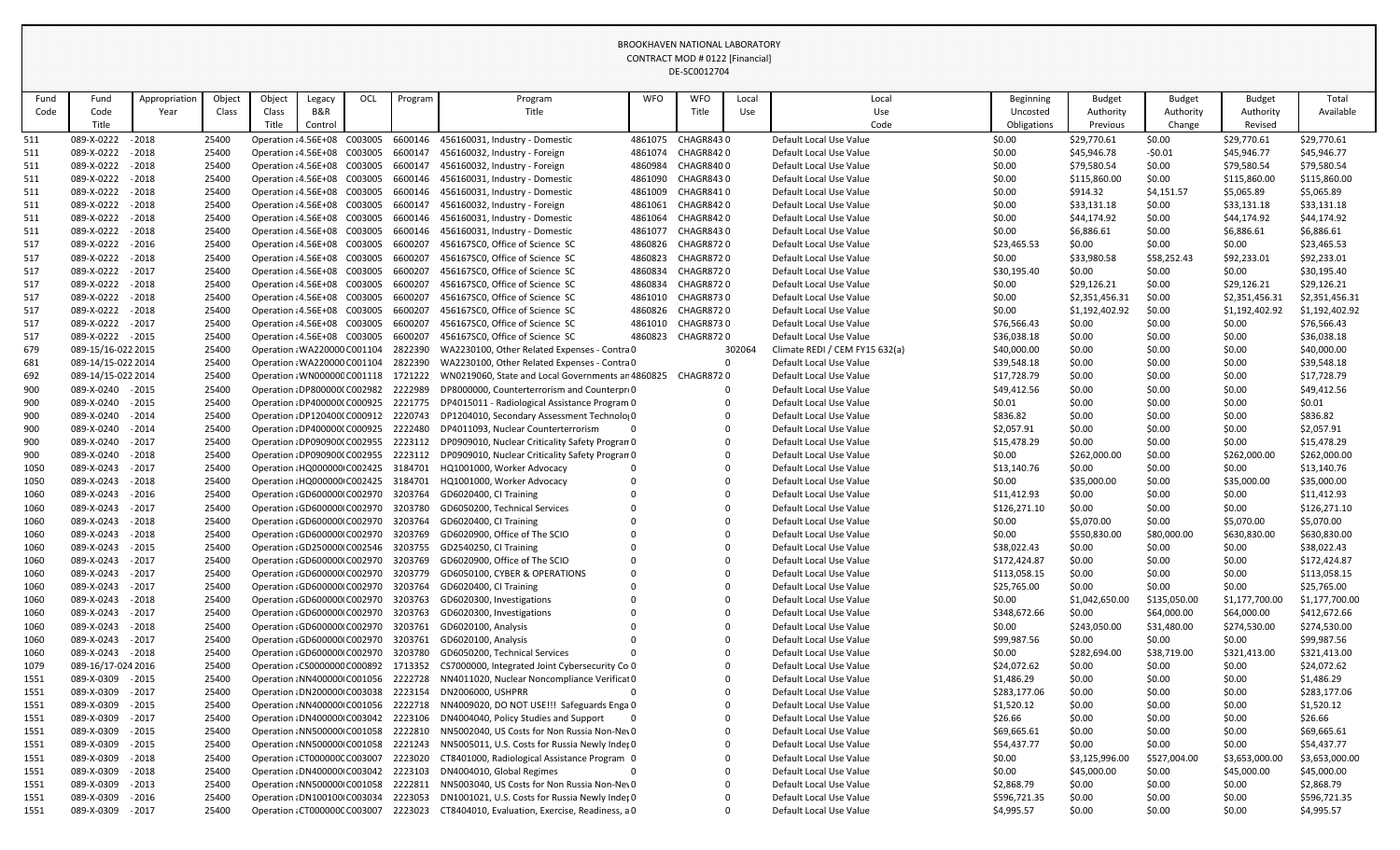|              |                          |                    |                |        |                                                                      |     |                    |                                                                                              |            | DE-SCOUTZ704 |       |                                                    |                              |                         |                       |                     |                              |
|--------------|--------------------------|--------------------|----------------|--------|----------------------------------------------------------------------|-----|--------------------|----------------------------------------------------------------------------------------------|------------|--------------|-------|----------------------------------------------------|------------------------------|-------------------------|-----------------------|---------------------|------------------------------|
| Fund         | Fund                     | Appropriation      | Object         | Object | Legacy                                                               | OCL | Program            | Program                                                                                      | <b>WFO</b> | <b>WFO</b>   | Local | Local                                              | <b>Beginning</b>             | <b>Budget</b>           | <b>Budget</b>         | <b>Budget</b>       | Total                        |
| Code         | Code                     | Year               | Class          | Class  | B&R                                                                  |     |                    | Title                                                                                        |            | Title        | Use   | Use                                                | Uncosted                     | Authority               | Authority             | Authority           | Available                    |
|              | Title                    |                    |                | Title  | Control                                                              |     |                    |                                                                                              |            |              |       | Code                                               | Obligations                  | Previous                | Change                | Revised             |                              |
| 1551         | 089-X-0309               | $-2015$            | 25400          |        | Operation : NN500000 C001058                                         |     | 2222881            | NN5070040, US Costs for Non Russia Non-Nev0                                                  |            |              |       | Default Local Use Value                            | \$15,000.00                  | \$0.00                  | \$0.00                | \$0.00              | \$15,000.00                  |
| 1551         | 089-X-0309               | $-2017$            | 25400          |        | Operation : DN400000 C003042 2223103                                 |     |                    | DN4004010, Global Regimes                                                                    |            |              |       | Default Local Use Value                            | \$25,181.87                  | \$0.00                  | \$0.00                | \$0.00              | \$25,181.87                  |
| 1551         | 089-X-0309               | $-2017$            | 25400          |        | Operation : DN400000 C003042 2223094                                 |     |                    | DN4001010, Safeguards Policy                                                                 |            |              |       | Default Local Use Value                            | \$295,963.81                 | \$0.00                  | \$0.00                | \$0.00              | \$295,963.81                 |
| 1551         | 089-X-0309               | $-2014$            | 25400          |        | Operation : NN400000 C001056 2222722                                 |     |                    | NN4010021, US Costs for Russia Newly Indept 0                                                |            |              |       | Default Local Use Value                            | \$327.66                     | \$0.00                  | \$0.00                | \$0.00              | \$327.66                     |
| 1551         | 089-X-0309               | $-2015$            | 25400          |        | Operation : NN930000 C002936 2222890                                 |     |                    | NN9301000, Domestic Nuclear and Radiologic 0                                                 |            |              |       | Default Local Use Value                            | \$23,901.61                  | \$0.00                  | \$0.00                | \$0.00              | \$23,901.61                  |
| 1551         | 089-X-0309               | $-2017$            | 25400          |        | Operation: CT000000C C003007                                         |     | 2223014            | CT8101000, Nuclear Incident Policy and Coop 0                                                |            |              |       | Default Local Use Value                            | \$230,790.44                 | \$0.00                  | \$0.00                | \$0.00              | \$230,790.44                 |
| 1551         | 089-X-0309<br>089-X-0309 | $-2017$<br>$-2014$ | 25400<br>25400 |        | Operation : DN400000 C003042<br>Operation : NN500000 C001058         |     | 2223095<br>2221235 | DN4001020, Safeguards Engagement INSEP 0                                                     |            |              |       | Default Local Use Value<br>Default Local Use Value | \$953,147.65                 | \$0.00                  | \$0.00<br>\$22,388.44 | \$0.00<br>\$0.00    | \$953,147.65<br>\$570,714.02 |
| 1551<br>1551 | 089-X-0309               | $-2017$            | 25400          |        | Operation : DN400000 C003042 2223096                                 |     |                    | NN5002020, In-Country Costs for Russia Newl 0<br>DN4001030, Safeguards Technology Developr 0 |            |              |       | Default Local Use Value                            | \$570,714.02<br>\$155,393.01 | $-522,388.44$<br>\$0.00 | \$0.00                | \$0.00              | \$155,393.01                 |
| <u> 1551</u> | 089-X-0309               | $-2018$            | 25400          |        | Operation : DN400000 C003042                                         |     | 2223095            | DN4001020, Safeguards Engagement INSEP 0                                                     |            |              |       | Default Local Use Value                            | \$0.00                       | \$452,500.00            | \$0.00                | \$452,500.00        | \$452,500.00                 |
| 1551         | 089-X-0309               | $-2017$            | 25400          |        | Operation : DN100100 C003034                                         |     | 2223049            | DN1001011, U.S. Costs for Russia Newly Inder 0                                               |            |              |       | Default Local Use Value                            | \$140,000.00                 | \$0.00                  | \$0.00                | \$0.00              | \$140,000.00                 |
| 1551         | 089-X-0309               | $-2015$            | 25400          |        | Operation : NN500000 C001058                                         |     | 2221234            | NN5002010, U.S. Costs for Russia Newly Inder 0                                               |            |              |       | Default Local Use Value                            | \$426,518.22                 | \$0.00                  | \$0.00                | \$0.00              | \$426,518.22                 |
| 1551         | 089-X-0309               | $-2015$            | 25400          |        | Operation : NN500000 C001058                                         |     | 2221235            | NN5002020, In-Country Costs for Russia Newl 0                                                |            |              |       | Default Local Use Value                            | \$1,298,068.16               | $-$18,058.69$           | \$18,058.69           | \$0.00              | \$1,298,068.16               |
| 1551         | 089-X-0309               | $-2014$            | 25400          |        | Operation : NN500000 C001058 2221241                                 |     |                    | NN5004020, In-Country Costs for Russia Newl 0                                                |            |              |       | Default Local Use Value                            | \$22,388.44                  | $-522,388.44$           | \$0.00                | $-522,388.44$       | \$0.00                       |
| 1551         | 089-X-0309               | $-2017$            | 25400          |        | Operation : CT000000C C003007                                        |     | 2223025            | CT8405010, Technology Integration TI                                                         |            |              |       | Default Local Use Value                            | \$319.64                     | \$0.00                  | \$0.00                | \$0.00              | \$319.64                     |
| 1551         | 089-X-0309               | $-2017$            | 25400          |        | Operation : DN100300 C003036                                         |     | 2223063            | DN1003011, U.S. Costs for Russia Newly Inder 0                                               |            |              |       | Default Local Use Value                            | \$341,187.02                 | \$0.00                  | \$0.00                | \$0.00              | \$341,187.02                 |
| 1551         | 089-X-0309               | $-2015$            | 25400          |        | Operation : NN400000 C001056                                         |     | 2222719            | NN4009030, Safeguards Technology Developr 0                                                  |            |              |       | Default Local Use Value                            | \$2,773.36                   | \$0.00                  | \$0.00                | \$0.00              | \$2,773.36                   |
| 1551         | 089-X-0309               | $-2017$            | 25400          |        | Operation : DN200000 C003038 2223076                                 |     |                    | DN2001000, Proliferation Detection                                                           |            |              |       | Default Local Use Value                            | \$480,711.69                 | \$0.00                  | \$0.00                | \$0.00              | \$480,711.69                 |
| 1551         | 089-X-0309               | $-2017$            | 25400          |        | Operation : DN300100 C003039                                         |     | 2223079            | DN3001010, Highly Enriched Uranium HEU RO                                                    |            |              |       | Default Local Use Value                            | \$10,135.62                  | \$0.00                  | \$0.00                | \$0.00              | \$10,135.62                  |
| 1551         | 089-X-0309               | $-2014$            | 25400          |        | Operation : NN500000 C001058                                         |     | 2222881            | NN5070040, US Costs for Non Russia Non-Nev0                                                  |            |              |       | Default Local Use Value                            | \$27,382.94                  | \$0.00                  | \$0.00                | \$0.00              | \$27,382.94                  |
| 1551         | 089-X-0309               | $-2016$            | 25400          |        | Operation : DN400000 C003042                                         |     | 2223101            | DN4003010, Warhead Dismantlement and Fis 0                                                   |            |              |       | Default Local Use Value                            | \$2,912.16                   | \$0.00                  | \$0.00                | \$0.00              | \$2,912.16                   |
| 1551         | 089-X-0309               | $-2016$            | 25400          |        | Operation : DN100100 C003034                                         |     | 2223049            | DN1001011, U.S. Costs for Russia Newly Inder 0                                               |            |              |       | Default Local Use Value                            | \$72,500.55                  | \$0.00                  | \$0.00                | \$0.00              | \$72,500.55                  |
| 1551         | 089-X-0309               | $-2015$            | 25400          |        | Operation : NN200000 C001052                                         |     | 2221132            | NN2001000, Nonproliferation Detection                                                        |            |              |       | Default Local Use Value                            | \$26,300.17                  | \$0.00                  | \$0.00                | \$0.00              | \$26,300.17                  |
| <u> 1551</u> | 089-X-0309               | $-2017$            | 25400          |        | Operation: CT000000C C003007                                         |     | 2223020            | CT8401000, Radiological Assistance Program 0                                                 |            |              |       | Default Local Use Value                            | \$1,086,494.82               | \$0.00                  | \$0.00                | \$0.00              | \$1,086,494.82               |
| 1551         | 089-X-0309               | $-2014$            | 25400          |        | Operation : NN500000 C001058                                         |     | 2221231            | NN5001010, U.S. Costs for Russia Newly Inder 0                                               |            |              |       | Default Local Use Value                            | \$72.68                      | \$0.00                  | \$0.00                | \$0.00              | \$72.68                      |
| 1551         | 089-X-0309               | $-2018$            | 25400          |        | Operation : DN100300 C003036                                         |     | 2223063            | DN1003011, U.S. Costs for Russia Newly Inder 0                                               |            |              |       | Default Local Use Value                            | \$0.00                       | \$200,000.00            | \$900,000.00          | \$1,100,000.00      | \$1,100,000.00               |
| 1551         | 089-X-0309               | $-2018$            | 25400          |        | Operation: DN400000 C003042 2223094                                  |     |                    | DN4001010, Safeguards Policy                                                                 |            |              |       | Default Local Use Value                            | \$0.00                       | \$625,075.00            | \$47,750.00           | \$672,825.00        | \$672,825.00                 |
| 1551         | 089-X-0309               | - 2018             | 25400          |        | Operation : DN201200 C003120 2223182                                 |     |                    | DN2012010, U.S. High Performance Research 0                                                  |            |              |       | Default Local Use Value                            | \$0.00                       | \$252,656.00            | \$147,344.00          | \$400,000.00        | \$400,000.00                 |
| 1551         | 089-X-0309               | $-2017$            | 25400          |        | Operation : DN300100 C003039                                         |     | 2223080            | DN3001020, Molybdenum-99 Mo-99                                                               |            |              |       | Default Local Use Value                            | \$7,011.34                   | \$0.00                  | \$0.00                | \$0.00              | \$7,011.34                   |
| 1551         | 089-X-0309               | $-2013$            | 25400          |        | Operation : NN500000 C001058                                         |     | 2221240            | NN5004010, U.S. Costs for Russia Newly Inder 0                                               |            |              |       | Default Local Use Value                            | \$116,033.19                 | $-$116,798.56$          | \$0.00                | $-$116,798.56$      | $-5765.37$                   |
| 1551         | 089-X-0309               | $-2015$            | 25400          |        | Operation : NN400000 C001056                                         |     | 2222717            | NN4009010, Safeguards Policy and Human ReO                                                   |            |              |       | Default Local Use Value                            | \$30,331.23                  | \$0.00                  | \$0.00                | \$0.00              | \$30,331.23                  |
| 1551         | 089-X-0309               | $-2015$            | 25400          |        | Operation : NN500000 C001058 2221240                                 |     |                    | NN5004010, U.S. Costs for Russia Newly Inder 0                                               |            |              |       | Default Local Use Value                            | \$33,515.04                  | $-$18,029.44$           | \$0.00                | $-$18,029.44$       | \$15,485.60                  |
| 1551         | 089-X-0309               | $-2017$            | 25400          |        | Operation : DN400000 C003042 2223102                                 |     |                    | DN4003020, Nuclear Noncompliance Verificat 0                                                 |            |              |       | Default Local Use Value                            | \$32,240.31                  | \$0.00                  | \$0.00                | \$0.00              | \$32,240.31                  |
| 1551         | 089-X-0309<br>089-X-0309 | $-2015$<br>$-2017$ | 25400<br>25400 |        | Operation : NN500000 C001058 2221241<br>Operation : DN100500 C003088 |     | 2223152            | NN5004020, In-Country Costs for Russia Newl 0<br>DN1005010, Domestic Radiological Security 0 |            |              |       | Default Local Use Value<br>Default Local Use Value | \$29.25                      | $-529.25$<br>\$0.00     | \$0.00<br>\$0.00      | $-529.25$<br>\$0.00 | \$0.00<br>\$40,000.00        |
| 1551<br>1551 | 089-X-0309               | $-2018$            | 25400          |        | Operation : DN400000 C003042 2223102                                 |     |                    | DN4003020, Nuclear Noncompliance Verificat 0                                                 |            |              |       | Default Local Use Value                            | \$40,000.00<br>\$0.00        | \$635,500.00            | \$50,000.00           | \$685,500.00        | \$685,500.00                 |
| 1551         | 089-X-0309               | $-2018$            | 25400          |        | Operation : DN201000 C003118 2223180                                 |     |                    | DN2010000, Proliferation Detection R&D                                                       |            |              |       | Default Local Use Value                            | \$0.00                       | \$478,965.29            | \$296,034.71          | \$775,000.00        | \$775,000.00                 |
| 1551         | 089-X-0309               | $-2016$            | 25400          |        | Operation : DN400000 C003042 2223105                                 |     |                    | DN4004030, Multilateral Supplier Policy                                                      |            |              |       | Default Local Use Value                            | \$127,037.86                 | \$0.00                  | \$0.00                | \$0.00              | \$127,037.86                 |
| <u> 1551</u> | 089-X-0309               | $-2015$            | 25400          |        | Operation : NN910000 C002938                                         |     | 2222883            | NN9100000, Highly Enriched Uranium HEU RO                                                    |            |              |       | Default Local Use Value                            | \$952.05                     | \$0.00                  | \$0.00                | \$0.00              | \$952.05                     |
| 1551         | 089-X-0309               | $-2015$            | 25400          |        | Operation : NN400000 C001056                                         |     | 2222732            | NN4012030, Multilateral Supplier Policy                                                      |            |              |       | Default Local Use Value                            | \$830.02                     | \$0.00                  | \$0.00                | \$0.00              | \$830.02                     |
| 1551         | 089-X-0309               | $-2015$            | 25400          |        | Operation : NN400000 C001056 2222733                                 |     |                    | NN4012040, Policy Studies and Support                                                        |            |              |       | Default Local Use Value                            | \$52,839.60                  | \$0.00                  | \$0.00                | \$0.00              | \$52,839.60                  |
| 1551         | 089-X-0309               | $-2018$            | 25400          |        | Operation : DN100500 C003088 2223152                                 |     |                    | DN1005010, Domestic Radiological Security 0                                                  |            |              |       | Default Local Use Value                            | \$0.00                       | \$200,000.00            | \$0.00                | \$200,000.00        | \$200,000.00                 |
| 1551         | 089-X-0309               | $-2018$            | 25400          |        | Operation : DN400000 C003042                                         |     | 2223096            | DN4001030, Safeguards Technology Developr 0                                                  |            |              |       | Default Local Use Value                            | \$0.00                       | \$1,070,000.00          | \$0.00                | \$1,070,000.00      | \$1,070,000.00               |
| 1551         | 089-X-0309               | $-2018$            | 25400          |        | Operation: CT000000C C003007                                         |     | 2223023            | CT8404010, Evaluation, Exercise, Readiness, a 0                                              |            |              |       | Default Local Use Value                            | \$0.00                       | \$109,486.00            | \$0.00                | \$109,486.00        | \$109,486.00                 |
| 1551         | 089-X-0309               | $-2018$            | 25400          |        | Operation: CT000000C C003007                                         |     | 2223025            | CT8405010, Technology Integration TI                                                         |            |              |       | Default Local Use Value                            | \$0.00                       | \$12,774.00             | \$2,226.00            | \$15,000.00         | \$15,000.00                  |
| 1551         | 089-X-0309               | $-2013$            | 25400          |        | Operation : NN400000 C001056 2222721                                 |     |                    | NN4010010, International Nonproliferation E>0                                                |            |              |       | Default Local Use Value                            | \$348.29                     | \$0.00                  | \$0.00                | \$0.00              | \$348.29                     |
| 1551         | 089-X-0309               | $-2015$            | 25400          |        | Operation : NN400000 C001056 2222730                                 |     |                    | NN4012010, Global Regimes                                                                    |            |              |       | Default Local Use Value                            | \$2,345.59                   | \$0.00                  | \$0.00                | \$0.00              | \$2,345.59                   |
| <u> 1551</u> | 089-X-0309               | $-2018$            | 25400          |        | Operation: CT000000C C003007                                         |     | 2223144            | CT8000000, NA-80 CTCP                                                                        |            |              |       | Default Local Use Value                            | \$0.00                       | \$120,000.00            | \$0.00                | \$120,000.00        | \$120,000.00                 |
| 1551         | 089-X-0309               | $-2018$            | 25400          |        | Operation: CT000000C C003007                                         |     | 2223014            | CT8101000, Nuclear Incident Policy and Coop 0                                                |            |              |       | Default Local Use Value                            | \$0.00                       | \$50,000.00             | \$0.00                | \$50,000.00         | \$50,000.00                  |
| 1557         | 089-X-0309               | $-2012$            | 25400          |        | Operation : NN500000 C001058                                         |     | 2222290            | NN5010000, International Contributions UK 0                                                  |            |              |       | Default Local Use Value                            | \$46,587.47                  | \$0.00                  | \$0.00                | \$0.00              | \$46,587.47                  |
| 1650         | 089-X-0313 - F(2010      |                    | 25400          |        | Operation: PS0000000 C001075 2221514                                 |     |                    | PS0202132, Advisory and Assistance, Diversity 0                                              |            |              |       | Default Local Use Value                            | \$38,795.51                  | \$0.00                  | \$0.00                | \$0.00              | \$38,795.51                  |
| 1689         | 089-14/15-031 2014       |                    | 25400          |        | Operation: PS0000000 C001075 2222565                                 |     |                    | PS0202200, A&A, Counterterrorism                                                             |            |              |       | Default Local Use Value                            | \$2,021.13                   | \$0.00                  | \$0.00                | \$0.00              | \$2,021.13                   |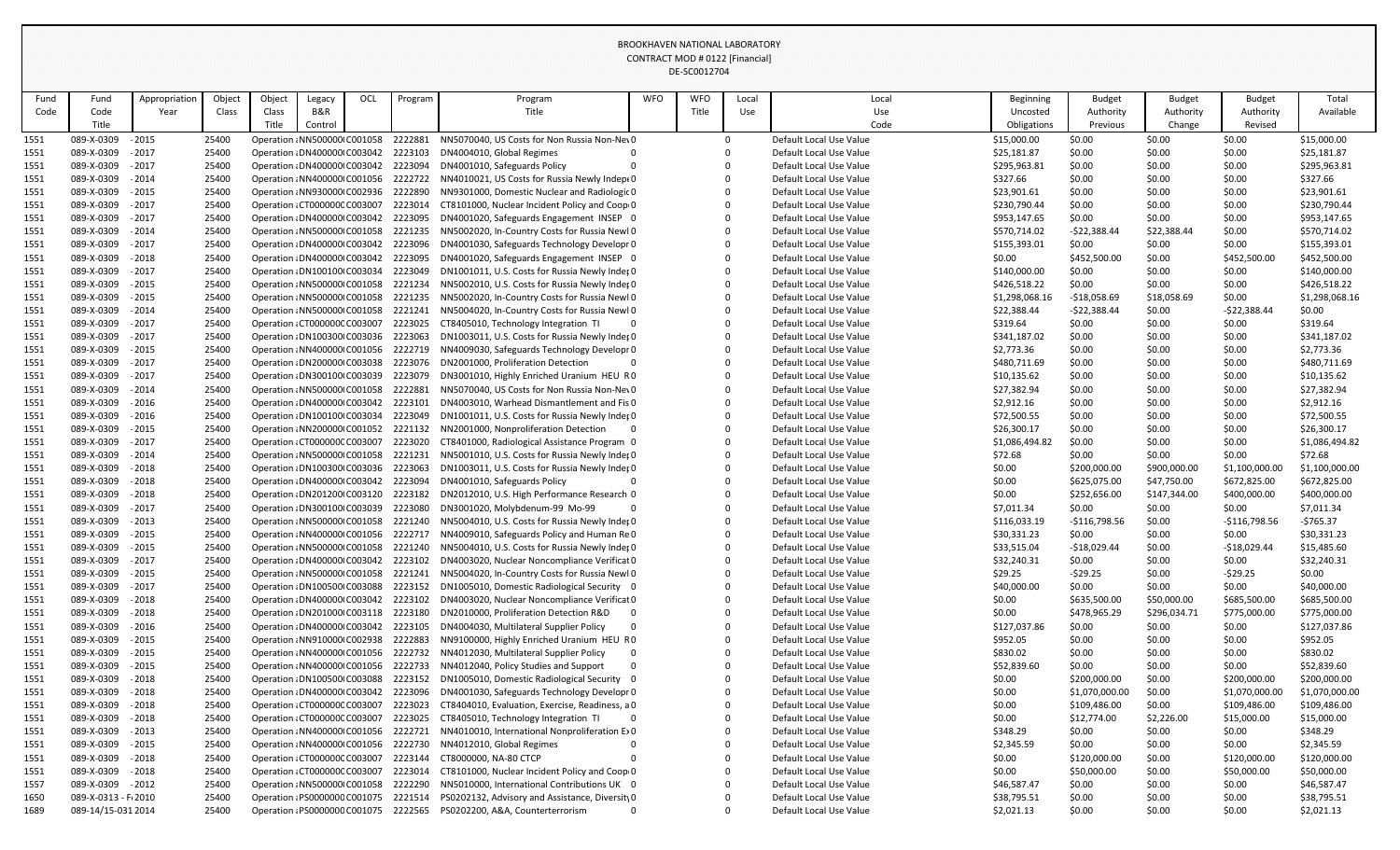| Fund         | Fund                     | Appropriation      | Object         | Object | Legacy                                                                         | OCL | Program | Program                                                                                     | <b>WFO</b> | <b>WFO</b> | Local  | Local                                              | Beginning             | <b>Budget</b>    | <b>Budget</b>    | <b>Budget</b>    | Total                     |
|--------------|--------------------------|--------------------|----------------|--------|--------------------------------------------------------------------------------|-----|---------|---------------------------------------------------------------------------------------------|------------|------------|--------|----------------------------------------------------|-----------------------|------------------|------------------|------------------|---------------------------|
| Code         | Code                     | Year               | Class          | Class  | <b>B&amp;R</b>                                                                 |     |         | Title                                                                                       |            | Title      | Use    | Use                                                | Uncosted              | Authority        | Authority        | Authority        | Available                 |
|              | Title                    |                    |                | Title  | Control                                                                        |     |         |                                                                                             |            |            |        | Code                                               | Obligations           | Previous         | Change           | Revised          |                           |
| 1751         | 089-X-0315               | $-2015$            | 25400          |        | Operation : EZ5000000 C002226 1110981                                          |     |         | EZ5012300 - BRNL-0030 Soil and Water Reme 0                                                 |            |            |        | Default Local Use Value                            | \$47.62               | \$0.00           | \$0.00           | \$0.00           | \$47.62                   |
| 1751         | 089-X-0315               | $-2013$            | 25400          |        | Operation : EZ5000000 C002226 1110981                                          |     |         | EZ5012300 - BRNL-0030 Soil and Water Reme 0                                                 |            |            |        | Default Local Use Value                            | \$510,649.00          | \$0.00           | \$0.00           | \$0.00           | \$510,649.00              |
| 2300         | 089-X-4180               | $-2016$            | 25400          |        | Operation : ST0000000 C001087                                                  |     | 2924306 | ST6001031, Production                                                                       |            |            |        | Default Local Use Value                            | \$428,187.59          | \$0.00           | \$0.00           | \$0.00           | \$428,187.59              |
| 2300         | 089-X-4180               | $-2017$            | 25400          |        | Operation : ST0000000 C001087                                                  |     | 2924306 | ST6001031, Production                                                                       |            |            |        | Default Local Use Value                            | \$2,160,000.00        | \$191,000.00     | \$0.00           | \$191,000.00     | \$2,351,000.00            |
| 2300         | 089-X-4180               | $-2017$            | 25400          |        | Operation : ST0000000 C001087                                                  |     | 2924281 | ST6001034, Facility Upgrades                                                                |            |            |        | Default Local Use Value                            | \$592,572.04          | \$0.00           | \$0.00           | \$0.00           | \$592,572.04              |
| 2300         | 089-X-4180               | $-2018$            | 25400          |        | Operation : ST0000000 C001087                                                  |     | 2924424 | ST5001040, Actinium-225 Technology Researd 0                                                |            |            |        | Default Local Use Value                            | \$0.00                | \$421,000.00     | \$0.00           | \$421,000.00     | \$421,000.00              |
| 2300         | 089-X-4180               | $-2017$            | 25400          |        | Operation : ST0000000 C001087                                                  |     | 2720715 | ST5001030, Other National Lab Research                                                      |            |            |        | Default Local Use Value                            | \$408,904.78          | \$220,000.00     | \$0.00           | \$220,000.00     | \$628,904.78              |
| 2300         | 089-X-4180               | $-2014$            | 25400          |        | Operation : ST0000000 C001087                                                  |     | 2924424 | ST5001040, Actinium-225 Technology Researd 0                                                |            |            |        | Default Local Use Value                            | \$46,351.44           | \$0.00           | \$0.00           | \$0.00           | \$46,351.44               |
| 2300         | 089-X-4180               | $-2016$            | 25400          |        | Operation : ST0000000 C001087                                                  |     | 2720716 | ST5002000, University Research                                                              |            |            |        | Default Local Use Value                            | \$1,292.10            | \$0.00           | \$0.00           | \$0.00           | \$1,292.10                |
| 2300         | 089-X-4180               | $-2016$            | 25400          |        | Operation : ST0000000 C001087                                                  |     | 2924424 | ST5001040, Actinium-225 Technology Researd 0                                                |            |            |        | Default Local Use Value                            | \$100,000.00          | \$0.00           | \$0.00           | \$0.00           | \$100,000.00              |
| 2300         | 089-X-4180               | $-2018$            | 25400          |        | Operation : ST0000000 C001087                                                  |     | 2924280 | ST6001032, Hot Cell and Other National Lab F 0                                              |            |            |        | Default Local Use Value                            | \$0.00                | \$1,873,000.00   | \$0.00           | \$1,873,000.00   | \$1,873,000.00            |
| 2300         | 089-X-4180               | $-2017$            | 25400          |        | Operation : ST0000000 C001087                                                  |     | 2924424 | ST5001040, Actinium-225 Technology Researd 0                                                |            |            |        | Default Local Use Value                            | \$100,000.00          | \$200,000.00     | \$0.00           | \$200,000.00     | \$300,000.00              |
| 2300         | 089-X-4180               | $-2014$            | 25400          |        | Operation : ST0000000 C001087                                                  |     | 2720714 | ST5001020, Brookhaven Linear Isotope Produ 0                                                |            |            |        | Default Local Use Value                            | \$229,180.08          | \$0.00           | \$0.00           | \$0.00           | \$229,180.08              |
| 2300         | 089-X-4180               | $-2018$            | 25400          |        | Operation : ST0000000 C001087                                                  |     | 2924281 | ST6001034, Facility Upgrades                                                                |            |            |        | Default Local Use Value                            | \$0.00                | \$834,000.00     | \$0.00           | \$834,000.00     | \$834,000.00              |
| 2300         | 089-X-4180               | $-2018$            | 25400          |        | Operation : ST0000000 C001087                                                  |     | 2720718 | ST6001020, Brookhaven Linear Isotope Produ 0                                                |            |            |        | Default Local Use Value                            | \$0.00                | \$809,000.00     | \$0.00           | \$809,000.00     | \$809,000.00              |
| 2300         | 089-X-4180               | $-2014$            | 32003          |        | Accelerator ST0000000 C001087                                                  |     | 2924281 | ST6001034, Facility Upgrades                                                                |            |            | 485395 | <b>CHAIP</b>                                       | \$123,010.46          | $-$1,283.45$     | \$0.00           | $-51,283.45$     | \$121,727.01              |
| 2300         | 089-X-4180               | $-2017$            | 25400          |        | Operation : ST0000000 C001087                                                  |     | 2720718 | ST6001020, Brookhaven Linear Isotope Produ 0                                                |            |            |        | Default Local Use Value                            | \$241,530.03          | \$160,000.00     | \$0.00           | \$160,000.00     | \$401,530.03              |
| 2300         | 089-X-4180               | $-2018$            | 25400          |        | Operation : ST0000000 C001087                                                  |     | 2924306 | ST6001031, Production                                                                       |            |            |        | Default Local Use Value                            | \$0.00                | \$3,711,000.00   | \$0.00           | \$3,711,000.00   | \$3,711,000.00            |
| 2300         | 089-X-4180               | $-2018$            | 32003          |        | Accelerator ST0000000 C001087                                                  |     | 2924281 | ST6001034, Facility Upgrades                                                                |            |            | 485395 | <b>CHAIP</b>                                       | \$0.00                | \$0.00           | \$1,310,000.00   | \$1,310,000.00   | \$1,310,000.00            |
| 2300         | 089-X-4180               | $-2016$            | 25400          |        | Operation : ST0000000 C001087                                                  |     | 2924282 | ST6001036, Technical Services                                                               |            |            |        | Default Local Use Value                            | \$19,083.00           | \$0.00           | \$0.00           | \$0.00           | \$19,083.00               |
| 2300         | 089-X-4180               | $-2018$            | 25400          |        | Operation : ST0000000 C001087                                                  |     | 2720714 | ST5001020, Brookhaven Linear Isotope Produ 0                                                |            |            |        | Default Local Use Value                            | \$0.00                | \$289,000.00     | \$0.00           | \$289,000.00     | \$289,000.00              |
| 2300         | 089-X-4180               | $-2018$            | 25400          |        | Operation : ST0000000 C001087                                                  |     | 2720715 | ST5001030, Other National Lab Research                                                      |            |            |        | Default Local Use Value                            | \$0.00                | \$334,000.00     | \$0.00           | \$334,000.00     | \$334,000.00              |
| 2300         | 089-X-4180               | $-2017$            | 25400          |        | Operation : ST0000000 C001087                                                  |     | 2924280 | ST6001032, Hot Cell and Other National Lab F 0                                              |            |            |        | Default Local Use Value                            | \$658,053.20          | \$650,000.00     | \$0.00           | \$650,000.00     | \$1,308,053.20            |
| 2300         | 089-X-4180               | $-2015$            | 32003          |        | Accelerator ST0000000 C001087                                                  |     | 2924281 | ST6001034, Facility Upgrades                                                                |            |            | 485395 | <b>CHAIP</b>                                       | \$152,000.00          | \$0.00           | \$0.00           | \$0.00           | \$152,000.00              |
| 2300         | 089-X-4180               | $-2018$            | 25400          |        | Operation : ST0000000 C001087                                                  |     | 2720716 | ST5002000, University Research                                                              |            |            |        | Default Local Use Value                            | \$0.00                | \$35,000.00      | \$0.00           | \$35,000.00      | \$35,000.00               |
| 5300         | 089-X-0318               | $-2016$            | 25400          |        | Operation : TE1200000 C002799                                                  |     | 3123792 | TE1201000, Smart Grid                                                                       |            |            |        | Default Local Use Value                            | \$2,262.82            | \$0.00           | \$0.00           | \$0.00           | \$2,262.82                |
| 5300         | 089-X-0318               | $-2013$            | 25400          |        | Operation : TE1100000 C002798                                                  |     | 3123789 | TE1101000, Transmission Reliability & Renew 0                                               |            |            |        | Default Local Use Value                            | \$0.00                | \$1,037.16       | \$0.00           | \$1,037.16       | \$1,037.16                |
| 5300         | 089-X-0318               | $-2016$            | 25400          |        | Operation: TF0000000 C002802 3123796                                           |     |         | TF0000000, Transmission Permitting and Tech 0                                               |            |            |        | Default Local Use Value                            | \$121.66              | \$0.00           | \$0.00           | \$0.00           | \$121.66                  |
| 5300         | 089-X-0318               | $-2016$            | 25400          |        | Operation : TE1300000 C002800 3123815                                          |     |         | TE1305000, Virtual Energy Sector Forensics Ar0                                              |            |            |        | Default Local Use Value                            | \$2,255.84            | \$0.00           | \$0.00           | \$0.00           | \$2,255.84                |
| 5300         | 089-X-0318<br>089-X-0318 | $-2017$<br>$-2017$ | 25400<br>25400 |        | Operation : TE1200000 C002799 3123809<br>Operation : TE1100000 C002798 3123816 |     |         | TE1203000, Advance Distribution Managemer 0<br>TE1104010, Monitoring and Real-Time Analys 0 |            |            |        | Default Local Use Value<br>Default Local Use Value | \$6,380.00            | \$0.00<br>\$0.00 | \$0.00<br>\$0.00 | \$0.00<br>\$0.00 | \$6,380.00<br>\$44,125.59 |
| 5300<br>5300 | 089-X-0318               | $-2018$            | 25400          |        | Operation : TE1100000 C002798 3123789                                          |     |         | TE1101000, Transmission Reliability & Renew 0                                               |            |            |        | Default Local Use Value                            | \$44,125.59<br>\$0.00 | \$18,700.84      | \$0.00           | \$18,700.84      | \$18,700.84               |
| 5300         | 089-X-0318 - 2017        |                    | 25400          |        | Operation: TE1200000 C002799 3123811                                           |     |         | TE1205000, Resilient Electric Distribution Grid 0                                           |            |            |        | Default Local Use Value                            | \$66,862.68           | \$0.00           | \$0.00           | \$0.00           | \$66,862.68               |
| 5300         | 089-X-0318               | $-2016$            | 25400          |        | Operation: TE1200000 C002799 3123812                                           |     |         | TE1206000, Advanced Secure Low-cost Senso 0                                                 |            |            |        | Default Local Use Value                            | \$22.70               | \$0.00           | \$0.00           | \$0.00           | \$22.70                   |
| 5300         | 089-X-0318               | $-2016$            | 25400          |        | Operation : TE1100000 C002798 3123802                                          |     |         | TE1104000, Energy Systems Predictive Capabi0                                                |            |            |        | Default Local Use Value                            | \$200,456.62          | \$0.00           | \$0.00           | \$0.00           | \$200,456.62              |
| 5300         | 089-X-0318               | $-2017$            | 25400          |        | Operation : TE1400000 C002801 3123795                                          |     |         | TE1400000, Energy Storage                                                                   |            |            |        | Default Local Use Value                            | \$260.97              | \$0.00           | \$0.00           | \$0.00           | \$260.97                  |
| 5300         | 089-X-0318               | $-2016$            | 25400          |        | Operation : TE1100000 C002798 3123785                                          |     |         | TE1103000, Advanced Modeling Grid Researc 0                                                 |            |            |        | Default Local Use Value                            | \$4,349.10            | \$0.00           | \$0.00           | \$0.00           | \$4,349.10                |
| 5300         | 089-X-0318               | $-2016$            | 25400          |        | Operation : TE1300000 C002800 3123804                                          |     |         | TE1302000, Cyber for Energy Security OPS 0                                                  |            |            |        | Default Local Use Value                            | \$200.26              | \$0.00           | \$0.00           | \$0.00           | \$200.26                  |
| 5300         | 089-X-0318               | $-2017$            | 25400          |        | Operation : TE1300000 C002800 3123803                                          |     |         | TE1301000, Cyber for Energy Security R&D 0                                                  |            |            |        | Default Local Use Value                            | \$28,066.30           | \$0.00           | \$0.00           | \$0.00           | \$28,066.30               |
| 5300         | 089-X-0318               | $-2018$            | 25400          |        | Operation : TE1100000 C002798 3123785                                          |     |         | TE1103000, Advanced Modeling Grid Researc 0                                                 |            |            |        | Default Local Use Value                            | \$0.00                | \$116,666.00     | \$583,334.00     | \$700,000.00     | \$700,000.00              |
| 5300         | 089-X-0318               | $-2016$            | 25400          |        | Operation : TE1200000 C002799 3123810                                          |     |         | TE1204000, Dynamic Controls & Communicat 0                                                  |            |            |        | Default Local Use Value                            | \$205.91              | \$0.00           | \$0.00           | \$0.00           | \$205.91                  |
| 5300         | 089-X-0318               | $-2017$            | 25400          |        | Operation : TE1100000 C002798 3123785                                          |     |         | TE1103000, Advanced Modeling Grid Researc 0                                                 |            |            |        | Default Local Use Value                            | \$517,786.00          | \$0.00           | \$0.00           | \$0.00           | \$517,786.00              |
| 5300         | 089-X-0318               | $-2018$            | 25400          |        | Operation : TE1200000 C002799 3123811                                          |     |         | TE1205000, Resilient Electric Distribution Grid 0                                           |            |            |        | Default Local Use Value                            | \$0.00                | \$85,000.00      | \$0.00           | \$85,000.00      | \$85,000.00               |
| 5300         | 089-X-0318               | $-2016$            | 25400          |        | Operation : TE1100000 C002798 3123789                                          |     |         | TE1101000, Transmission Reliability & Renew 0                                               |            |            |        | Default Local Use Value                            | \$136.88              | \$0.00           | \$0.00           | \$0.00           | \$136.88                  |
| 5300         | 089-X-0318               | $-2015$            | 25400          |        | Operation : TE1100000 C002798 3123789                                          |     |         | TE1101000, Transmission Reliability & Renew 0                                               |            |            |        | Default Local Use Value                            | \$0.00                | \$55,262.00      | \$0.00           | \$55,262.00      | \$55,262.00               |
| 5350         | 089-X-0319               | $-2017$            | 25400          |        | Operation : AF580000C C000822 2720667                                          |     |         | AF5810000, Advanced Fuels Research, Develo 0                                                |            |            |        | Default Local Use Value                            | \$116,766.49          | \$0.00           | \$0.00           | \$0.00           | \$116,766.49              |
| 5350         | 089-X-0319               | $-2013$            | 25400          |        | Operation : NT010000(C002769 2720775                                           |     |         | NT0104000, Reactor Materials                                                                |            |            |        | Default Local Use Value                            | \$15,703.42           | \$0.00           | \$0.00           | \$0.00           | \$15,703.42               |
| 5350         | 089-X-0319               | $-2018$            | 25400          |        | Operation : RC050000C C003095 2720978                                          |     |         | RC0504000, Program Assessment and Coordir 0                                                 |            |            |        | Default Local Use Value                            | \$0.00                | \$86,037.00      | \$0.00           | \$86,037.00      | \$86,037.00               |
| 5350         | 089-X-0319               | $-2017$            | 25400          |        | Operation : RC0400000 C002775 2720918                                          |     |         | RC0424000, ARC International Collaborations 0                                               |            |            |        | Default Local Use Value                            | \$13,562.95           | \$0.00           | \$0.00           | \$0.00           | \$13,562.95               |
| 5350         | 089-X-0319               | $-2016$            | 25400          |        | Operation : AF040000C C002768 2720880                                          |     |         | AF0440000, Program Support                                                                  |            |            |        | Default Local Use Value                            | \$2,801.06            | \$0.00           | \$0.00           | \$0.00           | \$2,801.06                |
| 5350         | 089-X-0319               | $-2017$            | 25400          |        | Operation : AF580000C C000822 2720965                                          |     |         | AF5861010, Spent Fuel and Waste Disposition 0                                               |            |            |        | Default Local Use Value                            | \$88,979.28           | \$0.00           | \$0.00           | \$0.00           | \$88,979.28               |
| 5350         | 089-X-0319 - 2017        |                    | 25400          |        |                                                                                |     |         | Operation : AF580000C C000822 2720874 AF5832020, Systems Analysis                           |            |            |        | Default Local Use Value                            | \$253,116.01          | \$0.00           | \$0.00           | \$0.00           | \$253,116.01              |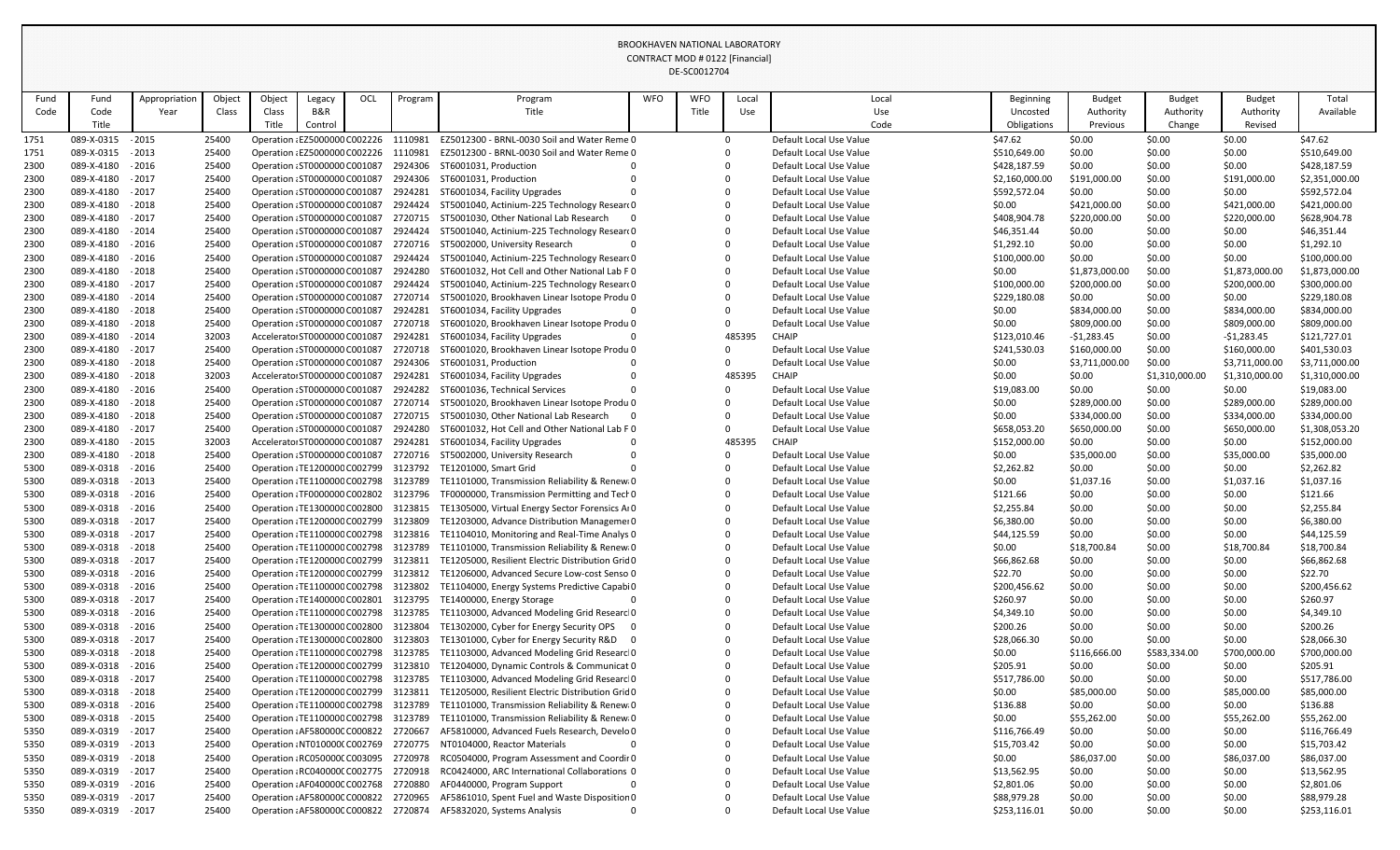| Fund | Fund                          | Appropriation | Object | Object | Legacy                        | OCL                           | Program | Program                                                             | <b>WFO</b> | <b>WFO</b>        | Local | Local                         | <b>Beginning</b> | <b>Budget</b>                                  | <b>Budget</b> | <b>Budget</b>                   | Total                                                                                |
|------|-------------------------------|---------------|--------|--------|-------------------------------|-------------------------------|---------|---------------------------------------------------------------------|------------|-------------------|-------|-------------------------------|------------------|------------------------------------------------|---------------|---------------------------------|--------------------------------------------------------------------------------------|
| Code | Code                          | Year          | Class  | Class  | B&R                           |                               |         | Title                                                               |            | Title             | Use   | Use                           | Uncosted         | Authority                                      | Authority     | Authority                       | Available                                                                            |
|      | Title                         |               |        | Title  | Control                       |                               |         |                                                                     |            |                   |       | Code                          | Obligations      | Previous                                       | Change        | Revised                         |                                                                                      |
| 5350 | 089-X-0319                    | $-2017$       | 25400  |        | Operation : AF580000C C000822 |                               | 2720875 | AF5832030, Program Assessment & Coordinat0                          |            |                   |       | Default Local Use Value       | \$236,776.05     | \$0.00                                         | \$0.00        | \$0.00                          | \$236,776.05                                                                         |
| 5350 | 089-X-0319                    | $-2018$       | 25400  |        | Operation : AF580000C C000822 |                               | 2720667 | AF5810000, Advanced Fuels Research, Develo 0                        |            |                   |       | Default Local Use Value       | \$0.00           | \$800,000.00                                   | \$0.00        | \$800,000.00                    | \$800,000.00                                                                         |
| 5350 | 089-X-0319                    | $-2018$       | 25400  |        | Operation : AF580000C C000822 |                               | 2720874 | AF5832020, Systems Analysis                                         |            |                   |       | Default Local Use Value       | \$0.00           | \$402,960.00                                   | \$57,040.00   | \$460,000.00                    | \$460,000.00                                                                         |
| 5350 | 089-X-0319                    | $-2014$       | 25400  |        | Operation : AF580000C C000822 |                               | 2720875 | AF5832030, Program Assessment & Coordinal 0                         |            |                   |       | Default Local Use Value       | \$0.00           | \$0.00                                         | \$400,000.00  | \$400,000.00                    | \$400,000.00                                                                         |
| 5350 | 089-X-0319                    | $-2017$       | 25400  |        | Operation : AF580000C C000822 |                               | 2720625 | AF5855000, Fuel Resources R&D                                       |            |                   |       | Default Local Use Value       | \$1,298.93       | \$0.00                                         | \$0.00        | \$0.00                          | \$1,298.93                                                                           |
| 5350 | 089-X-0319                    | $-2018$       | 25400  |        | Operation : AF580000C C000822 |                               | 2720875 | AF5832030, Program Assessment & Coordinat0                          |            |                   |       | Default Local Use Value       | \$0.00           | \$40,296.00                                    | \$5,704.00    | \$46,000.00                     | \$46,000.00                                                                          |
| 5350 | 089-X-0319                    | $-2018$       | 25400  |        | Operation : NT040000(C002805  |                               | 2720882 | NT0402000, National Scientific User Facility NO                     |            |                   |       | Default Local Use Value       | \$0.00           | \$0.00                                         | \$350,000.00  | \$350,000.00                    | \$350,000.00                                                                         |
| 5450 | 089-X-0321                    | $-2014$       | 25400  |        | Operation : BM010000 C000846  |                               | 1009218 | BM0107000, Biopower                                                 |            |                   |       | Default Local Use Value       | \$1,252.09       | \$0.00                                         | \$0.00        | \$0.00                          | \$1,252.09                                                                           |
| 5450 | 089-X-0321                    | $-2016$       | 25400  |        | Operation : HT0000000 C002796 |                               | 1009198 | HT0800000, Technology Validation                                    |            |                   |       | Default Local Use Value       | \$714.20         | \$0.00                                         | \$0.00        | \$0.00                          | \$714.20                                                                             |
| 5450 | 089-X-0321                    | $-2013$       | 25400  |        | Operation : EL1700000 C000955 |                               | 1005091 | EL1708000, DOE Specific Investments                                 | - 0        |                   |       | Default Local Use Value       | \$401.75         | $-5401.75$                                     | \$0.00        | -\$401.75                       | \$0.00                                                                               |
| 5450 | 089-X-0321                    | $-2016$       | 25400  |        | Operation : HT0000000 C002796 |                               | 1009190 | HT0100000, Fuel Cell Systems R&D                                    | - 0        |                   | 30201 | TCF Funding - Managed by OTT  | \$294.34         | \$0.00                                         | \$0.00        | \$0.00                          | \$294.34                                                                             |
| 5450 | 089-X-0321                    | $-2014$       | 25400  |        | Operation : GT0000000 C002910 |                               | 1005612 | GT0100000, Enhanced Geothermal Systems                              |            |                   |       | Default Local Use Value       | \$6,283.33       | \$0.00                                         | \$0.00        | \$0.00                          | \$6,283.33                                                                           |
| 5450 | 089-X-0321                    | $-2017$       | 25400  |        | Operation : GT000000(C002910  |                               | 1005613 | GT0300000, Hydrothermal                                             |            |                   |       | Default Local Use Value       | \$212,958.02     | \$0.00                                         | \$0.00        | \$0.00                          | \$212,958.02                                                                         |
| 5450 | 089-X-0321                    | $-2016$       | 25400  |        | Operation : PG000000(C002840  |                               | 1005604 | PG0400000, Innovation & Deployment                                  |            |                   |       | Default Local Use Value       | \$62,004.64      | \$0.00                                         | \$0.00        | \$0.00                          | \$62,004.64                                                                          |
| 5450 | 089-X-0321                    | $-2017$       | 25400  |        | Operation : SL0000000 C002911 |                               | 1005616 | SL0300000, Systems Integration Balance of $S_1$ 0                   |            |                   |       | Default Local Use Value       | \$500,000.00     | \$1,127,158.00                                 | \$0.00        | \$1,127,158.00                  | \$1,627,158.00                                                                       |
| 5450 | 089-X-0321                    | $-2018$       | 25400  |        | Operation : HT0000000 C002796 |                               | 1009190 | HT0100000, Fuel Cell Systems R&D                                    |            |                   |       | Default Local Use Value       | \$0.00           | \$300,000.00                                   | \$0.00        | \$300,000.00                    | \$300,000.00                                                                         |
| 5450 | 089-X-0321                    | $-2015$       | 25400  |        | Operation : SL0000000 C002911 |                               | 1005616 | SL0300000, Systems Integration Balance of $S_1$ 0                   |            |                   |       | Default Local Use Value       | \$801.50         | \$0.00                                         | \$0.00        | \$0.00                          | \$801.50                                                                             |
| 5450 | 089-X-0321                    | $-2016$       | 25400  |        | Operation : VT000000C C001096 |                               | 1005556 | VT1301000, Vehicle and System Simulation ar 0                       |            |                   |       | Default Local Use Value       | \$5,774.29       | \$0.00                                         | \$0.00        | \$0.00                          | \$5,774.29                                                                           |
| 5450 | 089-X-0321                    | $-2017$       | 25400  |        | Operation : HT0000000 C002796 |                               | 1009190 | HT0100000, Fuel Cell Systems R&D                                    |            |                   |       | Default Local Use Value       | \$741,092.08     | \$0.00                                         | \$0.00        | \$0.00                          | \$741,092.08                                                                         |
| 5450 | 089-X-0321                    | $-2016$       | 25400  |        | Operation : SL0000000 C002911 |                               | 1005616 | SL0300000, Systems Integration Balance of S <sub>1</sub> 0          |            |                   |       | Default Local Use Value       | \$7,158.23       | \$0.00                                         | \$0.00        | \$0.00                          | \$7,158.23                                                                           |
| 5450 | 089-X-0321                    | $-2016$       | 25400  |        | Operation : ED0000000 C000949 |                               | 1009209 | ED2701000, Next Generation Manufacturing 0                          |            |                   |       | Default Local Use Value       | \$491,168.00     | \$0.00                                         | \$0.00        | \$0.00                          | \$491,168.00                                                                         |
| 5450 | 089-X-0321                    | $-2017$       | 25400  |        | Operation : VT000000C C001096 |                               | 1005556 | VT1301000, Vehicle and System Simulation ar 0                       |            |                   |       | Default Local Use Value       | \$7,401.00       | \$0.00                                         | \$0.00        | \$0.00                          | \$7,401.00                                                                           |
| 5450 | 089-X-0321                    | $-2018$       | 25400  |        | Operation GT0000000 C002910   |                               | 1005613 | GT0300000, Hydrothermal                                             |            |                   |       | Default Local Use Value       | \$0.00           | \$425,000.00                                   | \$0.00        | \$425,000.00                    | \$425,000.00                                                                         |
| 5450 | 089-X-0321                    | $-2018$       | 25400  |        | Operation : VT000000C C001096 |                               | 1005554 | VT1201000, Batteries & Electric Drive Technol0                      |            |                   |       | Default Local Use Value       | \$0.00           | \$2,200,000.00                                 | \$0.00        | \$2,200,000.00                  | \$2,200,000.00                                                                       |
| 5450 | 089-X-0321                    | $-2017$       | 25400  |        | Operation : HT0000000 C002796 |                               | 2223156 | HT1100000, Technology Acceleration                                  |            |                   |       | Default Local Use Value       | \$25,779.00      | \$0.00                                         | \$0.00        | \$0.00                          | \$25,779.00                                                                          |
| 5450 | 089-X-0321                    | $-2015$       | 25400  |        | Operation : ED0000000 C000949 |                               | 1009209 | ED2701000, Next Generation Manufacturing 0                          |            |                   |       | Default Local Use Value       | \$172,184.72     | \$0.00                                         | \$0.00        | \$0.00                          | \$172,184.72                                                                         |
| 5450 | 089-X-0321                    | $-2017$       | 25400  |        | Operation: VT000000C C001096  |                               | 1005554 | VT1201000, Batteries & Electric Drive Technol 0                     |            |                   |       | Default Local Use Value       | \$1,774,995.30   | \$0.00                                         | \$0.00        | \$0.00                          | \$1,774,995.30                                                                       |
| 5498 | 089-X-0321                    | $-2017$       | 25400  |        |                               |                               |         | Operation : 4.56E+08 C003005 6600146 456160031, Industry - Domestic |            | 4860966 CHAGR8730 |       | Default Local Use Value       | \$185,354.16     | \$0.00                                         | \$0.00        | \$0.00                          | \$185,354.16                                                                         |
| 6600 | 089X0337                      | $-2014$       | 25400  |        | Operation : CJ0100000 C002599 |                               | 3166012 | CJ0100000, ARPA-E Projects                                          |            |                   | 1250  | CHARPA-0001250                | \$88,682.91      | \$0.00                                         | \$0.00        | \$0.00                          | \$88,682.91                                                                          |
| 6600 | 089X0337                      | $-2014$       | 25400  |        | Operation : CJ0100000 C002599 |                               |         | 3166012 CJ0100000, ARPA-E Projects                                  |            |                   | 0     | Default Local Use Value       | \$2,547.40       | \$0.00                                         | \$0.00        | \$0.00                          | \$2,547.40                                                                           |
| 6600 | 089X0337                      | $-2014$       | 25400  |        | Operation : CJ0100000 C002599 |                               |         | 3166012 CJ0100000, ARPA-E Projects                                  |            |                   | 1249  | CHARPA-0001249                | \$403,257.96     | \$0.00                                         | \$0.00        | \$0.00                          | \$403,257.96                                                                         |
| 6600 | 089X0337                      | $-2016$       | 25400  |        |                               | Operation : CJ0100000 C002599 |         | 3166012 CJ0100000, ARPA-E Projects                                  |            |                   | 1314  | <b>ARPA-E Lab Allocations</b> | \$538,788.65     | \$0.00                                         | \$0.00        | \$0.00                          | \$538,788.65                                                                         |
|      | <b>Non-Appropriated Total</b> |               |        |        |                               |                               |         |                                                                     |            |                   |       |                               |                  | \$14,363,239.26 \$24,455,827.60 \$1,983,813.11 |               | \$26,439,640.71 \$40,802,879.97 |                                                                                      |
|      | <b>DOE Appropriated Total</b> |               |        |        |                               |                               |         |                                                                     |            |                   |       |                               |                  |                                                |               |                                 | \$168,119,361.16 \$353,005,486.58 \$141,014,380.88 \$494,019,867.46 \$662,139,228.62 |

**SF-30 Total \$182,482,600.42 \$377,461,314.18 \$142,998,193.99 \$520,459,508.17 \$702,942,108.59**

| <b>FPDS-NG Total [Action Obligation]</b>                | \$141,014,380.88 |
|---------------------------------------------------------|------------------|
| <b>FPDS-NG Total [Base And Exercised Options Value]</b> | \$142,998,193.99 |
| <b>FPDS-NG Total [Base And All Options Value]</b>       | \$142,998,193.99 |

Agency Sub-Report

| Agency                                  | Obligation Change<br>Amount |
|-----------------------------------------|-----------------------------|
|                                         | $-509,058.59$               |
| Department of Commerce                  |                             |
| Department of Health and Human Services | $-61, 332.07$               |
| Executive Office of the President       | $-158.82$                   |
|                                         |                             |